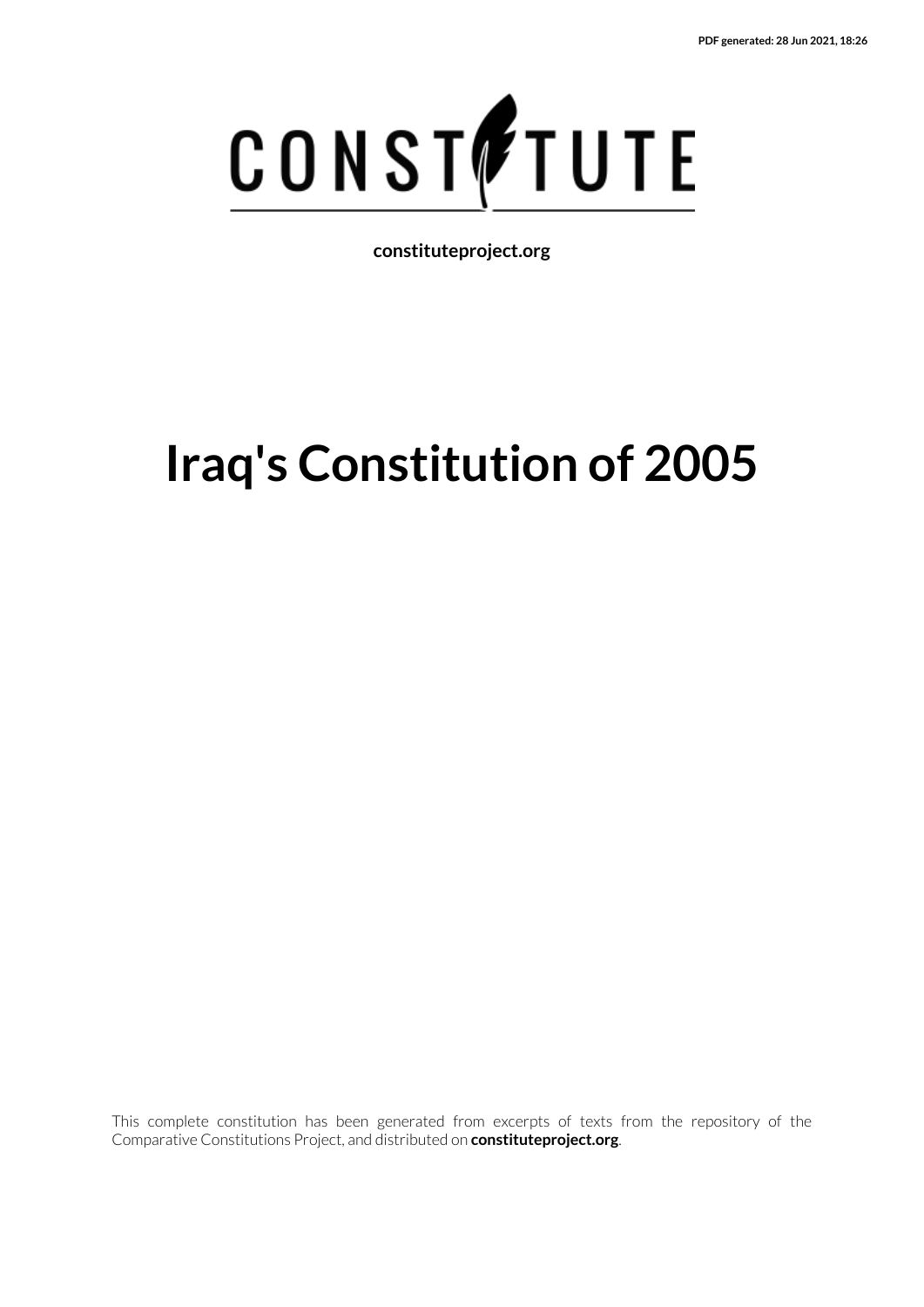# **Table of contents**

| Section Four: Powers of the Federal Government 33 |
|---------------------------------------------------|
|                                                   |
|                                                   |
|                                                   |
|                                                   |
|                                                   |
| Section Six: Final and Transitional Provisions 37 |
|                                                   |
|                                                   |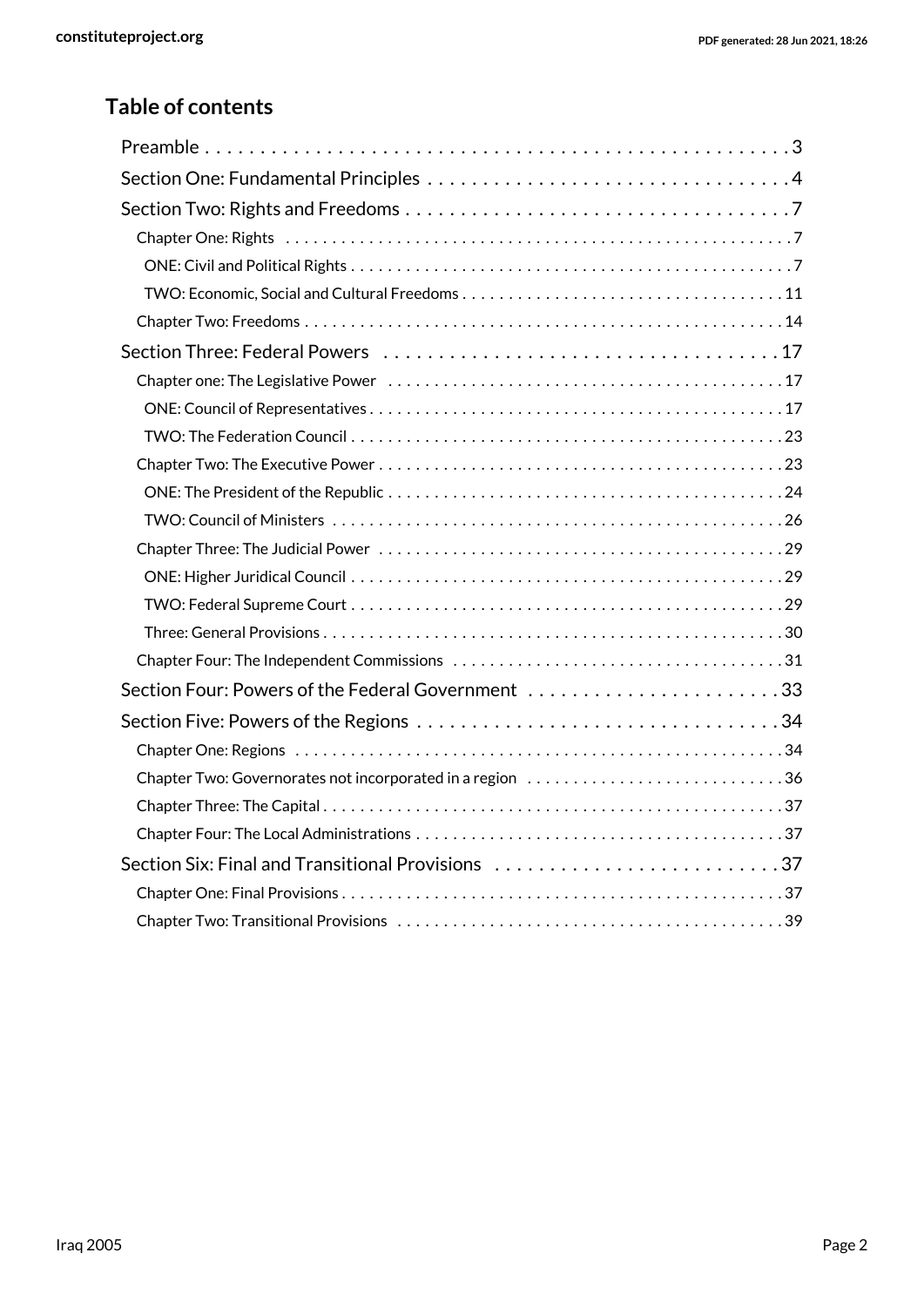<span id="page-2-3"></span>

| Preample |  |
|----------|--|

- 
- Reference to country's history • Reference to science
- Right to culture
- <span id="page-2-1"></span>• God or other deities • Reference to country's history

- Reference to country's history
- Terrorism

<span id="page-2-8"></span>• Terrorism

- <span id="page-2-6"></span>• Source of constitutional authority
- Right to culture Motives for writing constitution
- <span id="page-2-5"></span>• Reference to scien

# <span id="page-2-0"></span>• Preamble **Preamble**

In the name of God, the Most merciful, the Most compassionate • God or other deities

"We have honored the sons of Adam"

We, the people of Mesopotamia, the homeland of the apostles and prophets, resting place of the virtuous imams, cradle of civilization, crafters of writing, and home of numeration. Upon our land the first law made by man was passed, and the oldest pact of just governance was inscribed, and upon our soil the saints and companions of the Prophet prayed, philosophers and scientists theorized, and writers and poets excelled;

Acknowledging God's right over us, and in fulfillment of the call of our homeland and citizens, and in a response to the call of our religious and national leaderships and the determination of our great authorities and of our leaders and politicians, and in the midst of international support from our friends and those who love us, marched for the first time in our history towards the ballot boxes by the millions, men and women, young and old, on the thirtieth of January 2005, invoking the pains of sectarian oppression inflicted by the autocratic clique and inspired by the tragedies of Iraq's martyrs, Shiite and Sunni, Arabs and Kurds and Turkmen and from all other components of the people, and recollecting the darkness of the ravage of the holy cities and the South in the Sha'abaniyya uprising and burnt by the flames of grief of the mass graves, the marshes, Al-Dujail and others and articulating the sufferings of racial oppression in the massacres of Halabcha, Barzan, Anfal and the Fayli Kurds and inspired by the ordeals of the Turkmen in Bashir and the sufferings of the people of the western region, as is the case in the remaining areas of Iraq where the people suffered from the liquidation of their leaders, symbols, and Sheiks and from the displacement of their skilled individuals and from drying out of its cultural and intellectual wells, so we sought hand in hand and shoulder to shoulder to create our new Iraq, the Iraq of the future, free from sectarianism, racism, complex of regional attachment, discrimination, and exclusion.

<span id="page-2-4"></span>Accusations of being infidels, and terrorism did not stop us from marching forward to build a nation of law. Sectarianism and racism have not stopped us from marching together to strengthen our national unity, following the path of peaceful transfer of power, adopting the course of just distribution of resources, and providing equal opportunity for all.

We, the people of Iraq, who have just risen from our stumble, and who are looking with confidence to the future through a republican, federal, democratic, pluralistic system, have resolved with the determination of our men, women, elderly, and youth to respect the rule of law, to establish justice and equality, to cast aside the politics of aggression, to pay attention to women and their rights, the elderly and their concerns, and children and their affairs, to spread the culture of diversity, and to defuse terrorism.

<span id="page-2-7"></span><span id="page-2-2"></span>We, the people of Iraq, of all components and across the spectrum, have taken upon ourselves to decide freely and by choice to unite our future, to take lessons from yesterday for tomorrow, and to enact this permanent Constitution, through the values and ideals of the heavenly messages and the findings of science and man's civilization. The adherence to this Constitution preserves for Iraq its free union of people, of land, and of sovereignty.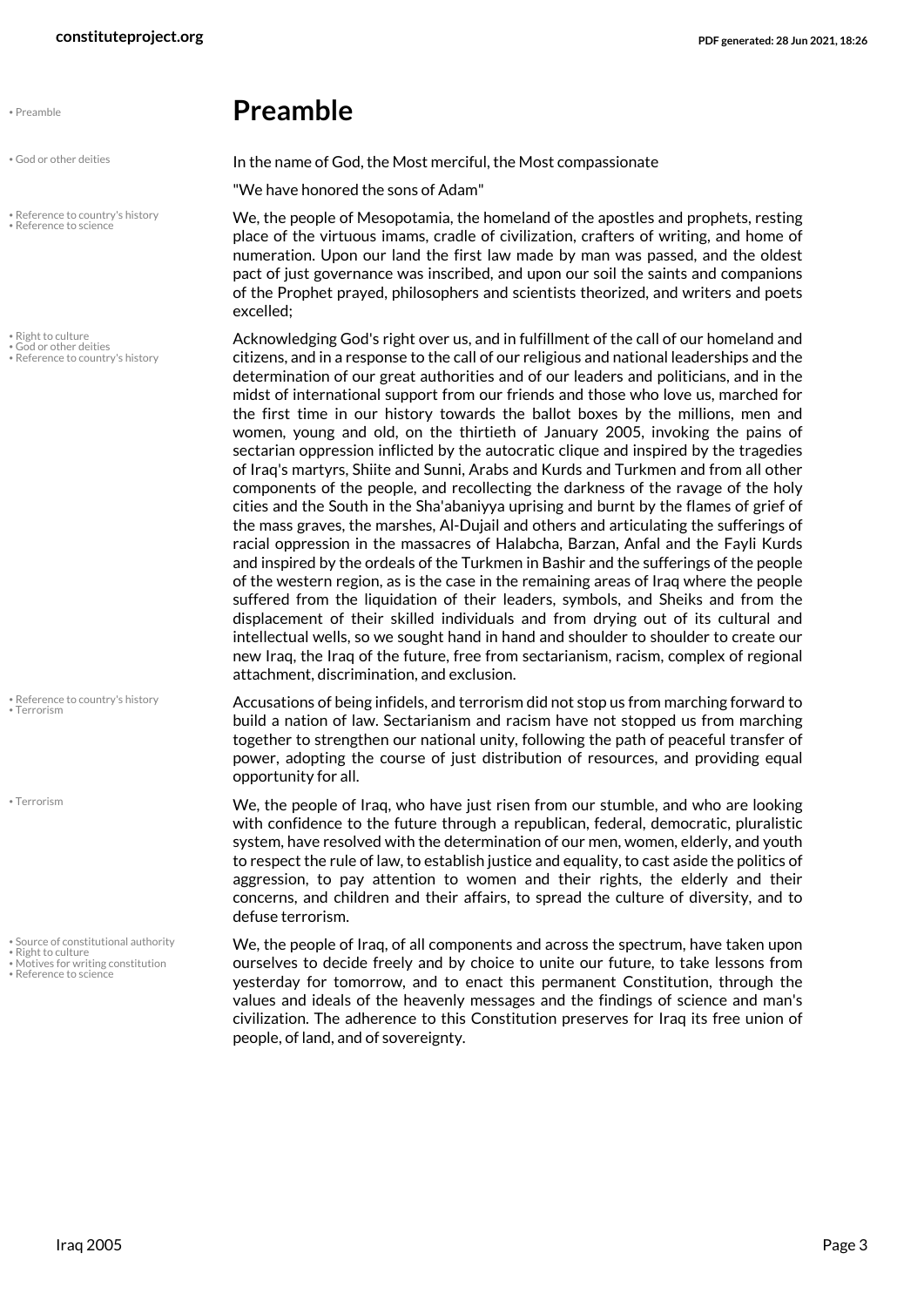# <span id="page-3-0"></span>**Section One: Fundamental Principles**

• Type of government envisioned **Article 1**

<span id="page-3-9"></span>The Republic of Iraq is a single federal, independent and fully sovereign state in which the system of government is republican, representative, parliamentary, and democratic, and this Constitution is a guarantor of the unity of Iraq.

### **Article 2**

<span id="page-3-8"></span><span id="page-3-4"></span>• Official religion **First** • Status of religious law

Islam is the official religion of the State and is a foundation source of legislation:

- **A.** No law may be enacted that contradicts the established provisions of Islam
- **B.** No law may be enacted that contradicts the principles of democracy.
- **C.** No law may be enacted that contradicts the rights and basic freedoms stipulated in this Constitution.

#### • Freedom of religion **Second**

This Constitution guarantees the Islamic identity of the majority of the Iraqi people and guarantees the full religious rights to freedom of religious belief and practice of all individuals such as Christians, Yazidis, and Mandean Sabeans.

### <span id="page-3-7"></span>• Regional group(s) **Article 3**

<span id="page-3-3"></span>Iraq is a country of multiple nationalities, religions, and sects. It is a founding and active member in the Arab League and is committed to its charter, and it is part of the Islamic world.

<span id="page-3-5"></span><span id="page-3-2"></span>The Arabic language and the Kurdish language are the two official languages of Iraq. The right of Iraqis to educate their children in their mother tongue, such as Turkmen, Assyrian, and Armenian shall be guaranteed in government educational institutions in accordance with educational guidelines, or in any other language in private educational institutions.

### **Second**

The scope of the term "official language" and the means of applying the provisions of this article shall be defined by a law and shall include:

**A.** Publication of the Official Gazette, in the two languages;

<span id="page-3-1"></span>

• Official or national languages **Article 4** • Protection of language use • Referenda

<span id="page-3-6"></span>

• Integration of ethnic communities **First**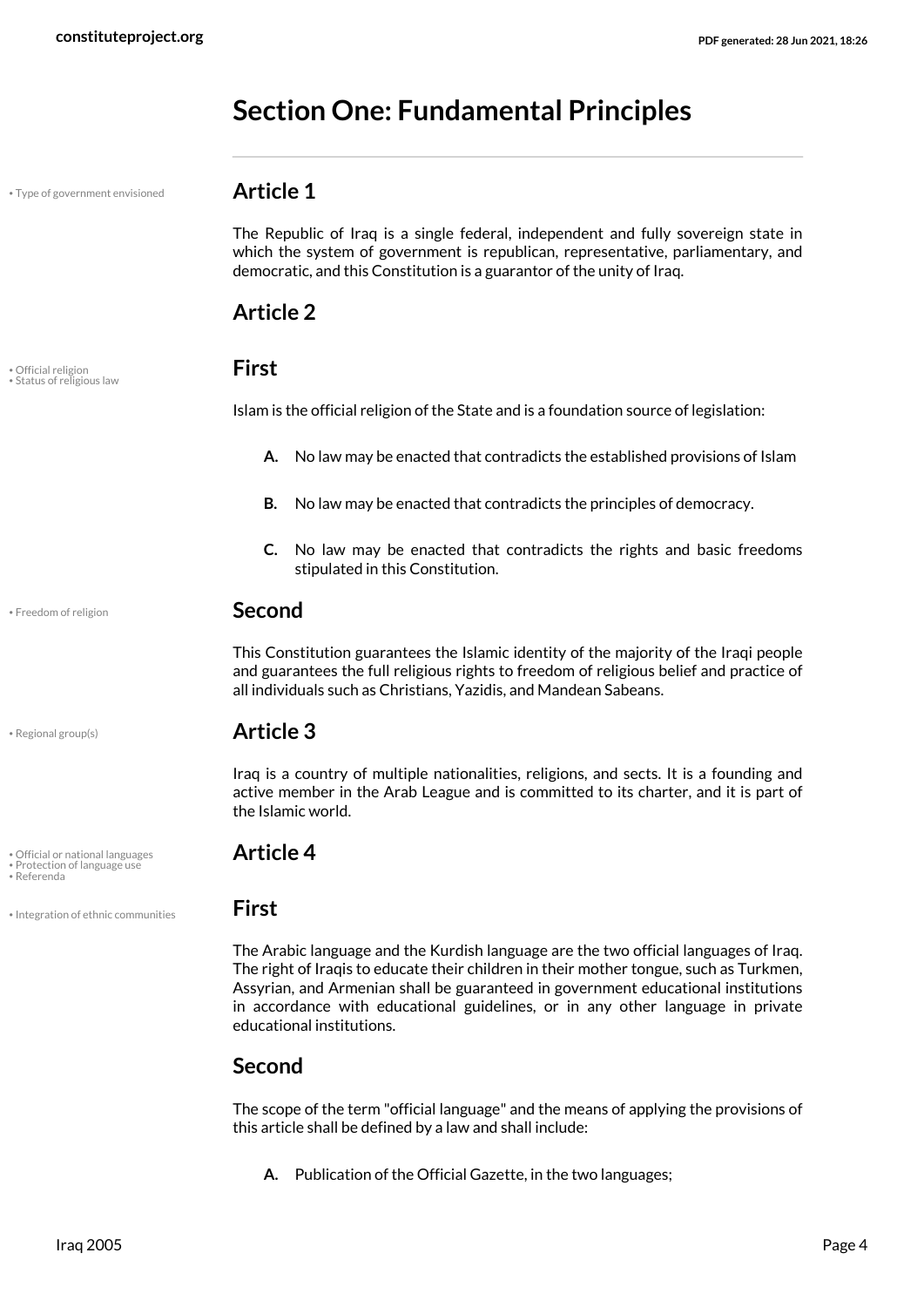- **B.** Speech, conversation, and expression in official domains, such as the Council of Representatives, the Council of Ministers, courts, and official conferences, in either of the two languages;
- **C.** Recognition and publication of official documents and correspondence in the two languages;
- **D.** Opening schools that teach the two languages, in accordance with the educational guidelines;
- **E.** Use of both languages in any matter enjoined by the principle of equality such as bank notes, passports, and stamps.

### **Third**

The federal and official institutions and agencies in the Kurdistan region shall use both languages.

# **Fourth**

The Turkomen language and the Syriac language are two other official languages in the administrative units in which they constitute density of population.

# **Fifth**

Each region or governorate may adopt any other local language as an additional official language if the majority of its population so decides in a general referendum.

<span id="page-4-2"></span>• Secret ballot **Article 5**

The law is sovereign. The people are the source of authority and legitimacy, which they shall exercise in a direct, general, secret ballot and through their constitutional institutions.

# **Article 6**

Transfer of authority shall be made peacefully through democratic means as stipulated in this Constitution.

• Prohibited political parties **Article 7** • Restrictions on political parties

<span id="page-4-3"></span>• Terrorism

# <span id="page-4-1"></span><span id="page-4-0"></span>**First**

Any entity or program that adopts, incites, facilitates, glorifies, promotes, or justifies racism or terrorism or accusations of being an infidel (takfir) or ethnic cleansing, especially the Saddamist Ba'ath in Iraq and its symbols, under any name whatsoever, shall be prohibited. Such entities may not be part of political pluralism in Iraq. This shall be regulated by law.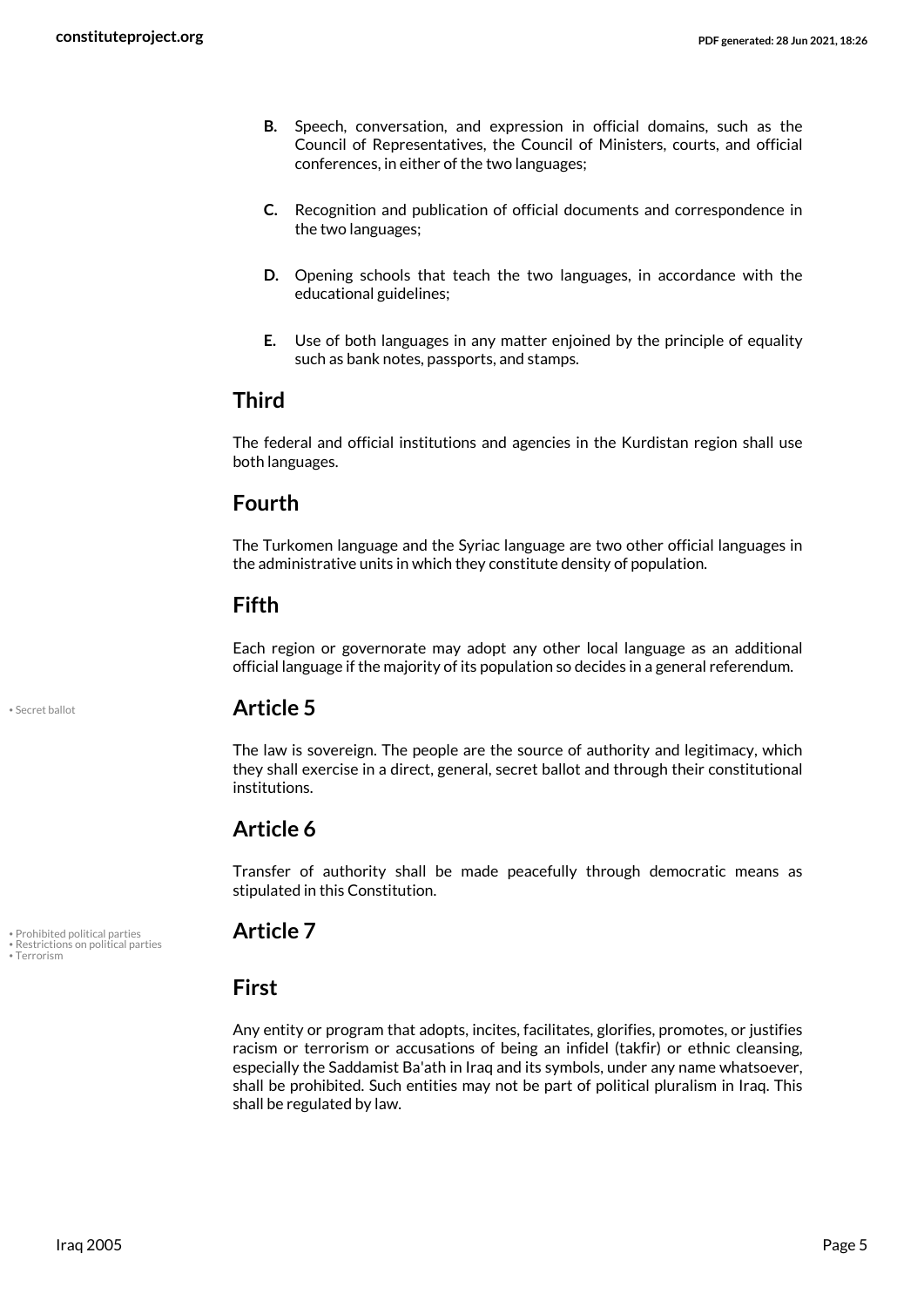#### **Second**

The State shall undertake to combat terrorism in all its forms, and shall work to protect its territories from being a base, pathway, or field for terrorist activities.

#### <span id="page-5-1"></span>• International law **Article 8**

Iraq shall observe the principles of good neighborliness, adhere to the principle of noninterference in the internal affairs of other states, seek to settle disputes by peaceful means, establish relations on the basis of mutual interests and reciprocity, and respect its international obligations.

• Restrictions on the armed forces **Article 9** 

#### <span id="page-5-2"></span>**First**

- **A.** The Iraqi armed forces and security services will be composed of the components of the Iraqi people with due consideration given to their balance and representation without discrimination or exclusion. They shall be subject to the control of the civilian authority, shall defend Iraq, shall not be used as an instrument to oppress the Iraqi people, shall not interfere in the political affairs, and shall have no role in the transfer of authority.
- **B.** The formation of military militias outside the framework of the armed forces is prohibited.
- **C.** The Iraqi armed forces and their personnel, including military personnel working in the Ministry of Defense or any subordinate departments or organizations, may not stand for election to political office, campaign for candidates, or participate in other activities prohibited by Ministry of Defense regulations. This ban includes the activities of the personnel mentioned above acting in their personal or professional capacities, but shall not infringe upon the right of these personnel to cast their vote in the elections.
- **D.** The Iraqi National Intelligence Service shall collect information, assess threats to national security, and advise the Iraqi government. This Service shall be under civilian control, shall be subject to legislative oversight, and shall operate in accordance with the law and pursuant to the recognized principles of human rights.
- **E.** The Iraqi Government shall respect and implement Iraq's international obligations regarding the non-proliferation, non-development, non-production, and non-use of nuclear, chemical, and biological weapons, and shall prohibit associated equipment, materiel, technologies, and delivery systems for use in the development, manufacture, production, and use of such weapons.

• Duty to serve in the military **Second**

<span id="page-5-0"></span>Military service shall be regulated by law.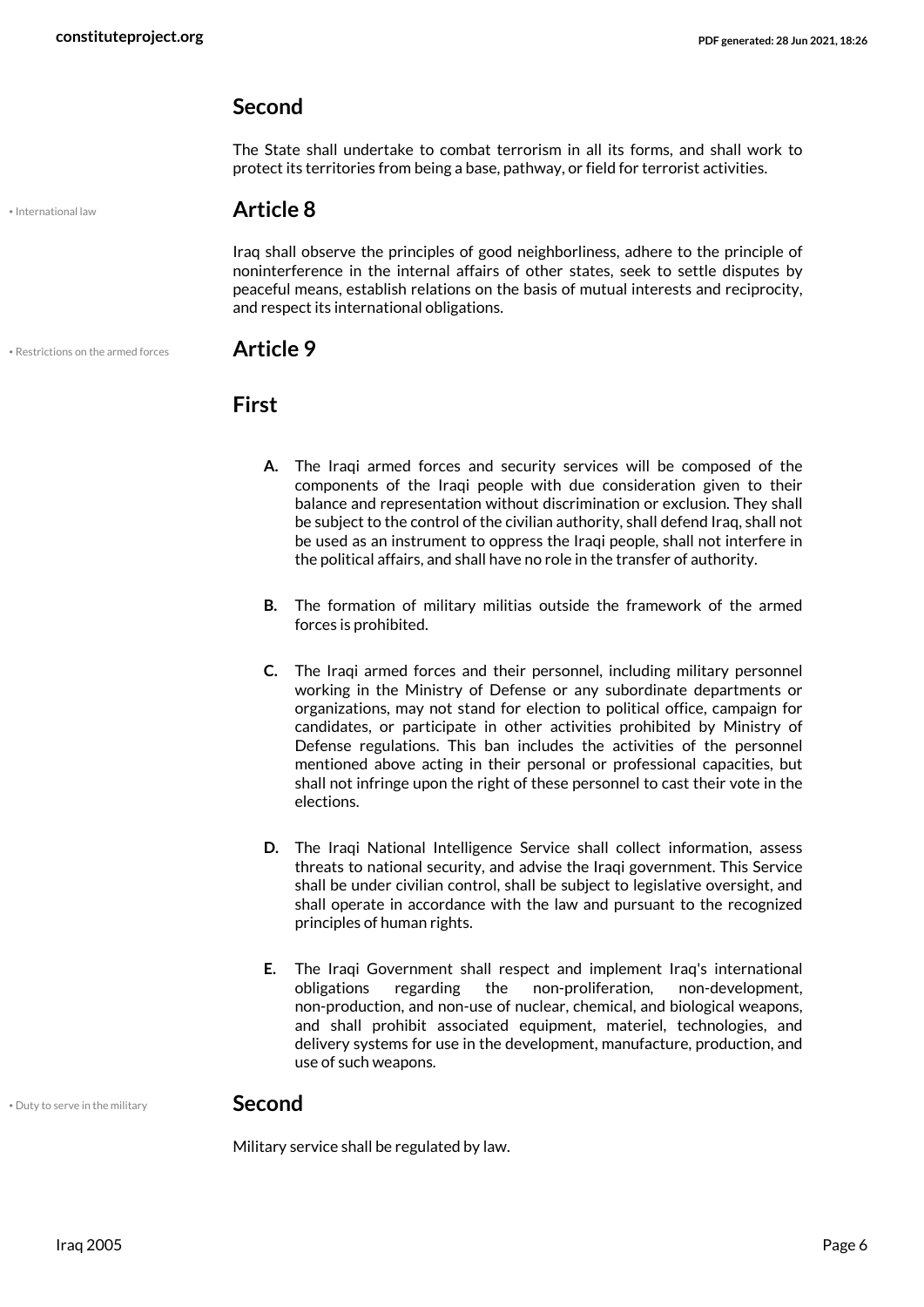## **Article 10**

The holy shrines and religious sites in Iraq are religious and civilizational entities. The State is committed to assuring and maintaining their sanctity, and to guaranteeing the free practice of rituals in them.

<span id="page-6-14"></span>

#### • National capital **Article 11**

Baghdad is the capital of the Republic of Iraq.

<span id="page-6-15"></span><span id="page-6-13"></span>• National anthem **Article 12** • National flag

### **First**

The flag, national anthem, and emblem of Iraq shall be regulated by law in a way that symbolizes the components of the Iraqi people.

### **Second**

A law shall regulate honors, official holidays, religious and national occasions and the Hijri and Gregorian calendar.

# **Article 13**

#### **First**

This Constitution is the preeminent and supreme law in Iraq and shall be binding in all parts of Iraq without exception.

# **Second**

No law that contradicts this Constitution shall be enacted. Any text in any regional constitutions or any other legal text that contradicts this Constitution shall be considered void.

# <span id="page-6-0"></span>**Section Two: Rights and Freedoms**

# <span id="page-6-1"></span>**Chapter One: Rights**

# <span id="page-6-2"></span>**ONE: Civil and Political Rights**

• General guarantee of equality **Article 14** • Equality regardless of gender • Equality regardless of skin color

- 
- Equality regardless of creed or belief Equality regardless of social status
- Equality regardless of financial status • Equality regardless of nationality
- 
- Equality regardless of origin Equality regardless of race • Equality regardless of religion

<span id="page-6-12"></span><span id="page-6-11"></span><span id="page-6-10"></span><span id="page-6-9"></span><span id="page-6-8"></span><span id="page-6-7"></span><span id="page-6-6"></span><span id="page-6-5"></span><span id="page-6-4"></span><span id="page-6-3"></span>Iraqis are equal before the law without discrimination based on gender, race, ethnicity, nationality, origin, color, religion, sect, belief or opinion, or economic or social status.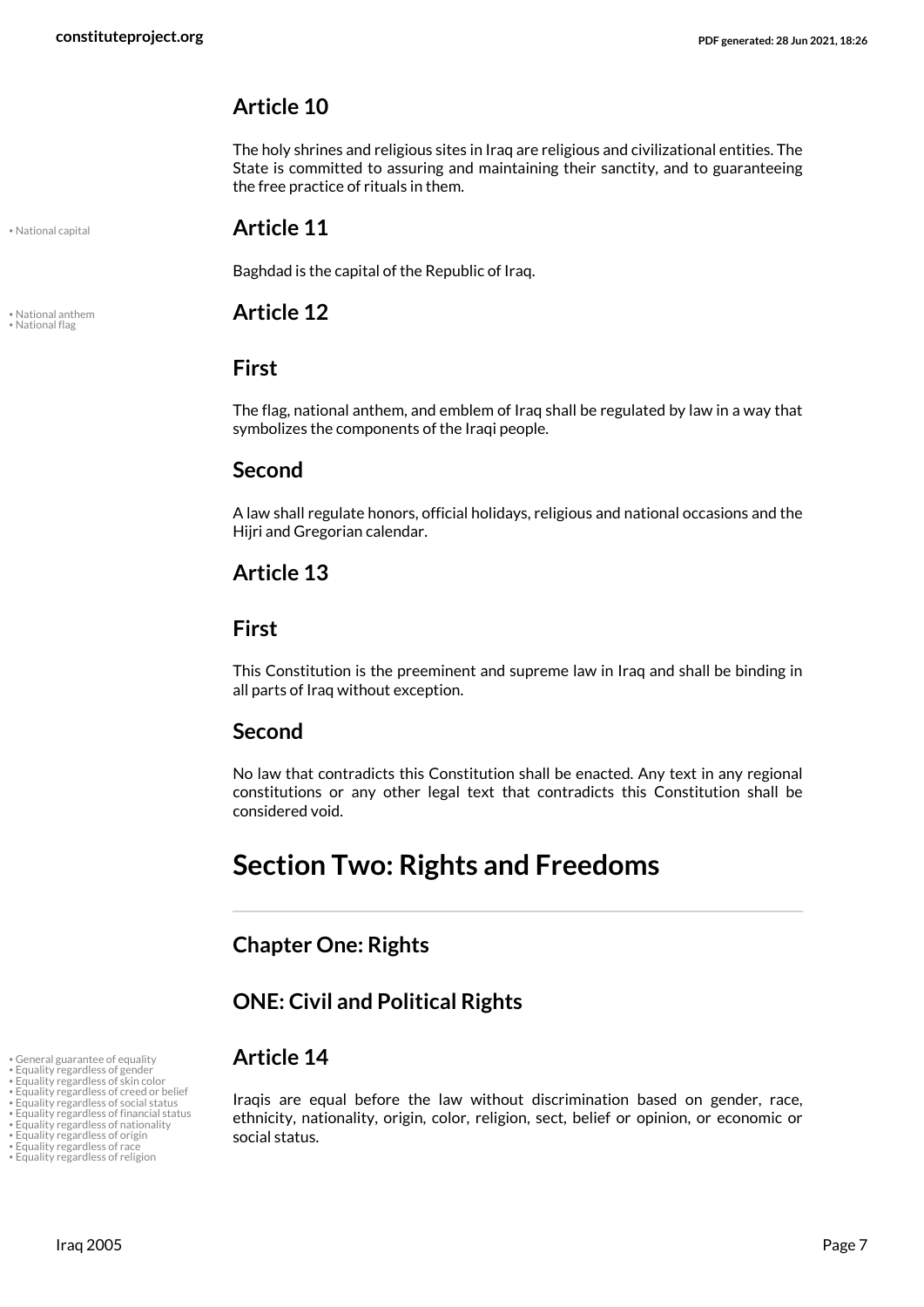### **Article 15**

Every individual has the right to enjoy life, security and liberty. Deprivation or restriction of these rights is prohibited except in accordance with the law and based on a decision issued by a competent judicial authority.

• General guarantee of equality **Article 16**

<span id="page-7-5"></span>• Right to life

<span id="page-7-1"></span>Equal opportunities shall be guaranteed to all Iraqis, and the state shall ensure that the necessary measures to achieve this are taken.

<span id="page-7-6"></span>• Regulation of evidence collection **Article 17** • Right to privacy

# <span id="page-7-2"></span>**First**

Every individual shall have the right to personal privacy so long as it does not contradict the rights of others and public morals.

#### **Second**

The sanctity of the homes shall be protected. Homes may not be entered, searched, or violated, except by a judicial decision in accordance with the law.

• Requirements for birthright citizenship **Article 18**

# <span id="page-7-3"></span>**First**

Iraqi citizenship is a right for every Iraqi and is the basis of his nationality.

### **Second**

<span id="page-7-0"></span>Anyone who is born to an Iraqi father or to an Iraqi mother shall be considered an Iraqi. This shall be regulated by law.

#### • Conditions for revoking citizenship **Third**

**A.** An Iraqi citizen by birth may not have his citizenship withdrawn for any reason. Any person who had his citizenship withdrawn shall have the right to demand its reinstatement. This shall be regulated by a law.

• Requirements for naturalization

**B.** Iraqi citizenship shall be withdrawn from naturalized citizens in cases regulated by law.

# <span id="page-7-4"></span>**Fourth**

An Iraqi may have multiple citizenships. Everyone who assumes a senior, security or sovereign position must abandon any other acquired citizenship. This shall be regulated by law.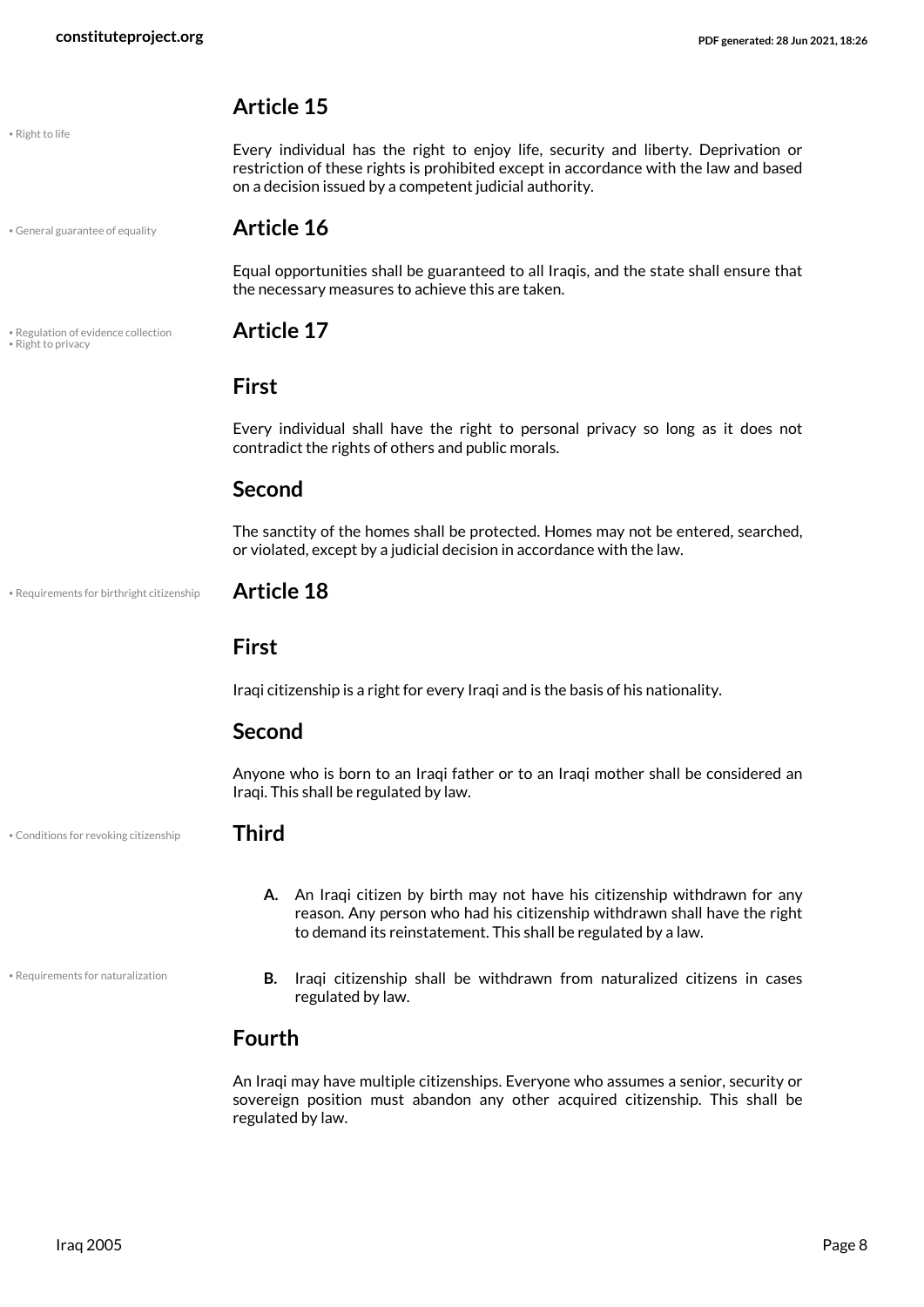### **Fifth**

Iraqi citizenship shall not be granted for the purposes of the policy of population settlement that disrupts the demographic composition of Iraq.

### **Sixth**

Citizenship provisions shall be regulated by law. The competent courts shall consider the suits arising from those provisions.

### **Article 19**

<span id="page-8-0"></span>• Judicial independence **First**

<span id="page-8-5"></span>• Right to fair trial

• Presumption of innocence in trials

The judiciary is independent and no power is above the judiciary except the law.

• Protection from ex post facto laws **Second** • Principle of no punishment without law

<span id="page-8-4"></span><span id="page-8-2"></span>There is no crime or punishment except by law. The punishment shall only be for an act that the law considers a crime when perpetrated. A harsher punishment than the applicable punishment at the time of the offense may not be imposed.

# **Third**

Litigation shall be a protected and guaranteed right for all.

# **Fourth**

The right to a defense shall be sacred and guaranteed in all phases of investigation and the trial.

### • Prohibition of double jeopardy **Fifth**

<span id="page-8-3"></span><span id="page-8-1"></span>The accused is innocent until proven guilty in a fair legal trial. The accused may not be tried for the same crime for a second time after acquittal unless new evidence is produced.

# **Sixth**

Every person shall have the right to be treated with justice in judicial and administrative proceedings.

#### <span id="page-8-6"></span>• Right to public trial **Seventh**

The proceedings of a trial are public unless the court decides to make it secret.

# **Eighth**

Punishment shall be personal.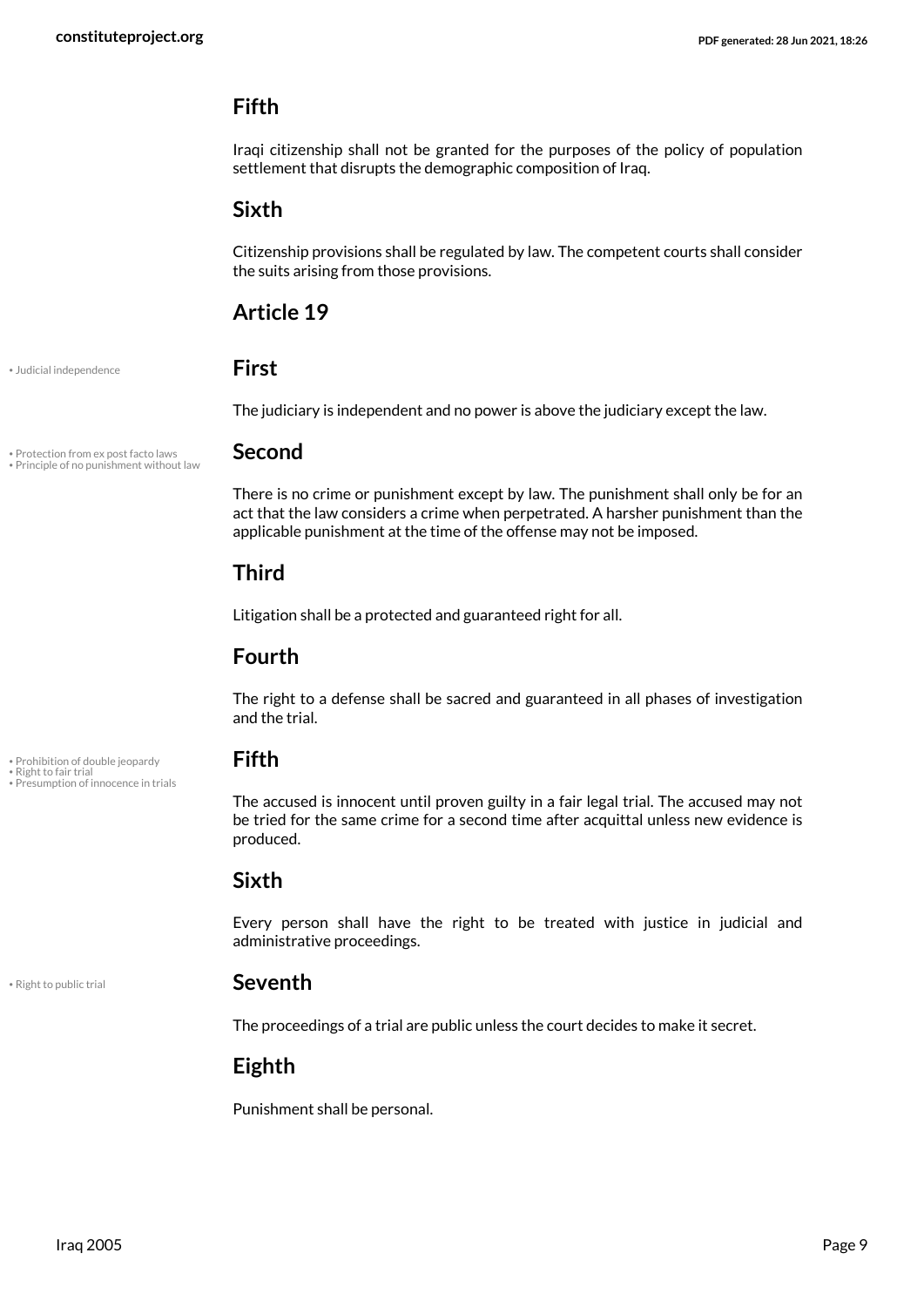#### • Protection from ex post facto laws **Ninth**

<span id="page-9-3"></span>Laws shall not have retroactive effect unless stipulated otherwise. This exclusion shall not include laws on taxes and fees.

### **Tenth**

Criminal laws shall not have retroactive effect, unless it is to the benefit of the accused.

<span id="page-9-7"></span>• Right to counsel **Eleventh**

<span id="page-9-4"></span>The court shall appoint a lawyer at the expense of the state for an accused of a felony or misdemeanor who does not have a defense lawyer.

• Protection from unjustified restraint **Twelfth**

- **A.** Unlawful detention shall be prohibited.
- **B.** Imprisonment or detention shall be prohibited in places not designed for these purposes, pursuant to prison laws covering health and social care, and subject to the authorities of the State.

### **Thirteenth**

The preliminary investigative documents shall be submitted to the competent judge in a period not to exceed twenty-four hours from the time of the arrest of the accused, which may be extended only once and for the same period.

• Requirements for birthright citizenship **Article 20** • Claim of universal suffrage

<span id="page-9-6"></span><span id="page-9-0"></span>Iraqi citizens, men and women, shall have the right to participate in public affairs and to enjoy political rights including the right to vote, elect, and run for office.

# **Article 21**

<span id="page-9-1"></span>• Extradition procedure **First**

• Protection of stateless persons **Second**

A law shall regulate the right of political asylum in Iraq. No political refugee shall be surrendered to a foreign entity or returned forcibly to the country from which he fled.

No Iraqi shall be surrendered to foreign entities and authorities.

<span id="page-9-8"></span><span id="page-9-2"></span>• Protection of stateless persons **Third** • International law • Terrorism

<span id="page-9-5"></span>Political asylum shall not be granted to a person accused of committing international or terrorist crimes or to any person who inflicted damage on Iraq.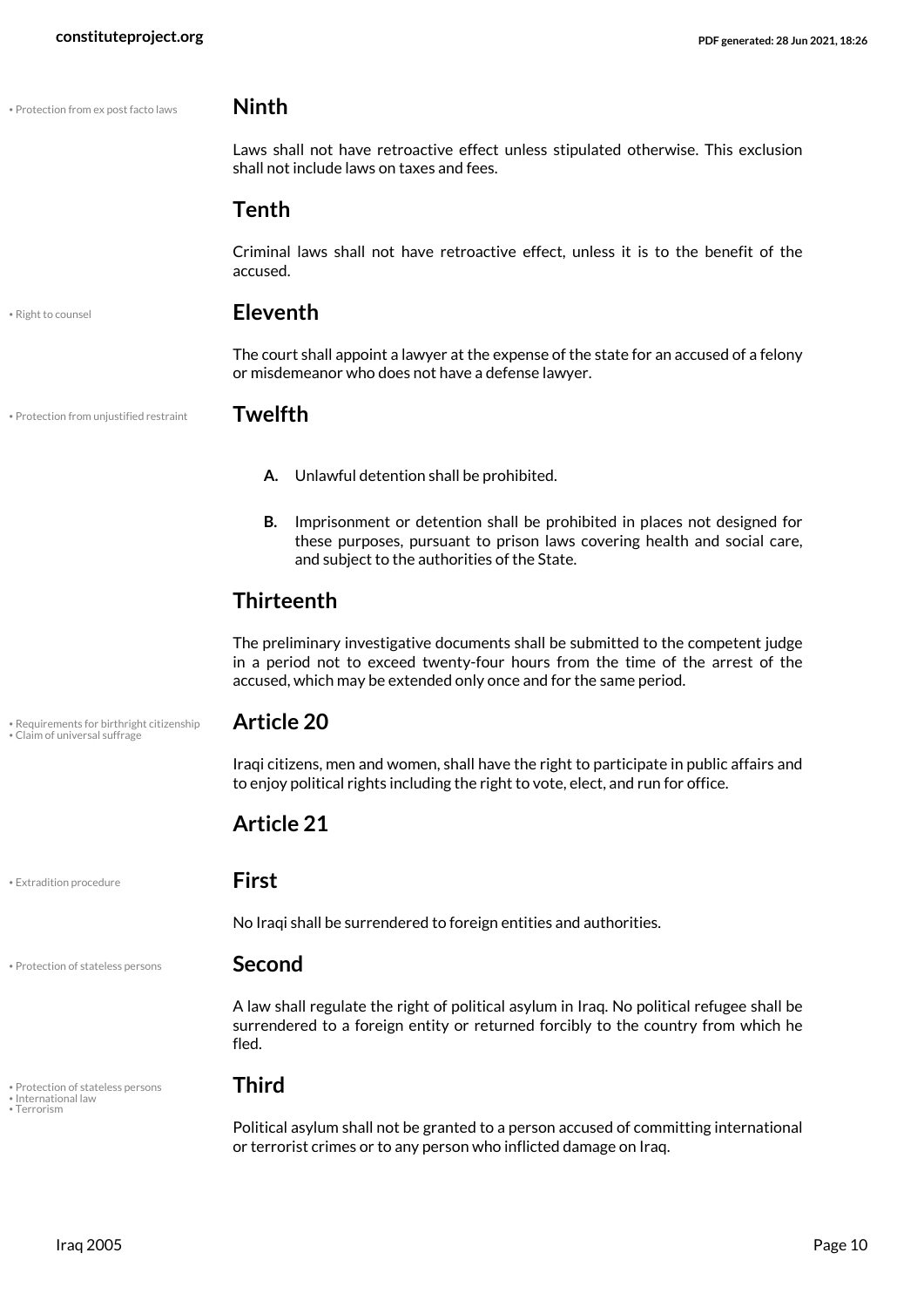# <span id="page-10-0"></span>**TWO: Economic, Social and Cultural Freedoms**

# **Article 22**

<span id="page-10-6"></span>• Right to work **First** • Right to reasonable standard of living

<span id="page-10-5"></span>Work is a right for all Iraqis in a way that guarantees a dignified life for them.

#### **Second**

The law shall regulate the relationship between employees and employers on economic bases and while observing the rules of social justice.

• Right to join trade unions **Third**

<span id="page-10-3"></span>The State shall guarantee the right to form and join unions and professional associations, and this shall be regulated by law.

<span id="page-10-4"></span>• Right to own property **Article 23**

# **First**

Private property is protected. The owner shall have the right to benefit, exploit and dispose of private property within the limits of the law.

• Protection from expropriation **Second**

<span id="page-10-2"></span>Expropriation is not permissible except for the purposes of public benefit in return for just compensation, and this shall be regulated by law.

# **Third**

- **A.** Every Iraqi shall have the right to own property anywhere in Iraq. No others may possess immovable assets, except as exempted by law.
- **B.** Ownership of property for the purposes of demographic change is prohibited.

### <span id="page-10-1"></span>• Freedom of movement **Article 24**

The State shall guarantee freedom of movement of Iraqi manpower, goods, and capital between regions and governorates, and this shall be regulated by law.

# **Article 25**

The State shall guarantee the reform of the Iraqi economy in accordance with modern economic principles to insure the full investment of its resources, diversification of its sources, and the encouragement and development of the private sector.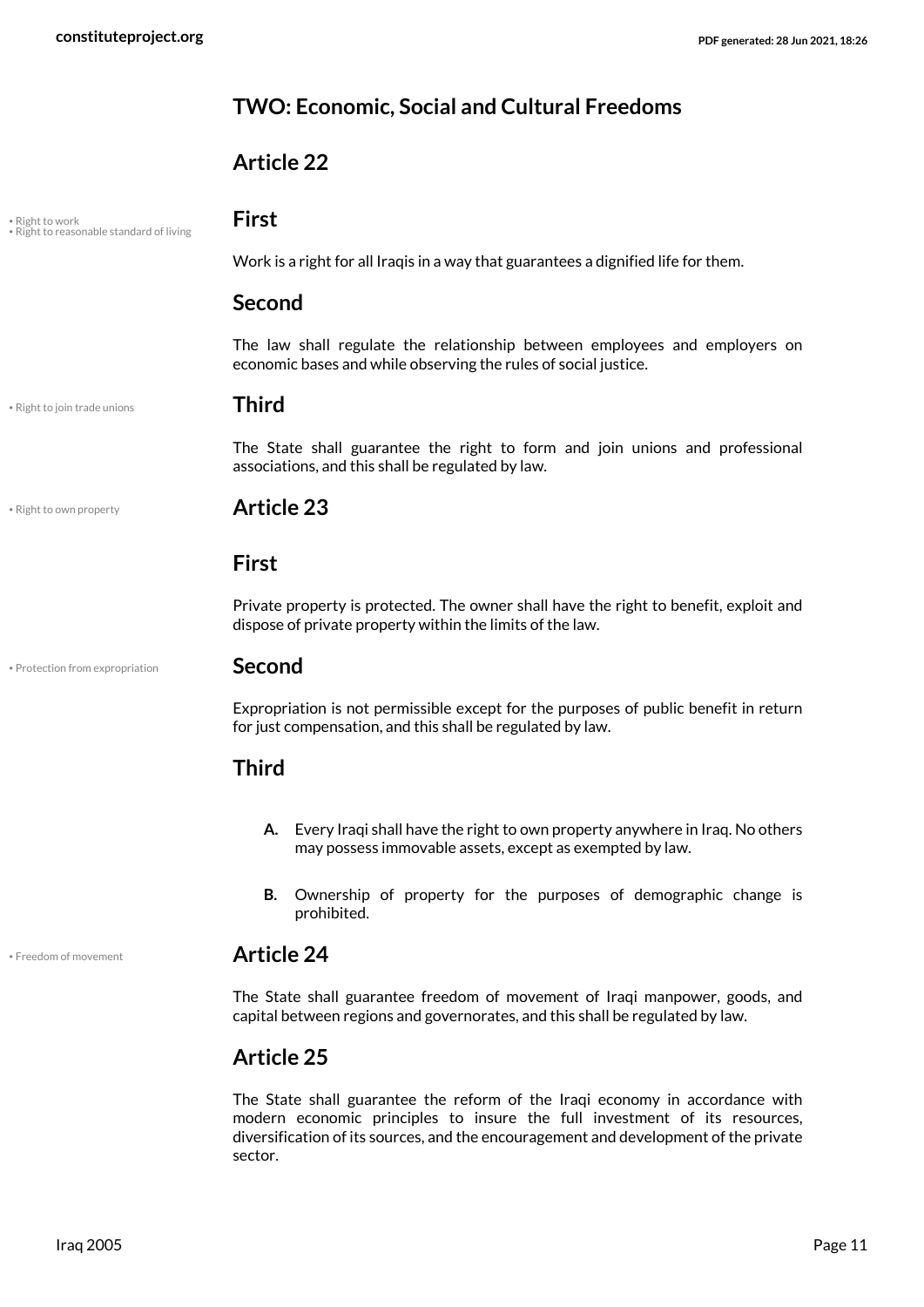# **Article 26**

The State shall guarantee the encouragement of investment in the various sectors, and this shall be regulated by law.

# **Article 27**

# **First**

Public assets are sacrosanct, and their protection is the duty of each citizen.

# **Second**

The provisions related to the preservation of State properties, their management, the conditions for their disposal, and the limits for these assets not to be relinquished shall all be regulated by law.

# **Article 28**

### • Tax bills **First**

No taxes or fees shall be levied, amended, collected, or exempted, except by law.

# **Second**

Low income earners shall be exempted from taxes in a way that guarantees the preservation of the minimum income required for living. This shall be regulated by law.

#### • Limits on employment of children **Article 29**

# <span id="page-11-0"></span>**First**

- **A.** The family is the foundation of society; the State shall preserve it and its religious, moral, and national values.
- **B.** The State shall guarantee the protection of motherhood, childhood and old age, shall care for children and youth, and shall provide them with the appropriate conditions to develop their talents and abilities.

# <span id="page-11-3"></span><span id="page-11-2"></span>**Second**

Children have the right to upbringing, care and education from their parents. Parents have the right to respect and care from their children, especially in times of need, disability, and old age.

# **Third**

Economic exploitation of children in all of its forms shall be prohibited, and the State shall take the necessary measures for their protection.

<span id="page-11-4"></span>

<span id="page-11-1"></span>• Rights of children

• State support for the elderly • State support for children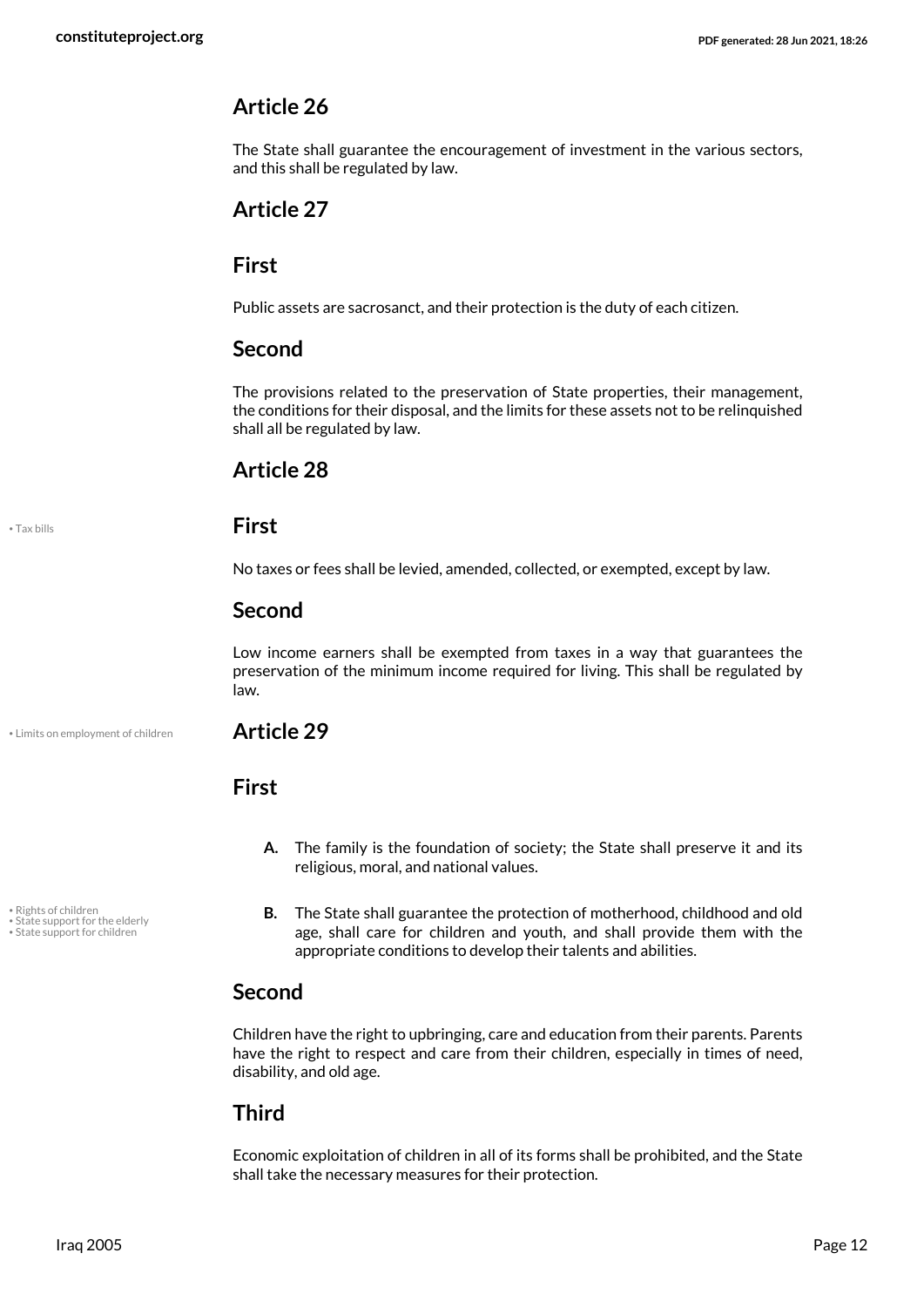### **Fourth**

<span id="page-12-7"></span><span id="page-12-6"></span>All forms of violence and abuse in the family, school, and society shall be prohibited.

# <span id="page-12-3"></span>• Rights of children **Article 30**<br>• State support for the elderly<br>• State support for the disabled **COM**

# <span id="page-12-2"></span>• State support for children • Right to shelter **First**

<span id="page-12-5"></span><span id="page-12-4"></span>The State shall guarantee to the individual and the family - especially children and women – social and health security, the basic requirements for living a free and decent life, and shall secure for them suitable income and appropriate housing.

### **Second**

The State shall guarantee social and health security to Iraqis in cases of old age, sickness, employment disability, homelessness, orphanhood, or unemployment, shall work to protect them from ignorance, fear and poverty, and shall provide them housing and special programs of care and rehabilitation, and this shall be regulated by law.

#### <span id="page-12-1"></span>• Right to health care **Article 31**

# **First**

Every citizen has the right to health care. The State shall maintain public health and provide the means of prevention and treatment by building different types of hospitals and health institutions.

### **Second**

Individuals and entities have the right to build hospitals, clinics, or private health care centers under the supervision of the State, and this shall be regulated by law.

### **Article 32**

The State shall care for the handicapped and those with special needs, and shall ensure their rehabilitation in order to reintegrate them into society, and this shall be regulated by law.

<span id="page-12-0"></span>

#### **First**

Every individual has the right to live in safe environmental conditions.

#### **Second**

The State shall undertake the protection and preservation of the environment and its biological diversity.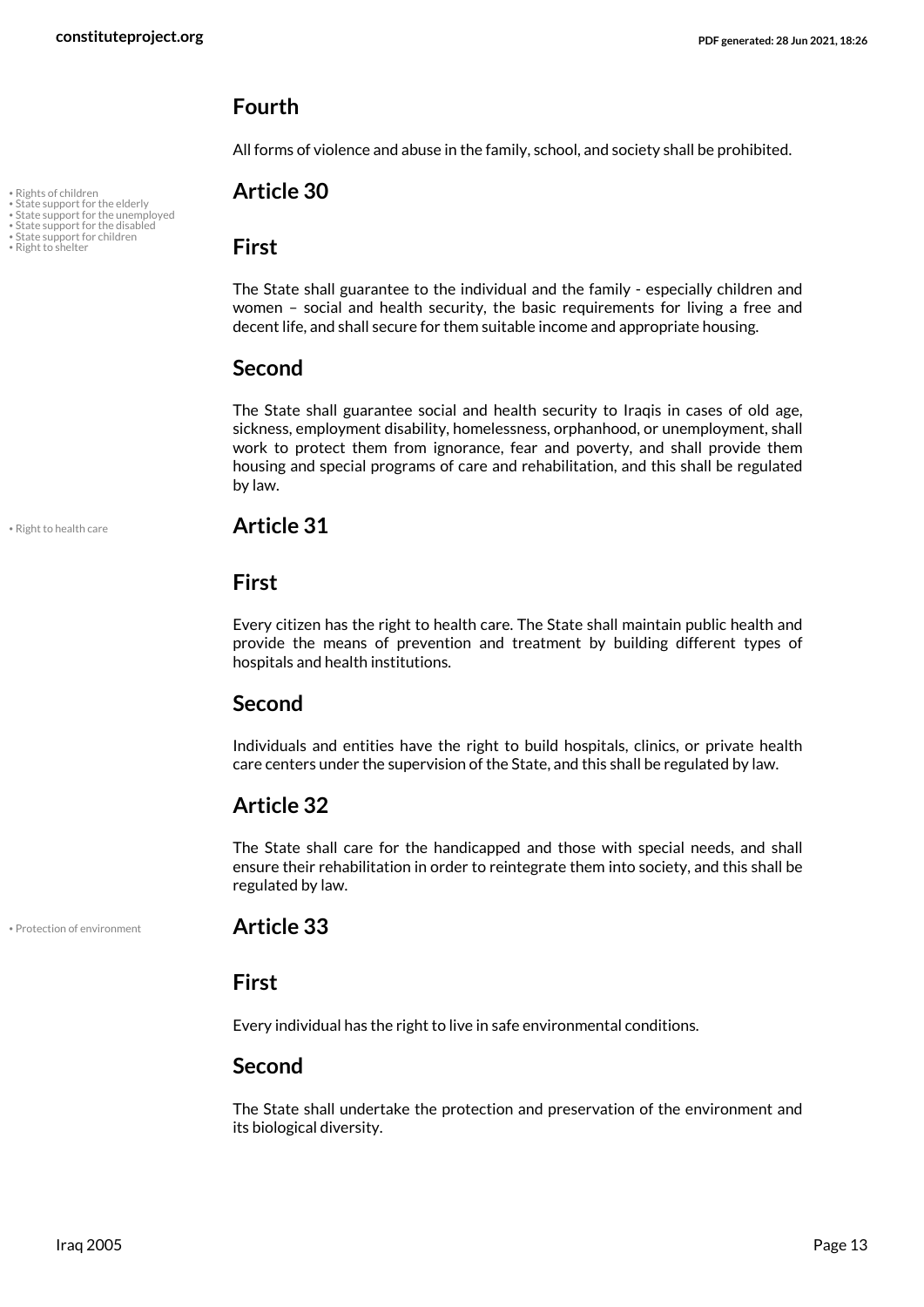<span id="page-13-10"></span><span id="page-13-9"></span><span id="page-13-7"></span><span id="page-13-2"></span><span id="page-13-1"></span>

| . Right to academic freedom             | <b>Article 34</b>                                                                                                                                                                                               |
|-----------------------------------------|-----------------------------------------------------------------------------------------------------------------------------------------------------------------------------------------------------------------|
| • Compulsory education                  | <b>First</b>                                                                                                                                                                                                    |
|                                         | Education is a fundamental factor for the progress of society and is a right<br>guaranteed by the state. Primary education is mandatory and the state guarantees<br>that it shall combat illiteracy.            |
| · Free education                        | Second                                                                                                                                                                                                          |
|                                         | Free education in all its stages is a right for all Iraqis.                                                                                                                                                     |
| · Reference to science                  | <b>Third</b>                                                                                                                                                                                                    |
|                                         | The State shall encourage scientific research for peaceful purposes that serve<br>humanity and shall support excellence, creativity, invention, and different aspects of<br>ingenuity.                          |
|                                         | Fourth                                                                                                                                                                                                          |
|                                         | Private and public education shall be guaranteed, and this shall be regulated by law.                                                                                                                           |
| • Right to culture                      | <b>Article 35</b>                                                                                                                                                                                               |
|                                         | The state shall promote cultural activities and institutions in a manner that befits the<br>civilizational and cultural history of Iraq, and it shall seek to support indigenous Iraq<br>cultural orientations. |
|                                         | <b>Article 36</b>                                                                                                                                                                                               |
|                                         | Practicing sports is a right of every Iraqi and the state shall encourage and care for<br>such activities and shall provide for their requirements.                                                             |
|                                         | <b>Chapter Two: Freedoms</b>                                                                                                                                                                                    |
|                                         | <b>Article 37</b>                                                                                                                                                                                               |
|                                         | <b>First</b>                                                                                                                                                                                                    |
| · Human dignity                         | The liberty and dignity of man shall be protected.<br>А.                                                                                                                                                        |
| • Protection from unjustified restraint | No person may be kept in custody or investigated except according to a<br>В.<br>judicial decision.                                                                                                              |

<span id="page-13-8"></span><span id="page-13-6"></span><span id="page-13-4"></span><span id="page-13-0"></span>**C.** All forms of psychological and physical torture and inhumane treatment are prohibited. Any confession made under force, threat, or torture shall not be relied on, and the victim shall have the right to seek compensation for material and moral damages incurred in accordance with the law.

<span id="page-13-5"></span><span id="page-13-3"></span>• Prohibition of cruel treatment • Regulation of evidence collection • Prohibition of torture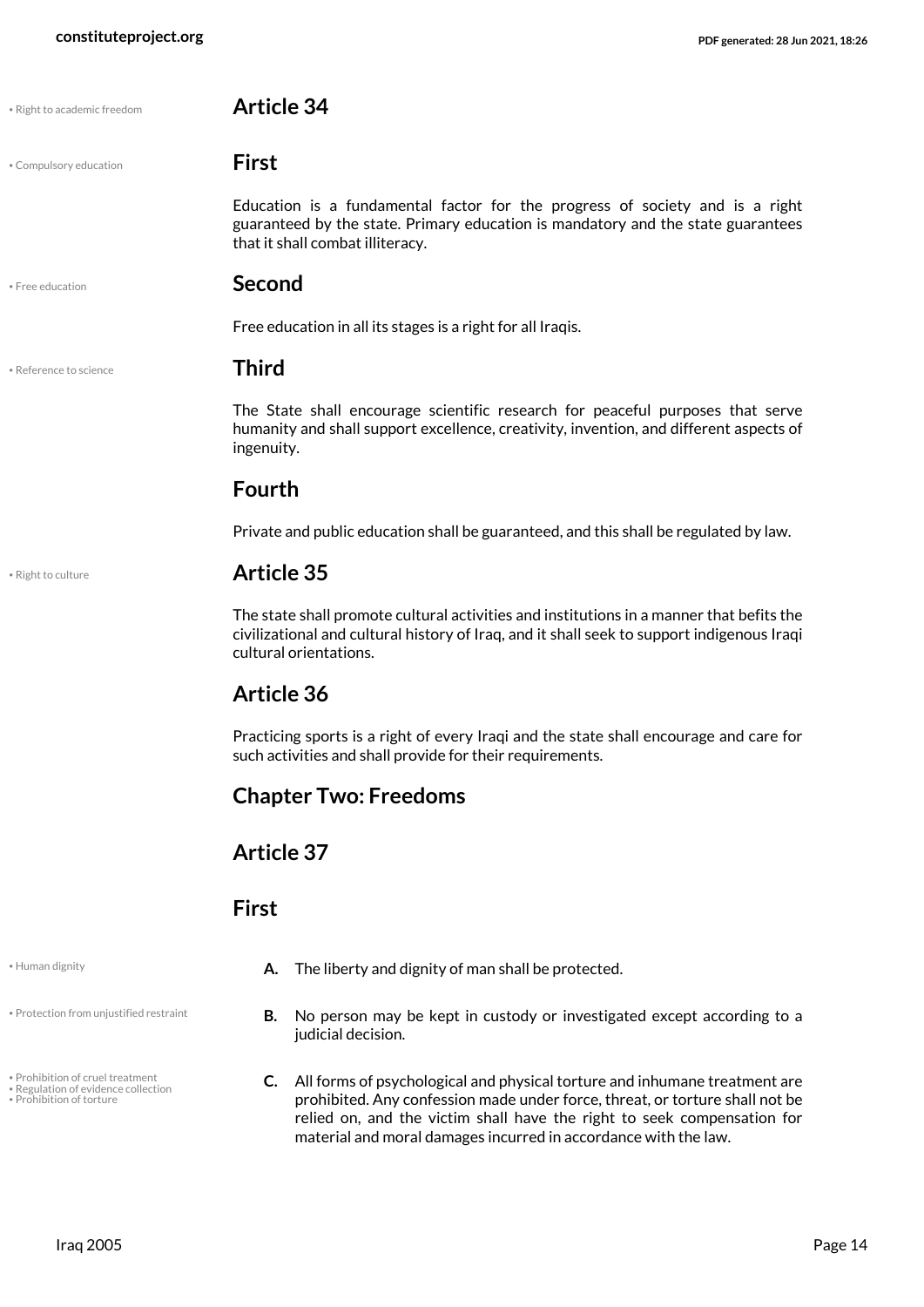### **Second**

The State shall guarantee protection of the individual from intellectual, political and religious coercion.

<span id="page-14-6"></span>• Prohibition of slavery **Third**

• Freedom of expression **Article 38**

<span id="page-14-4"></span><span id="page-14-0"></span>

• Freedom of assembly

<span id="page-14-1"></span>• Freedom of association **Article 39** 

• Right to privacy **Article 40** • Telecommunications

<span id="page-14-9"></span><span id="page-14-8"></span>

<span id="page-14-5"></span>

### • Freedom of religion **Article 41**

Iraqis are free in their commitment to their personal status according to their religions, sects, beliefs, or choices, and this shall be regulated by law.

• Freedom of opinion/thought/conscience **Article 42**

<span id="page-14-3"></span>

Each individual shall have the freedom of thought, conscience, and belief.

Iraq 2005 Page 15

Forced labor, slavery, slave trade, trafficking in women or children, and sex trade shall be prohibited.

<span id="page-14-2"></span>The State shall guarantee in a way that does not violate public order and morality: **First.** Freedom of expression using all means.

- **Second.** Freedom of press **Second.** Freedom of press, printing, advertisement, media and publication.
	- **Third.** Freedom of assembly and peaceful demonstration, and this shall be regulated by law.

# <span id="page-14-7"></span>**First**

The freedom to form and join associations and political parties shall be guaranteed, and this shall be regulated by law.

# **Second**

It is not permissible to force any person to join any party, society, or political entity, or force him to continue his membership in it.

The freedom of communication and correspondence, postal, telegraphic, electronic, and telephonic, shall be guaranteed and may not be monitored, wiretapped, or disclosed except for legal and security necessity and by a judicial decision.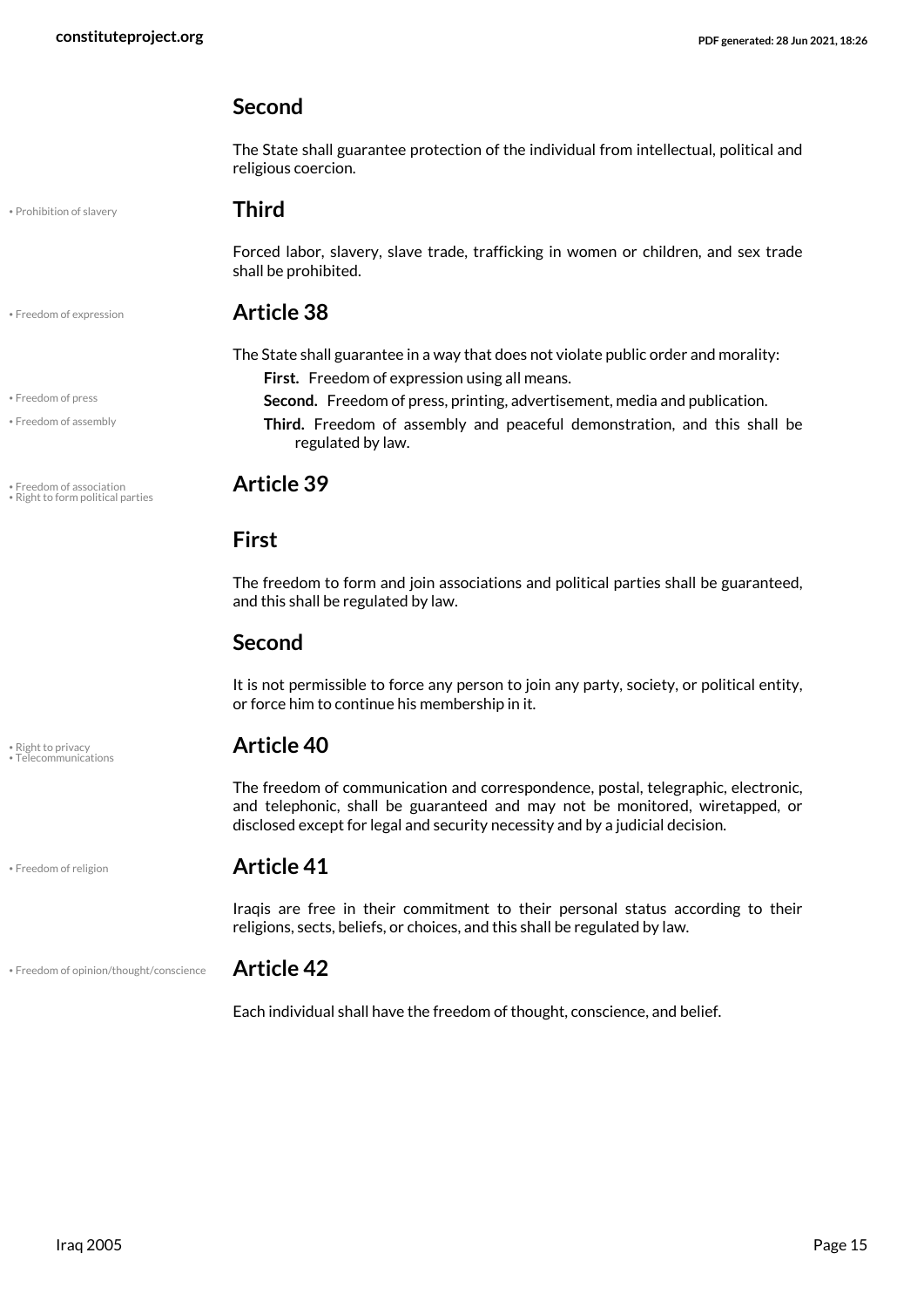<span id="page-15-1"></span>

#### • Freedom of religion **Article 43**

# **First**

The followers of all religions and sects are free in the:

- **A.** Practice of religious rites, including the Husseini rituals.
- **B.** Management of religious endowments (waqf), their affairs, and their religious institutions, and this shall be regulated by law.

### **Second**

The State shall guarantee freedom of worship and the protection of places of worship.

<span id="page-15-0"></span>

• Freedom of movement **Article 44**

### **First**

Each Iraqi has freedom of movement, travel, and residence inside and outside Iraq.

### **Second**

No Iraqi may be exiled, displaced, or deprived from returning to the homeland.

# **Article 45**

### **First**

The State shall seek to strengthen the role of civil society institutions, and to support, develop and preserve their independence in a way that is consistent with peaceful means to achieve their legitimate goals, and this shall be regulated by law.

# **Second**

The State shall seek the advancement of the Iraqi clans and tribes, shall attend to their affairs in a manner that is consistent with religion and the law, and shall uphold their noble human values in a way that contributes to the development of society. The State shall prohibit the tribal traditions that are in contradiction with human rights.

# **Article 46**

Restricting or limiting the practice of any of the rights or liberties stipulated in this Constitution is prohibited, except by a law or on the basis of a law, and insofar as that limitation or restriction does not violate the essence of the right or freedom.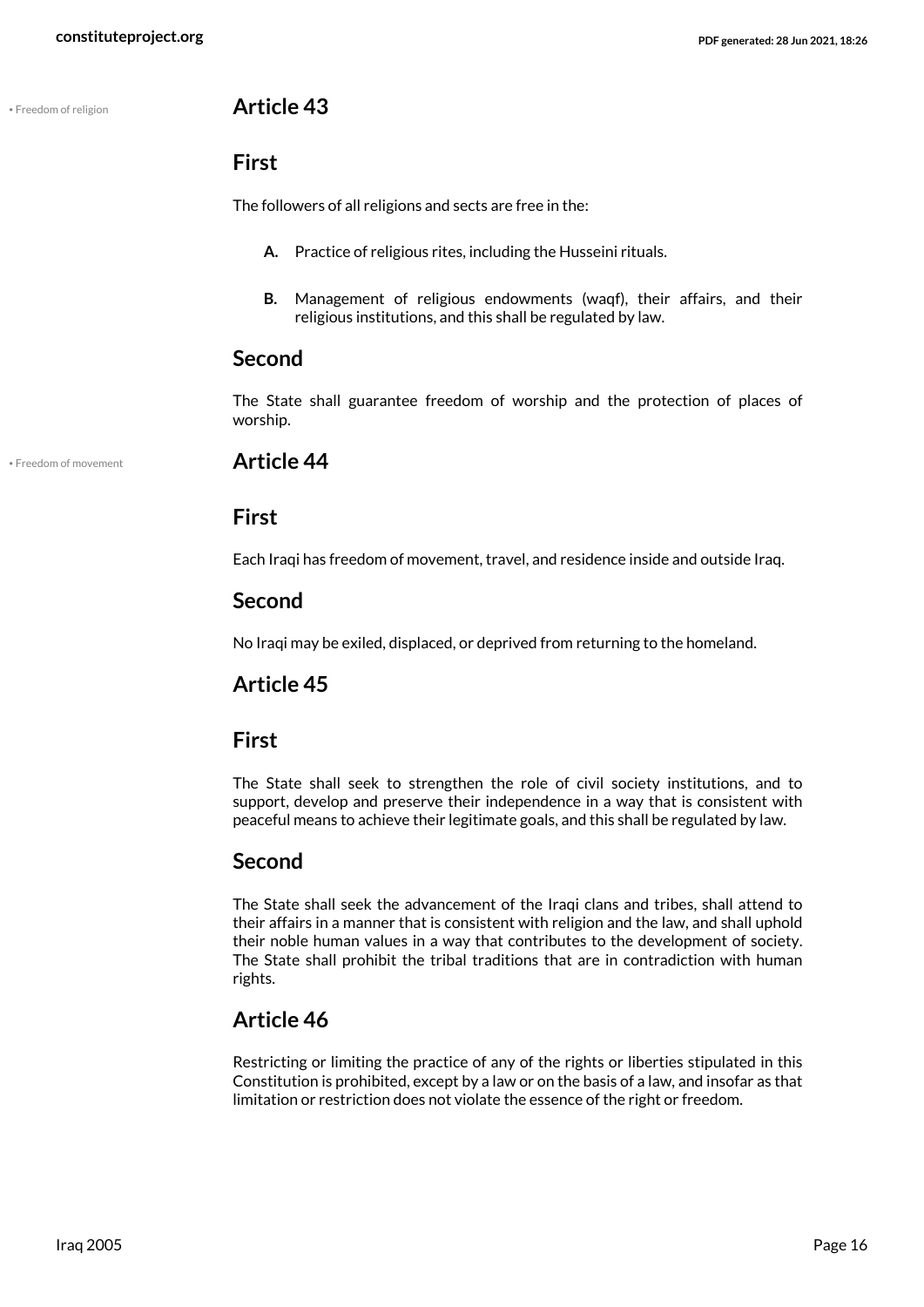# <span id="page-16-0"></span>**Section Three: Federal Powers**

# **Article 47**

The federal powers shall consist of the legislative, executive, and judicial powers, and they shall exercise their competencies and tasks on the basis of the principle of separation of powers.

# <span id="page-16-1"></span>**Chapter one: The Legislative Power**

• Structure of legislative chamber(s) **Article 48**

<span id="page-16-12"></span>The federal legislative power shall consist of the Council of Representatives and the Federation Council.

<span id="page-16-7"></span>The Council of Representatives shall consist of a number of members, at a ratio of one seat per 100,000 Iraqi persons representing the entire Iraqi people. They shall be elected through a direct secret general ballot. The representation of all

<span id="page-16-10"></span><span id="page-16-5"></span>A candidate to the Council of Representatives must be a fully qualified Iraqi.

# <span id="page-16-2"></span>**ONE: Council of Representatives**

components of the people shall be upheld in it.

# **Article 49**

<span id="page-16-11"></span><span id="page-16-3"></span>

| • Electoral districts     | <b>First</b> |
|---------------------------|--------------|
| • Size of first chamber   |              |
| • First chamber selection |              |

<span id="page-16-4"></span>• Eligibility for cabinet **Second** • Eligibility for first chamber

• Scheduling of elections **Third**

• First chamber representation quotas **Fourth**

<span id="page-16-6"></span>

related to the elections.

The elections law shall aim to achieve a percentage of representation for women of not less than one-quarter of the members of the Council of Representatives.

A law shall regulate the requirements for the candidate, the voter, and all that is

• Replacement of legislators **Fifth**

<span id="page-16-9"></span>The Council of Representatives shall promulgate a law dealing with the replacement of its members on resignation, dismissal, or death.

• Outside professions of legislators **Sixth**

<span id="page-16-8"></span>

It is not permissible to combine membership in the Council of Representatives with any work or other official position.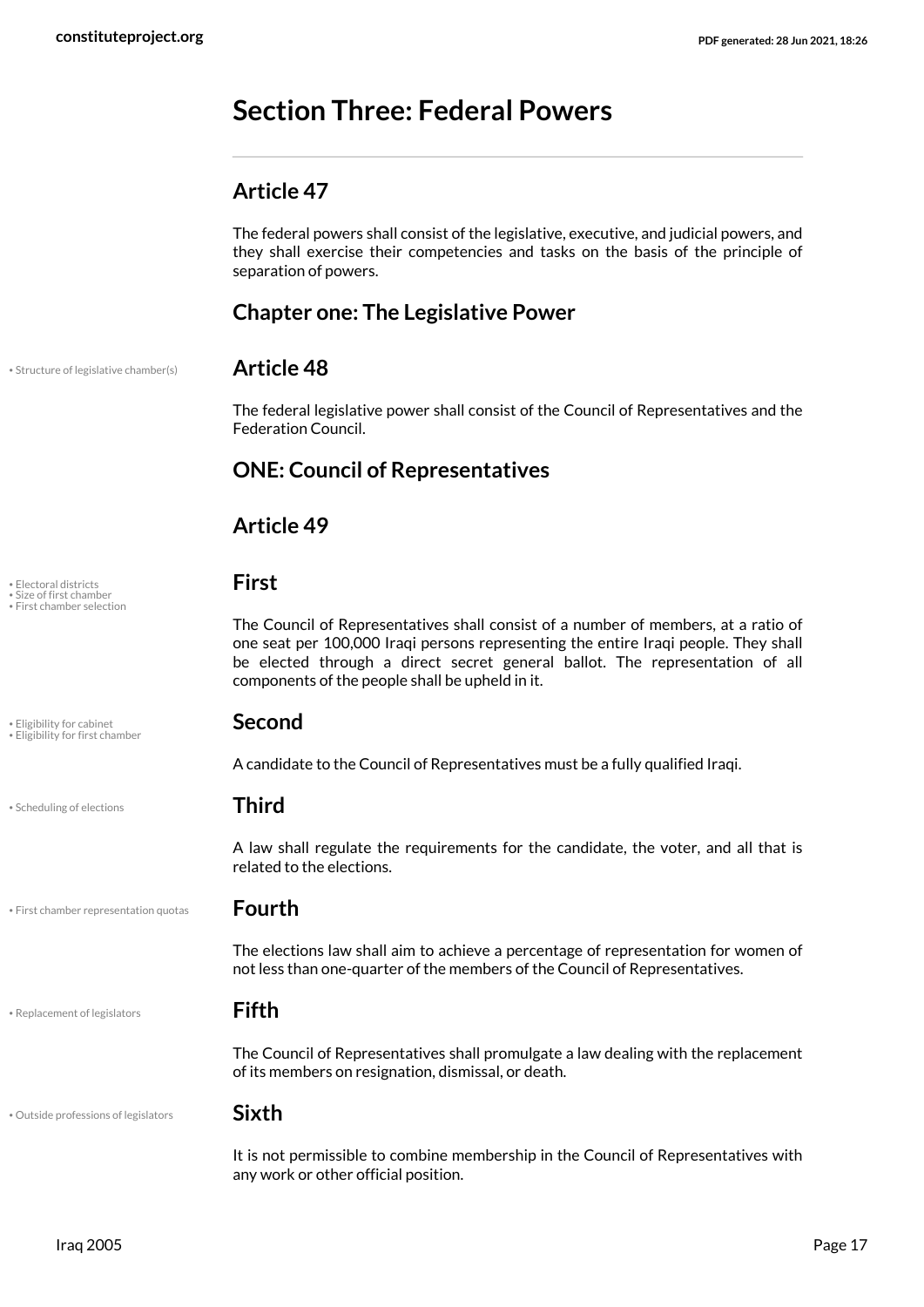<span id="page-17-0"></span>

| God or other deities           |
|--------------------------------|
| Oaths to abide by constitution |

#### <span id="page-17-1"></span>Article 50

Each member of the Council of Representatives shall take the following constitutional oath before the Council prior to assuming his duties:

"I swear by God Almighty to carry out my legal duties and responsibilities with devotion and integrity and preserve the independence and sovereignty of Iraq, and safeguard the interests of its people, and ensure the safety of its land, sky, water, wealth, and federal democratic system, and I shall endeavor to protect public and private liberties, the independence of the judiciary, and pledge to implement legislation faithfully and neutrally. God is my witness."

#### **Article 51**

<span id="page-17-4"></span>The Council of Representatives shall establish its bylaws to regulate its work.

• Removal of individual legislators **Article 52**

### **First**

The Council of Representatives shall decide, by a two-thirds majority, the authenticity of membership of its member within thirty days from the date of filing an objection.

#### **Second**

The decision of the Council of Representatives may be appealed before the Federal Supreme Court within thirty days from the date of its issuance.

• Public or private sessions **Article 53**

### <span id="page-17-2"></span>**First**

Sessions of the Council of Representatives shall be public unless, for reasons of necessity, the Council decides otherwise.

• Publication of deliberations **Second**

<span id="page-17-3"></span>Minutes of the sessions shall be published by means considered appropriate by the Council.

# **Article 54**

The President of the Republic shall call upon the Council of Representatives to convene by a presidential decree within fifteen days from the date of the ratification of the general election results. Its eldest member shall chair the first session to elect the speaker of the Council and his two deputies. This period may not be extended by more than the aforementioned period.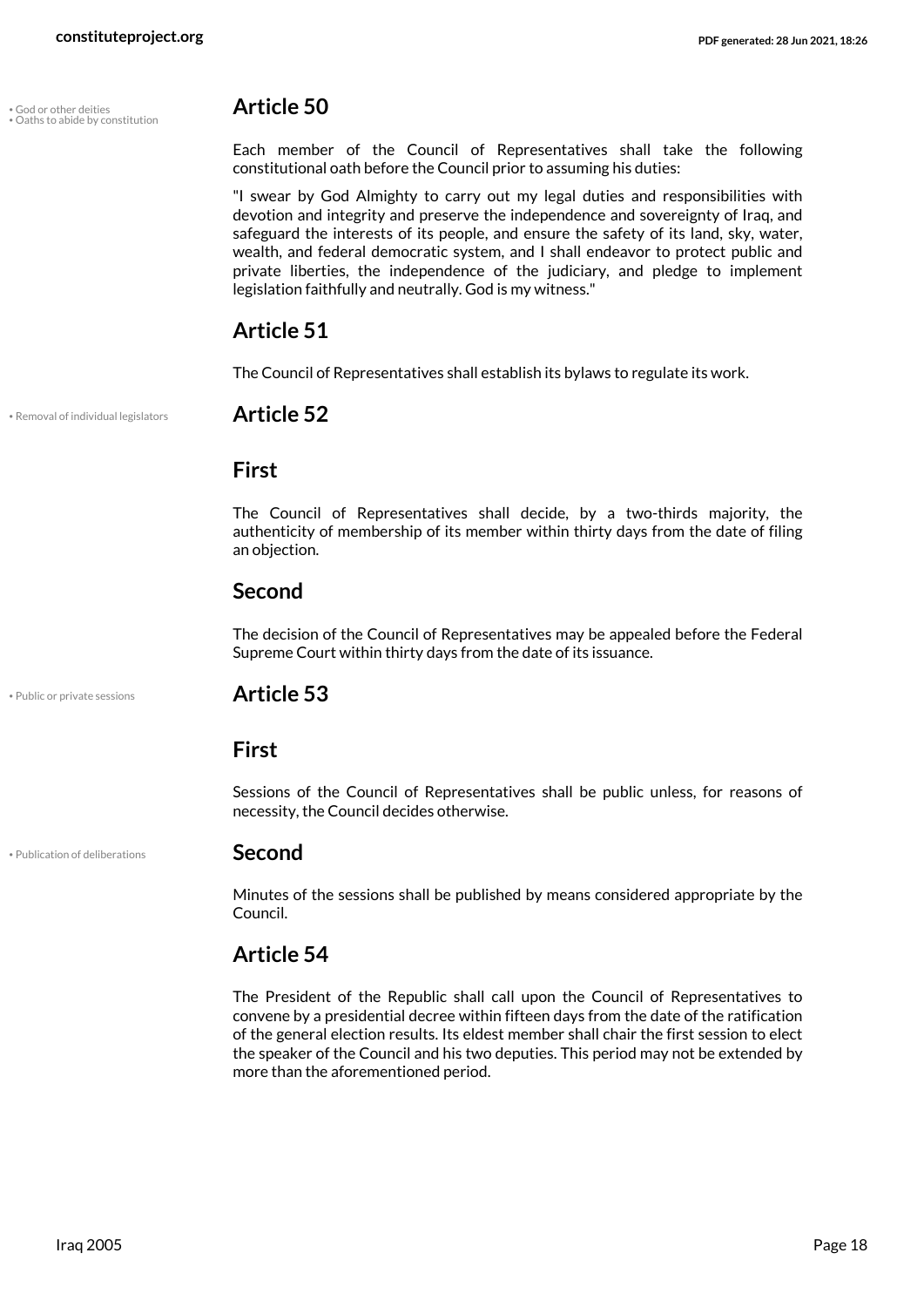• Leader of first chamber **Article 55**

<span id="page-18-2"></span>The Council of Representatives shall elect in its first session its speaker, then his first deputy and second deputy, by an absolute majority of the total number of the Council members by direct secret ballot.

• Term length for first chamber **Article 56**

# <span id="page-18-6"></span>**First**

The electoral term of the Council of Representatives shall be four calendar years, starting with its first session and ending with the conclusion of the fourth year.

#### • Scheduling of elections **Second**

<span id="page-18-5"></span>

The new Council of Representatives shall be elected forty-five days before the conclusion of the preceding electoral term.

# <span id="page-18-0"></span>• Budget bills **Article 57** • Length of legislative sessions

<span id="page-18-3"></span>The Council of Representatives shall have one annual term, with two legislative sessions, lasting eight months. The bylaws shall define the method to convene the sessions. The session in which the general budget is being presented shall not end until approval of the budget.

• Extraordinary legislative sessions **Article 58**

# <span id="page-18-1"></span>**First**

The President of the Republic, the Prime Minister, the Speaker of the Council of Representatives, or fifty members of the Council of Representatives may call the Council to an extraordinary session. The session shall be restricted to the topics that necessitated the call for the session.

# **Second**

The legislative session of the Council of Representatives may be extended for no more than 30 days to complete the tasks that require the extension, based on a request from the President of the Republic, the Prime Minister, the Speaker of the Council, or fifty members of the Council of Representatives.

• Quorum for legislative sessions **Article 59**

# <span id="page-18-4"></span>**First**

The Council of Representatives quorum shall be achieved by an absolute majority of its members.

### **Second**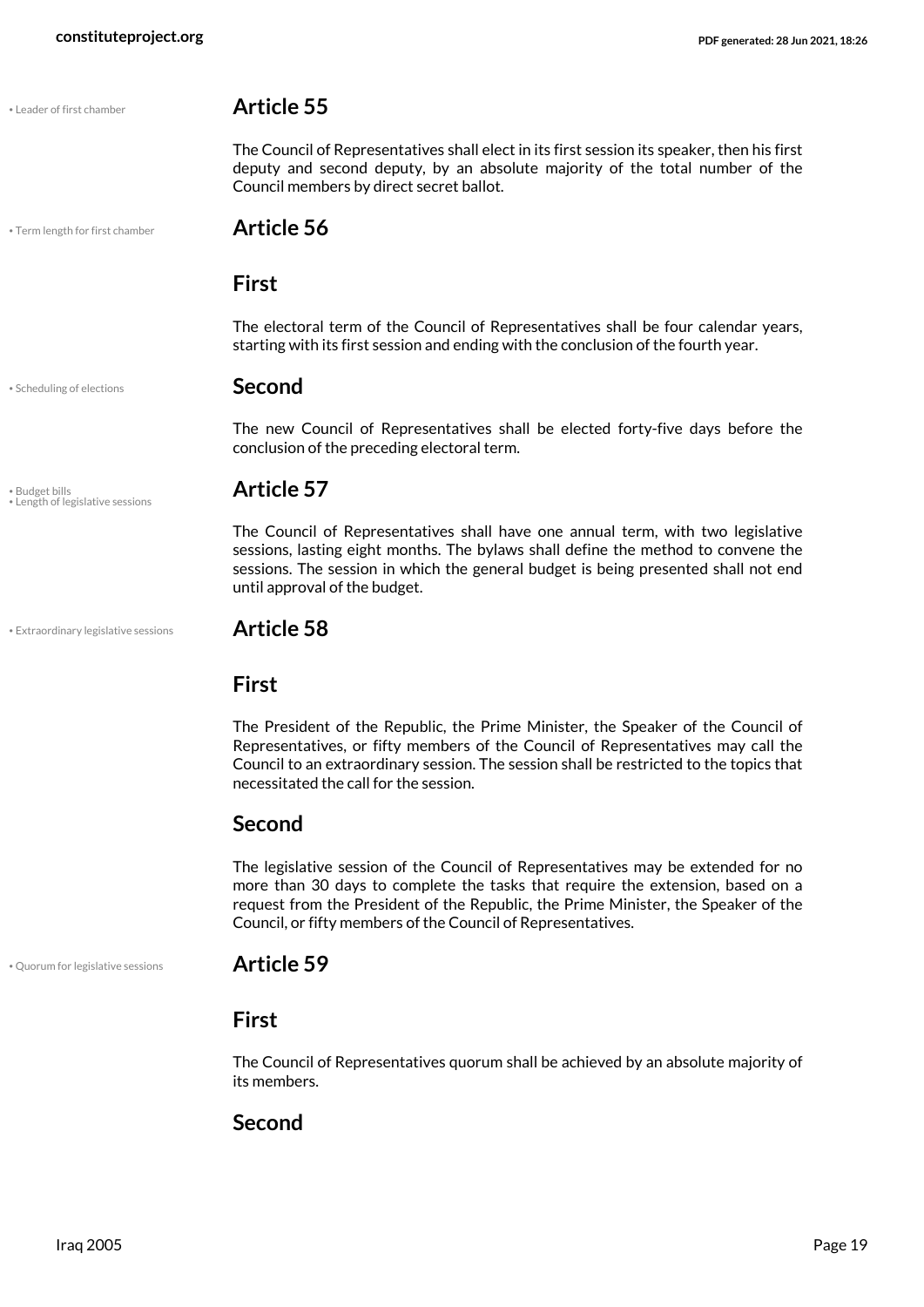Decisions in the sessions of the Council of Representatives shall be made by a simple majority after quorum is achieved, unless otherwise stipulated.

# <span id="page-19-6"></span>• Legislative committees **Article 60** • Initiation of general legislation

# <span id="page-19-4"></span>**First**

Draft laws shall be presented by the President of the Republic and the Council of Ministers.

# **Second**

Proposed laws shall be presented by ten members of the Council of Representatives or by one of its specialized committees.

# **Article 61**

The Council of Representatives shall be competent in the following:

**First.** Enacting federal laws.

**.** Legislative oversight of the executive **Second.** Monitoring the performance of the executive authority.

• Head of state selection **Third.** Electing the President of the Republic.

- **Fourth.** Regulating the ratification process of international treaties and agreements by a law, to be enacted by a two-thirds majority of the members of the Council of Representatives.
- <span id="page-19-1"></span>**Fifth.** Approving the appointment of the following:
	- **A.** The President and members of the Federal Court of Cassation, the Chief Public Prosecutor, and the President of Judicial Oversight Commission by an absolute majority, based on a proposal from the Higher Juridical Council.
	- **B.** Ambassadors and those with special grades, based on a proposal from the Council of Ministers.
	- **C.** The Iraqi Army Chief of Staff, his assistants, those of the rank of division commander and above, and the director of the intelligence service, based on a proposal from the Council of Ministers.

#### <span id="page-19-9"></span><span id="page-19-7"></span>**Sixth**

• Legislative oversight of the executive

<span id="page-19-2"></span>• Head of state removal

- **A.** Questioning the President of the Republic, based on a petition with cause, by an absolute majority of the members of the Council of Representatives.
- **B.** Relieving the President of the Republic by an absolute majority of the Council of Representatives after being convicted by the Federal Supreme Court in one of the following cases:
	- **1.** Perjury of the constitutional oath.
	- **2.** Violating the Constitution.

<span id="page-19-3"></span>

<span id="page-19-8"></span><span id="page-19-0"></span>• Attorney general • Establishment of judicial council • Ordinary court selection

• Selection of active-duty commanders

- 
- <span id="page-19-10"></span><span id="page-19-5"></span>• International law • Treaty ratification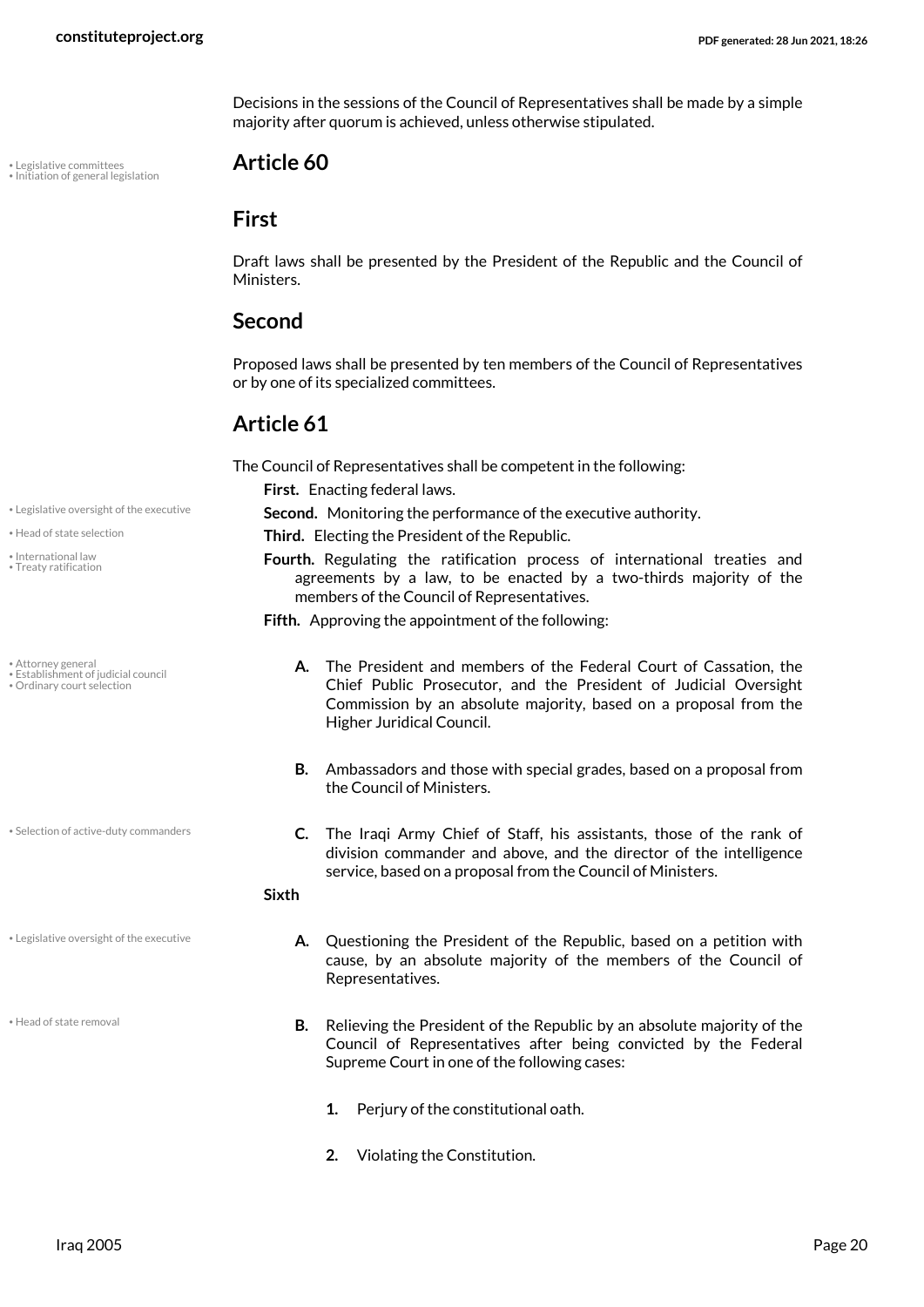• Legislative oversight of the executive **Seventh** 

<span id="page-20-1"></span>• Head of government removal

**3.** High treason.

- <span id="page-20-2"></span>**A.** A member of the Council of Representatives may direct questions to the Prime Minister and the Ministers on any subject within their specialty and each of them shall answer the members' questions. Only the member who has asked the question shall have the right to comment on the answer.
- **B.** At least twenty-five members of the Council of Representatives may raise a general issue for discussion in order to inquire about a policy and the performance of the Council of Ministers or one of the Ministries and it shall be submitted to the Speaker of the Council of Representatives, and the Prime Minister or the Ministers shall specify a date to come before the Council of Representatives to discuss it.
- **C.** A member of the Council of Representatives, with the agreement of twenty-five members, may direct an inquiry to the Prime Minister or the Ministers to call them to account on the issues within their authority. The debate shall not be held on the inquiry except after at least seven days from the date of submission of the inquiry.

#### <span id="page-20-0"></span>**Eighth** • Cabinet removal

**A.** The Council of Representatives may withdraw confidence from one of the Ministers by an absolute majority and he shall be considered resigned from the date of the decision of withdrawal of confidence. A vote of no confidence in a Minister may not be held except upon his request or on the basis of a request signed by fifty members after the Minister has appeared for questioning before the Council. The Council shall not issue its decision regarding the request except after at least seven days from the date of its submission.

#### **B.**

- **1.** The President of the Republic may submit a request to the Council of Representatives to withdraw confidence from the Prime Minister.
- **2.** The Council of Representatives may withdraw confidence from the Prime Minister based on the request of one-fifth of its members. This request shall not be submitted except after an inquiry directed at the Prime Minister and after at least seven days from the date of submitting the request.
- **3.** The Council of Representatives may decide to withdraw confidence from the Prime Minister by an absolute majority of the number of its members.
- **C.** The Government is deemed resigned in case of withdrawal of confidence from the Prime Minister.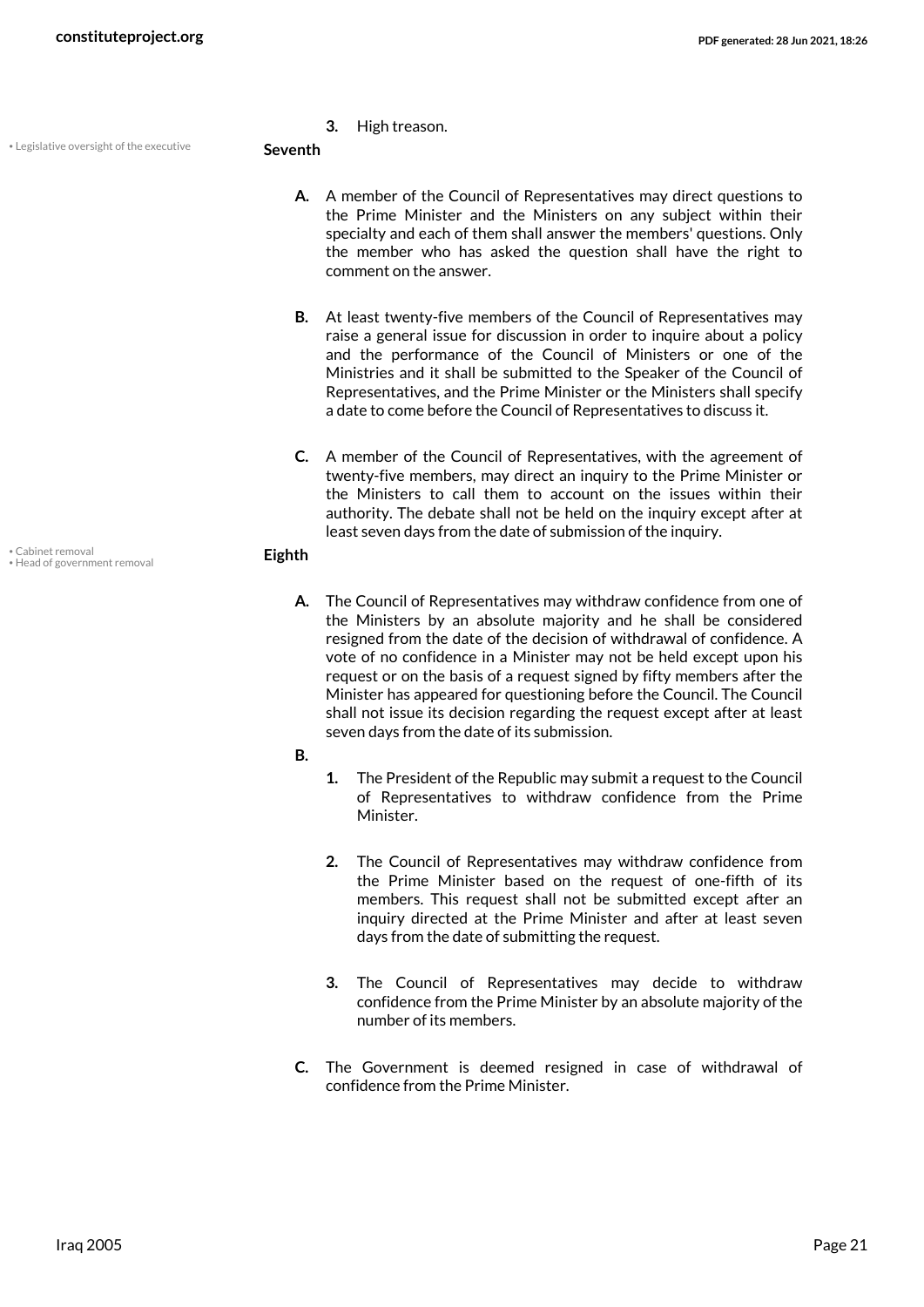<span id="page-21-4"></span><span id="page-21-3"></span><span id="page-21-1"></span>

|                                          |                   | D. In case of a vote of withdrawal of confidence in the Council of<br>Ministers as a whole, the Prime Minister and the Ministers continue in<br>their positions to run everyday business for a period not to exceed<br>thirty days until a new Council of Ministers is formed in accordance<br>with the provisions of Article 76 of this Constitution. |
|------------------------------------------|-------------------|--------------------------------------------------------------------------------------------------------------------------------------------------------------------------------------------------------------------------------------------------------------------------------------------------------------------------------------------------------|
| · Legislative oversight of the executive | Е.                | The Council of Representatives may question independent<br>commission heads in accordance with the same procedures related to<br>the Ministers. The Council shall have the right to relieve them by<br>absolute majority.                                                                                                                              |
| <b>Emergency provisions</b>              | <b>Ninth</b>      |                                                                                                                                                                                                                                                                                                                                                        |
| · Power to declare/approve war           | А.                | To consent to the declaration of war and the state of emergency by a<br>two-thirds majority based on a joint request from the President of the<br>Republic and the Prime Minister.                                                                                                                                                                     |
|                                          |                   | <b>B.</b> The state of emergency shall be declared for a period of thirty days,<br>which can be extended after approval each time.                                                                                                                                                                                                                     |
|                                          |                   | C. The Prime Minister shall be delegated the necessary powers which<br>enable him to manage the affairs of the country during the period of<br>the declaration of war and the state of emergency. These powers shall<br>be regulated by a law in a way that does not contradict the<br>Constitution.                                                   |
|                                          | D.                | The Prime Minister shall present to the Council of Representatives the<br>measures taken and the results during the period of the declaration of<br>war and the state of emergency within 15 days from the date of its end.                                                                                                                            |
| · Budget bills                           | <b>Article 62</b> |                                                                                                                                                                                                                                                                                                                                                        |
|                                          | <b>First</b>      |                                                                                                                                                                                                                                                                                                                                                        |
|                                          |                   | The Council of Ministers shall submit the draft general budget bill and the closing                                                                                                                                                                                                                                                                    |

<span id="page-21-0"></span>account to the Council of Representatives for approval.

**Second**

The Council of Representatives may conduct transfers between the sections and chapters of the general budget and reduce the total of its sums, and it may suggest to the Council of Ministers that they increase the total expenses, when necessary.

### <span id="page-21-2"></span>• Immunity of legislators **Article 63**

### **First**

A law shall regulate the rights and privileges of the speaker of the Council of Representatives, his two deputies, and the members of the Council of Representatives.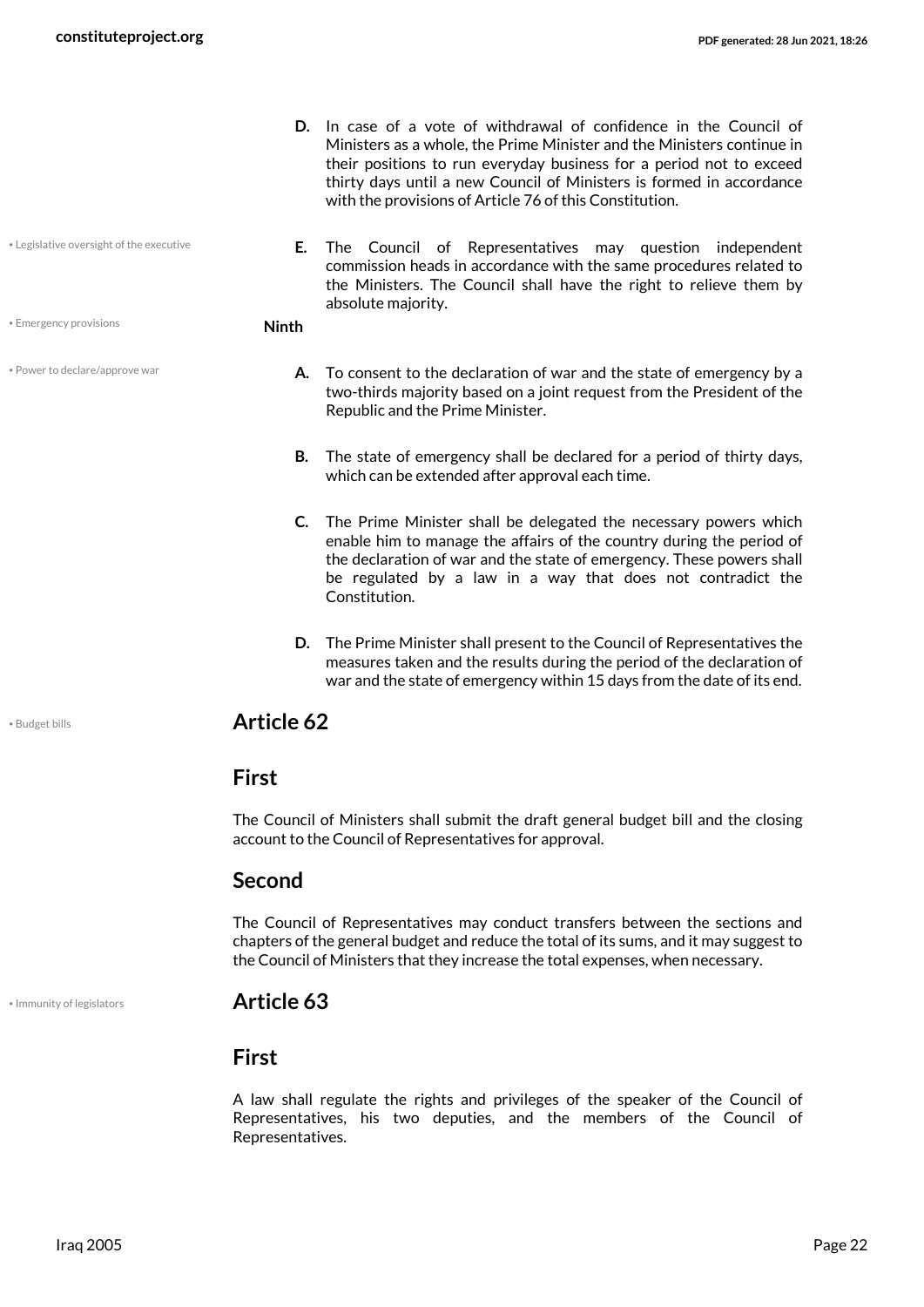# **Second**

- **A.** A member of the Council of Representatives shall enjoy immunity for statements made while the Council is in session, and the member may not be prosecuted before the courts for such.
- **B.** A Council of Representatives member may not be placed under arrest during the legislative term of the Council of Representatives, unless the member is accused of a felony and the Council of Representatives members consent by an absolute majority to lift his immunity or if he is caught in flagrante delict in the commission of a felony.
- **C.** A Council of Representatives member may not be arrested after the legislative term of the Council of Representatives, unless the member is accused of a felony and with the consent of the speaker of the Council of Representatives to lift his immunity or if he is caught in flagrante delict in the commission of a felony.

#### • Dismissal of the legislature **Article 64**

#### <span id="page-22-2"></span>**First**

The Council of Representatives may be dissolved by an absolute majority of the number of its members, or upon the request of one-third of its members by the Prime Minister with the consent of the President of the Republic. The Council shall not be dissolved during the period in which the Prime Minister is being questioned.

### **Second**

Upon the dissolution of the Council of Representatives, the President of the Republic shall call for general elections in the country within a period not to exceed sixty days from the date of its dissolution. The Council of Ministers in this case is deemed resigned and continues to run everyday business.

# <span id="page-22-0"></span>**TWO: The Federation Council**

- Eligibility for second chamber
- 
- Second chamber selection Term limits of second chamber

# • Division of labor between chambers **Article 65** • Supermajority required for legislation • Leader of second chamber

<span id="page-22-9"></span><span id="page-22-8"></span><span id="page-22-7"></span><span id="page-22-5"></span><span id="page-22-4"></span><span id="page-22-3"></span>A legislative council shall be established named the "Federation Council," to include representatives from the regions and the governorates that are not organized in a region. A law, enacted by a two-thirds majority of the members of the Council of Representatives, shall regulate the formation of the Federation Council, its membership conditions, its competencies, and all that is connected with it.

# <span id="page-22-1"></span>**Chapter Two: The Executive Power**

#### • Name/structure of executive(s) **Article 66**

<span id="page-22-6"></span>The federal executive power shall consist of the President of the Republic and the Council of Ministers and shall exercise its powers in accordance with the Constitution and the law.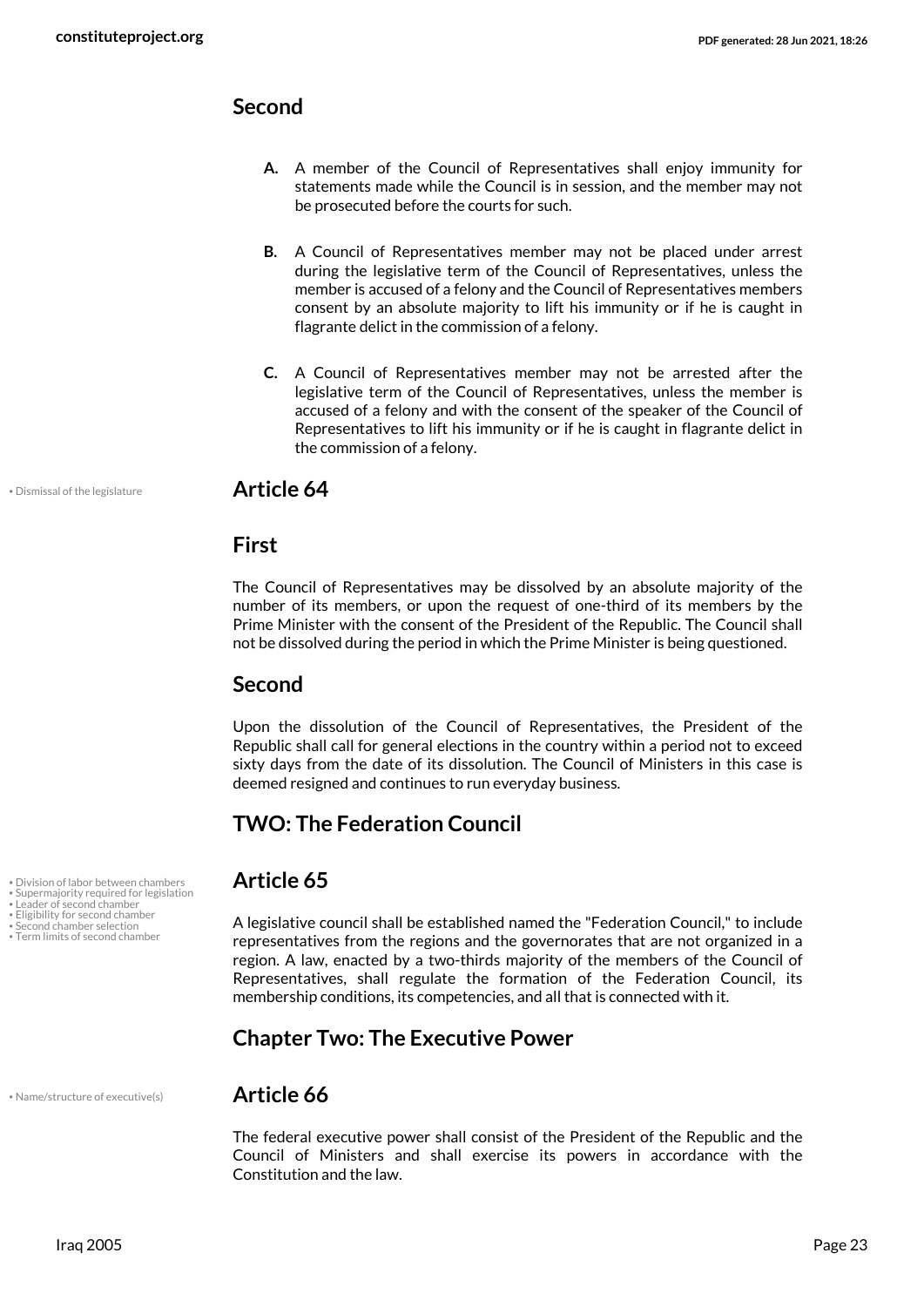# <span id="page-23-0"></span>**ONE: The President of the Republic**

#### • Name/structure of executive(s) **Article 67**

<span id="page-23-4"></span>The President of the Republic is the Head of the State and a symbol of the unity of the country and represents the sovereignty of the country. He shall guarantee the commitment to the Constitution and the preservation of Iraq's independence, sovereignty, unity, and the safety of its territories, in accordance with the provisions of the Constitution.

#### • Eligibility for head of state **Article 68**

<span id="page-23-3"></span><span id="page-23-1"></span>A nominee to the Presidency of the Republic must be:

- **First.** An Iragi by birth, born to Iragi parents.
- Minimum age of head of state **Second.** Fully qualified and must be over forty years of age.
	- **Third.** Of good reputation and political experience, known for his integrity, uprightness, fairness, and loyalty to the homeland.

**Fourth.** Free of any conviction of a crime involving moral turpitude.

# **Article 69**

### **First**

The provisions for nomination to the office of the President of the Republic shall be regulated by law.

### **Second**

The provisions for nomination to the office of one or more Vice Presidents of the Republic shall be regulated by law.

# <span id="page-23-2"></span>• Head of state selection **Article 70**

# **First**

The Council of Representatives shall elect a President of the Republic from among the candidates by a two-thirds majority of the number of its members.

# **Second**

If none of the candidates receive the required majority vote then the two candidates who received the highest number of votes shall compete and the one who receives the majority of votes in the second election shall be declared President.

• Oaths to abide by constitution **Article 71**

<span id="page-23-5"></span>The President shall take the constitutional oath before the Council of Representatives according to the language stipulated in Article 50 of the Constitution.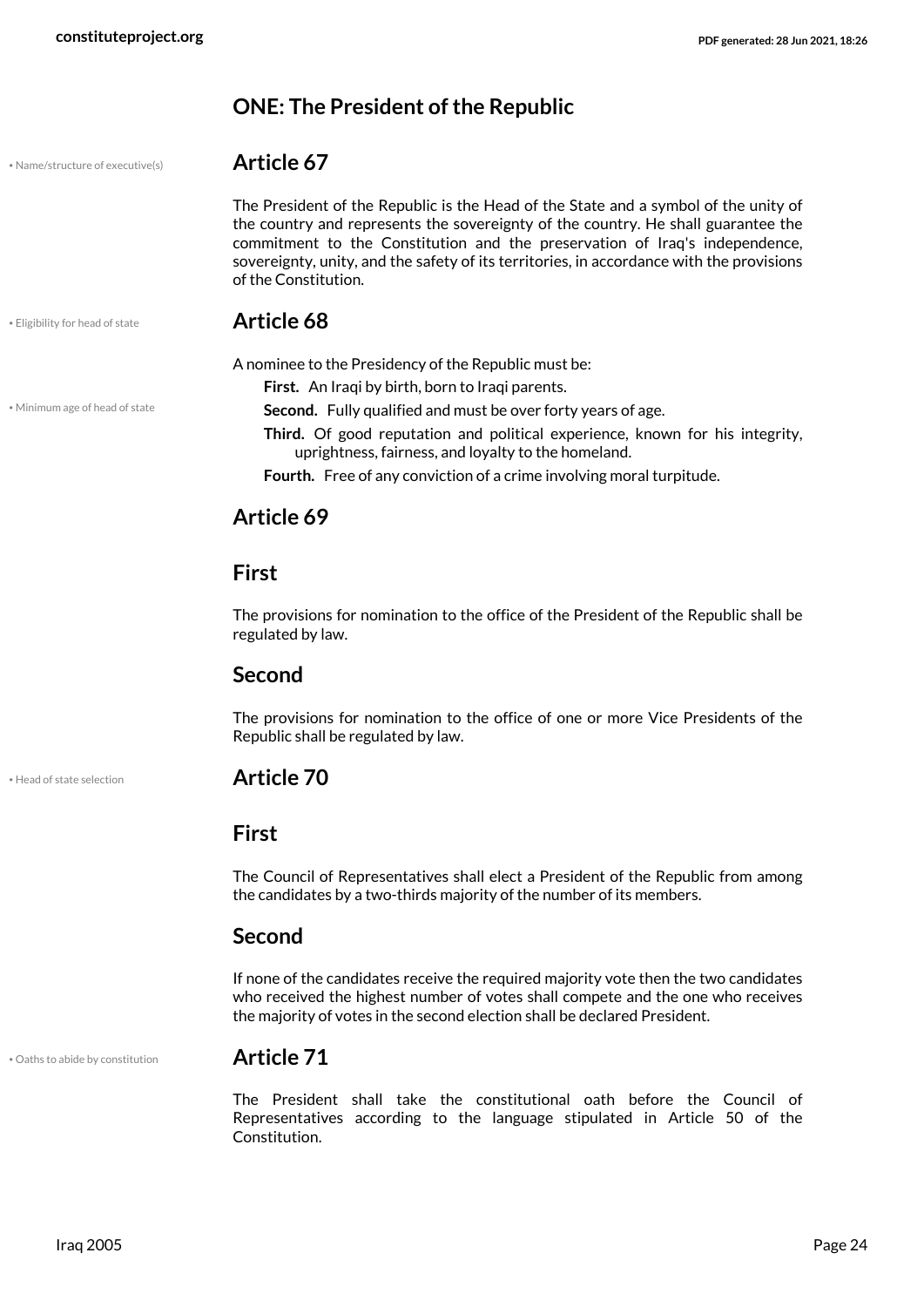• Head of state term length **Article 72** • Head of state term limits

# <span id="page-24-6"></span><span id="page-24-5"></span>**First**

The President of the Republic's term in office shall be limited to four years. He may be reelected for a second time only.

# **Second**

- **A.** The President of the Republic's term in office shall end with the end of the term of the Council of Representatives.
- **B.** The President of the Republic shall continue to exercise his duties until after the end of the election and the meeting of the new Council of Representatives, provided that a new President of the Republic is elected within thirty days from the date of its first convening.
- **C.** In case the position of the President of the Republic becomes vacant for any reason, a new President shall be elected to complete the remaining period of the President's term.

# <span id="page-24-4"></span>• Head of state powers **Article 73**

The President of the Republic shall assume the following powers:

- **First.** To issue a special pardon on the recommendation of the Prime Minister, except for anything concerning a private claim and for those who have been convicted of committing international crimes, terrorism, or financial and administrative corruption.
- **Second.** To ratify international treaties and agreements after the approval by the Council of Representatives. Such international treaties and agreements are considered ratified after fifteen days from the date of receipt by the President.
- <span id="page-24-0"></span>**Third.** To ratify and issue the laws enacted by the Council of Representatives. Such laws are considered ratified after fifteen days from the date of receipt by the President.
- **Fourth.** To call the elected Council of Representatives to convene during a period not to exceed fifteen days from the date of approval of the election results and in the other cases stipulated in the Constitution.
- <span id="page-24-3"></span><span id="page-24-2"></span>**Fifth.** To award medals and decorations on the recommendation of the Prime Minister in accordance with the law.
- **Sixth.** To accredit ambassadors. Foreign affairs representative
- Head of state decree power **Seventh.** To issue Presidential decrees.
	- **Eighth.** To ratify death sentences issued by the competent courts.
	- **Ninth.** To perform the duty of the High Command of the armed forces for ceremonial and honorary purposes.
	- **Tenth.** To exercise any other presidential powers stipulated in this Constitution.

# <span id="page-24-1"></span>**Article 74**

A law shall fix the salary and the allowances of the President of the Republic.

- <span id="page-24-9"></span><span id="page-24-8"></span>• Power to pardon • Terrorism
- Foreign affairs representative
- <span id="page-24-10"></span><span id="page-24-7"></span>• International law • Treaty ratification
- Approval of general legislation

- 
- 
- Designation of commander in chief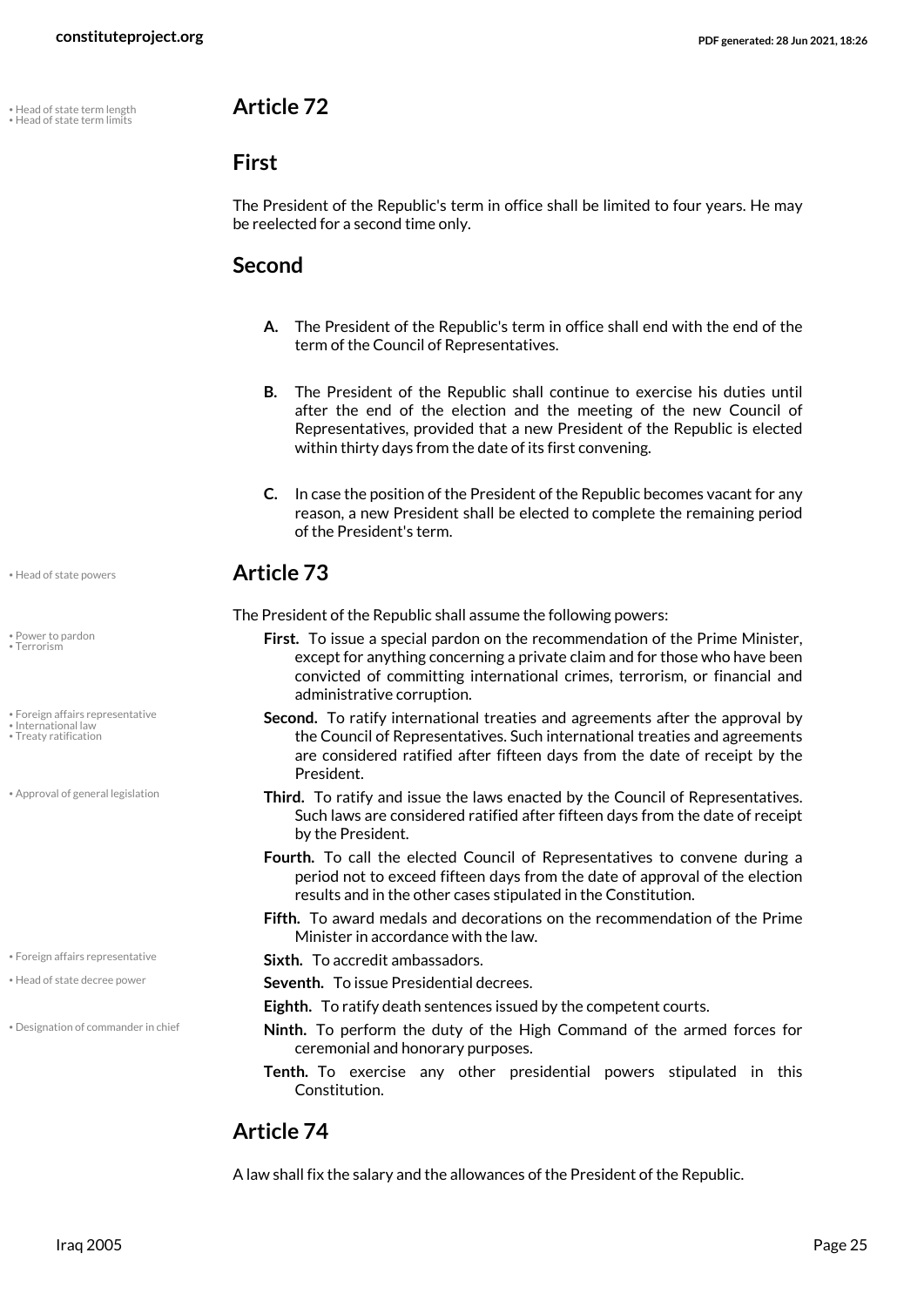<span id="page-25-2"></span>• Deputy executive **Article 75** • Head of state replacement

## <span id="page-25-5"></span>**First**

The President of the Republic shall have the right to submit his resignation in writing to the Speaker of the Council of Representatives, and it shall be considered effective after seven days from the date of its submission to the Council of Representatives.

# **Second**

The Vice President shall replace the President in case of his absence.

# **Third**

The Vice President shall replace the President of the Republic in the event that the post of the President becomes vacant for any reason whatsoever. The Council of Representatives must elect a new President within a period not to exceed thirty days from the date of the vacancy.

# **Fourth**

In case the post of the President of the Republic becomes vacant, the Speaker of the Council of Representatives shall replace the President of the Republic in case he does not have a Vice President, on the condition that a new President is elected during a period not to exceed thirty days from the date of the vacancy and in accordance with the provisions of this Constitution.

# <span id="page-25-0"></span>**TWO: Council of Ministers**

• Establishment of cabinet/ministers **Article 76**<br>• Cabinet selection<br>• Name/structure of executive(s)

<span id="page-25-1"></span>

• Head of government selection

# <span id="page-25-6"></span><span id="page-25-4"></span><span id="page-25-3"></span>**First**

The President of the Republic shall charge the nominee of the largest Council of Representatives bloc with the formation of the Council of Ministers within fifteen days from the date of the election of the President of the Republic.

# **Second**

The Prime Minister-designate shall undertake the naming of the members of his Council of Ministers within a period not to exceed thirty days from the date of his designation.

# **Third**

If the Prime Minister-designate fails to form the Council of Ministers during the period specified in clause "Second," the President of the Republic shall charge a new nominee for the post of Prime Minister within fifteen days.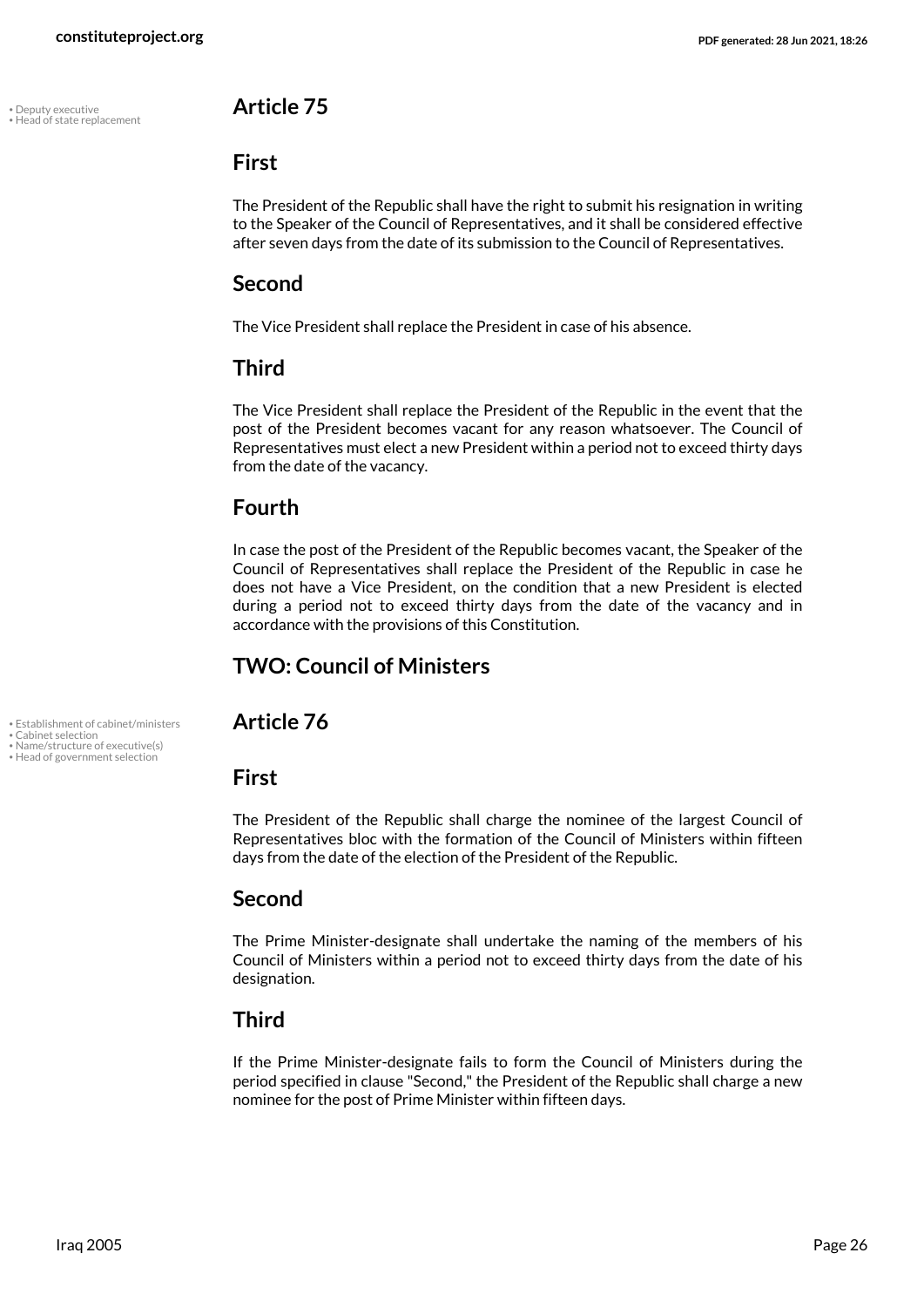#### **Fourth**

The Prime Minister-designate shall present the names of his members of the Council of Ministers and the ministerial program to the Council of Representatives. He is deemed to have gained its confidence upon the approval, by an absolute majority of the Council of Representatives, of the individual Ministers and the ministerial program.

## **Fifth**

The President of the Republic shall charge another nominee to form the Council of Ministers within fifteen days in case the Council of Ministers did not win the vote of confidence.

<span id="page-26-1"></span>

• Eligibility for cabinet<br>• Minimum age of head of government<br>• Eligibility for head of government

# <span id="page-26-4"></span><span id="page-26-2"></span>**First**

The conditions for assuming the post of the Prime Minister shall be the same as those for the President of the Republic, provided that he has a college degree or its equivalent and is over thirty- five years of age.

### **Second**

The conditions for assuming the post of Minister shall be the same as those for members of the Council of Representatives, provided that he holds a college degree or its equivalent.

• Designation of commander in chief **Article 78**

<span id="page-26-0"></span>The Prime Minister is the direct executive authority responsible for the general policy of the State and the commander-in-chief of the armed forces. He directs the Council of Ministers, presides over its meetings, and has the right to dismiss the Ministers, with the consent of the Council of Representatives.

# **Article 79**

The Prime Minister and members of the Council of Ministers shall take the constitutional oath before the Council of Representatives according to the language stipulated in Article 50 of the Constitution.

#### • Powers of cabinet **Article 80**

<span id="page-26-3"></span>The Council of Ministers shall exercise the following powers:

- **First.** To plan and execute the general policy and general plans of the State and oversee the work of the ministries and departments not associated with a ministry.
- Initiation of general legislation **Second.** To propose bills.
	- **Third.** To issue rules, instructions, and decisions for the purpose of implementing the law.
	- **Fourth.** To prepare the draft of the general budget, the closing account, and the development plans.

<span id="page-26-5"></span>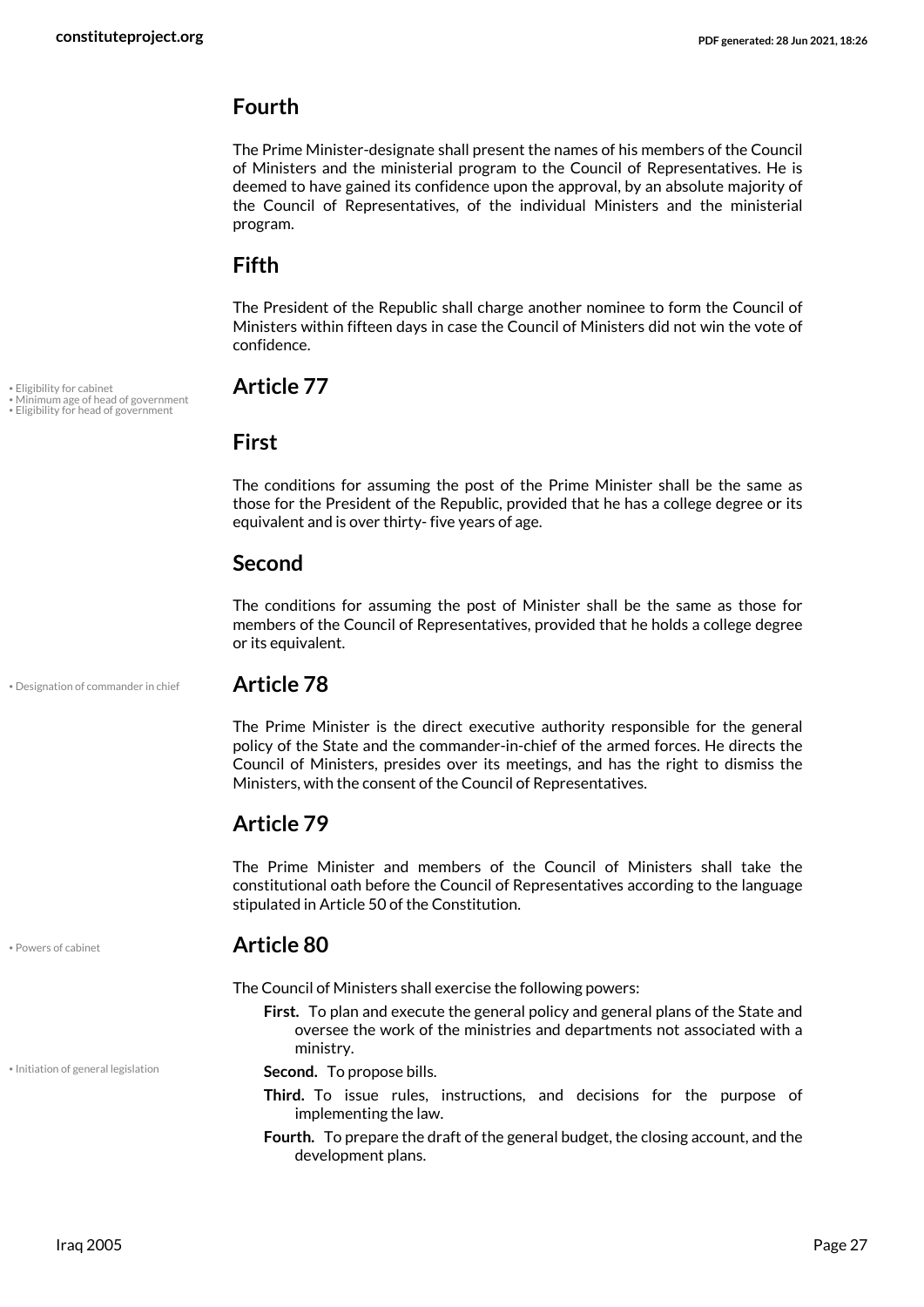• Foreign affairs representative

<span id="page-27-3"></span><span id="page-27-2"></span>• International law • Treaty ratification

- <span id="page-27-0"></span>**Fifth.** To recommend to the Council of Representatives that it approve the appointment of undersecretaries, ambassadors, state senior officials, the Chief of Staff of the Armed Forces and his deputies, division commanders or higher, the Director of the National Intelligence Service, and heads of security institutions.
- **Sixth.** To negotiate and sign international agreements and treaties, or designate any person to do so.

### <span id="page-27-1"></span>**First**

The President of the Republic shall take up the office of the Prime Minister in the event the post becomes vacant for any reason whatsoever.

# **Second**

If the event mentioned in "First" of this Article occurs, the President shall charge another nominee to form the Council of Ministers within a period not to exceed fifteen days in accordance with the provisions of Article 76 of this Constitution.

# **Article 82**

A law shall regulate the salaries and allowances of the Prime Minister and Ministers, and anyone of their grade.

# **Article 83**

The responsibility of the Prime Minister and the Ministers before the Council of Representatives is of a joint and personal nature.

# **Article 84**

# **First**

A law shall regulate the work and define the duties and authorities of the security institutions and the National Intelligence Service, which shall operate in accordance with the principles of human rights and shall be subject to the oversight of the Council of Representatives.

# **Second**

The National Intelligence Service shall be attached to the Council of Ministers.

# **Article 85**

The Council of Ministers shall establish internal bylaws to organize the work therein.

# **Article 86**

A law shall regulate the formation of ministries, their functions, and their specializations, and the authorities of the minister.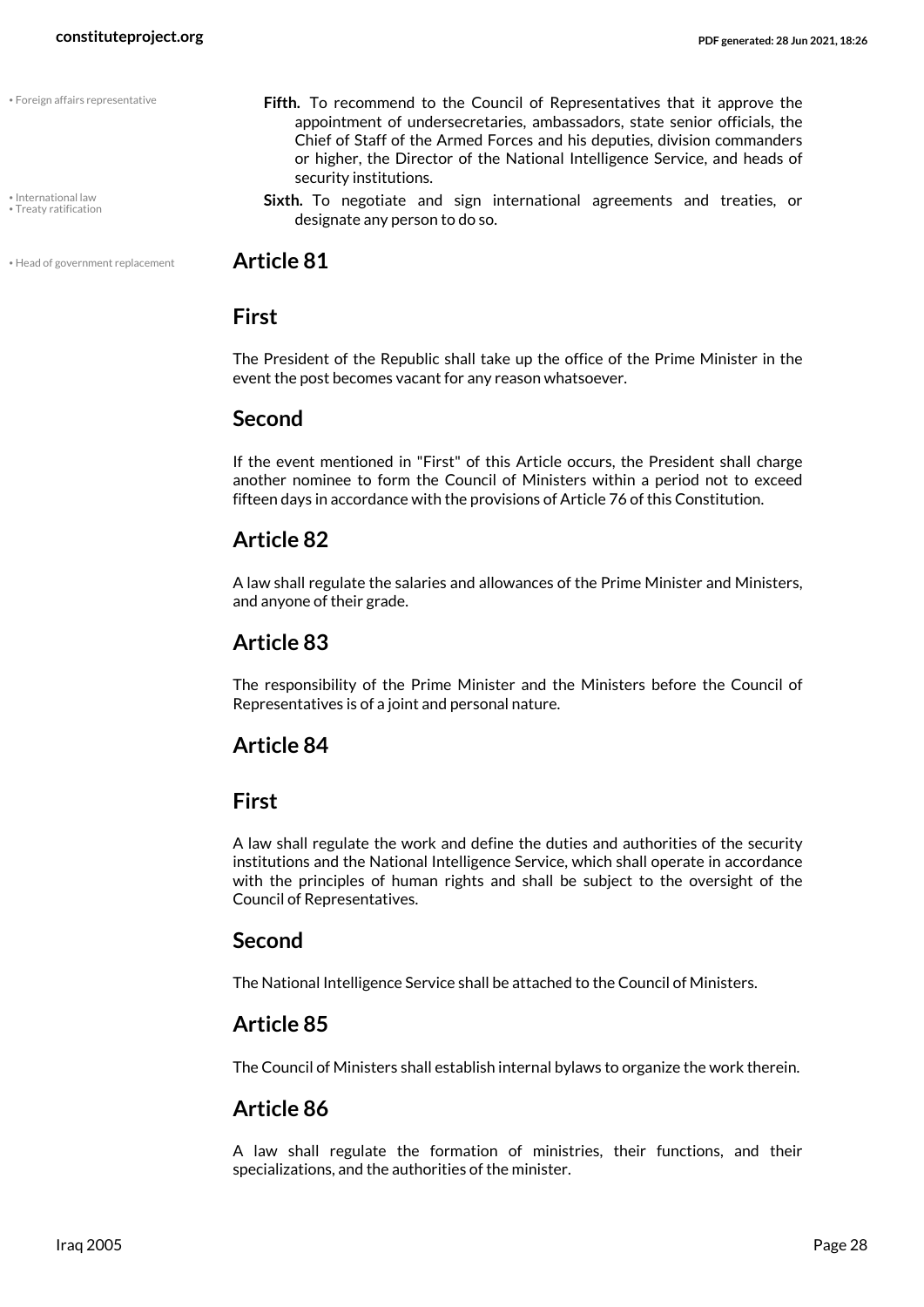<span id="page-28-5"></span><span id="page-28-0"></span>

|                                                  | <b>Chapter Three: The Judicial Power</b>                                                                                                                                                                                                                                                                                                                                                                                                                                                                                             |
|--------------------------------------------------|--------------------------------------------------------------------------------------------------------------------------------------------------------------------------------------------------------------------------------------------------------------------------------------------------------------------------------------------------------------------------------------------------------------------------------------------------------------------------------------------------------------------------------------|
|                                                  | <b>Article 87</b>                                                                                                                                                                                                                                                                                                                                                                                                                                                                                                                    |
|                                                  | The judicial power is independent. The courts, in their various types and levels, shall<br>assume this power and issue decisions in accordance with the law.                                                                                                                                                                                                                                                                                                                                                                         |
| · Judicial independence                          | <b>Article 88</b>                                                                                                                                                                                                                                                                                                                                                                                                                                                                                                                    |
|                                                  | Judges are independent, and there is no authority over them except that of the law.<br>No power shall have the right to interfere in the judiciary and the affairs of justice.                                                                                                                                                                                                                                                                                                                                                       |
| · Structure of the courts                        | <b>Article 89</b>                                                                                                                                                                                                                                                                                                                                                                                                                                                                                                                    |
|                                                  | The federal judicial power is comprised of the Higher Juridical Council, the Federal<br>Supreme Court, the Federal Court of Cassation, the Public Prosecution Department,<br>the Judiciary Oversight Commission, and other federal courts that are regulated in<br>accordance with the law.                                                                                                                                                                                                                                          |
|                                                  | <b>ONE: Higher Juridical Council</b>                                                                                                                                                                                                                                                                                                                                                                                                                                                                                                 |
| · Establishment of judicial council              | <b>Article 90</b>                                                                                                                                                                                                                                                                                                                                                                                                                                                                                                                    |
|                                                  | The Higher Juridical Council shall oversee the affairs of the judicial committees. The<br>law shall specify the method of its establishment, its authorities, and the rules of its<br>operation.                                                                                                                                                                                                                                                                                                                                     |
| · Establishment of judicial council              | <b>Article 91</b>                                                                                                                                                                                                                                                                                                                                                                                                                                                                                                                    |
| • Attorney general<br>• Ordinary court selection | The Higher Juridical Council shall exercise the following authorities:<br>First. To manage the affairs of the judiciary and supervise the federal judiciary.<br>Second. To nominate the Chief Justice and members of the Federal Court of<br>Cassation, the Chief Public Prosecutor, and the Chief Justice of the<br>Judiciary Oversight Commission, and to present those nominations to the<br>Council of Representatives to approve their appointment.<br>Third. To propose the draft of the annual budget of the federal judicial |
|                                                  | authority, and to present it to the Council of Representatives for approval.<br><b>TWO: Federal Supreme Court</b>                                                                                                                                                                                                                                                                                                                                                                                                                    |
|                                                  |                                                                                                                                                                                                                                                                                                                                                                                                                                                                                                                                      |

<span id="page-28-7"></span>

<span id="page-28-6"></span><span id="page-28-4"></span><span id="page-28-3"></span>• Structure of the courts **Article 92**

# <span id="page-28-2"></span><span id="page-28-1"></span>**First**

The Federal Supreme Court is an independent judicial body, financially and administratively.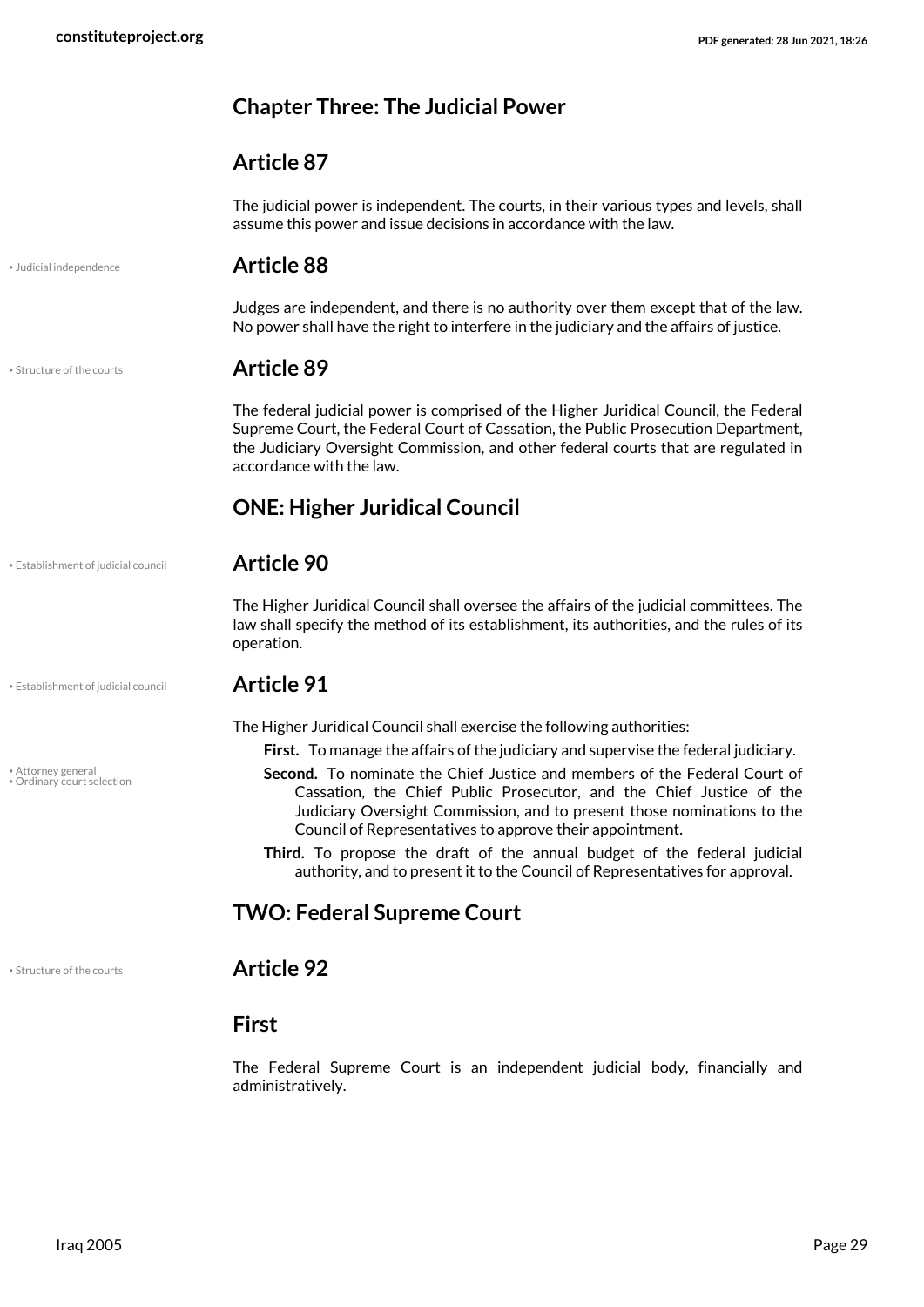• Supreme court selection **Second** • Supermajority required for legislation

<span id="page-29-8"></span><span id="page-29-6"></span>The Federal Supreme Court shall be made up of a number of judges, experts in Islamic jurisprudence, and legal scholars, whose number, the method of their selection, and the work of the Court shall be determined by a law enacted by a two-thirds majority of the members of the Council of Representatives.

### • Supreme court powers **Article 93**

<span id="page-29-7"></span><span id="page-29-3"></span><span id="page-29-2"></span><span id="page-29-1"></span>The Federal Supreme Court shall have jurisdiction over the following:

- Constitutionality of legislation **First.** Overseeing the constitutionality of laws and regulations in effect.
- Constitutional interpretation **Second.** Interpreting the provisions of the Constitution.
	- **Third.** Settling matters that arise from the application of the federal laws, decisions, regulations, instructions, and procedures issued by the federal authority. The law shall guarantee the right of direct appeal to the Court to the Council of Ministers, those concerned individuals, and others.
	- **Fourth.** Settling disputes that arise between the federal government and the governments of the regions and governorates, municipalities, and local administrations.
	- **Fifth.** Settling disputes that arise between the governments of the regions and governments of the governorates.
	- **Sixth.** Settling accusations directed against the President, the Prime Minister and the Ministers, and this shall be regulated by law.
	- **Seventh.** Ratifying the final results of the general elections for membership in the Council of Representatives.

#### **Eighth**

- **A.** Settling competency disputes between the federal judiciary and the judicial institutions of the regions and governorates that are not organized in a region.
- <span id="page-29-0"></span>**B.** Settling competency disputes between judicial institutions of the regions or governorates that are not organized in a region.

# **Article 94**

Decisions of the Federal Supreme Court are final and binding for all authorities.

### **Three: General Provisions**

# **Article 95**

The establishment of special or extraordinary courts is prohibited.

# • Ordinary court selection **Article 96** • Ordinary court term limits

<span id="page-29-5"></span><span id="page-29-4"></span>The law shall regulate the establishment of courts, their types, levels, and jurisdiction, and the method of appointing and the terms of service of judges and public prosecutors, their discipline, and their retirement.

- 
- 

• Federal review of subnational legislation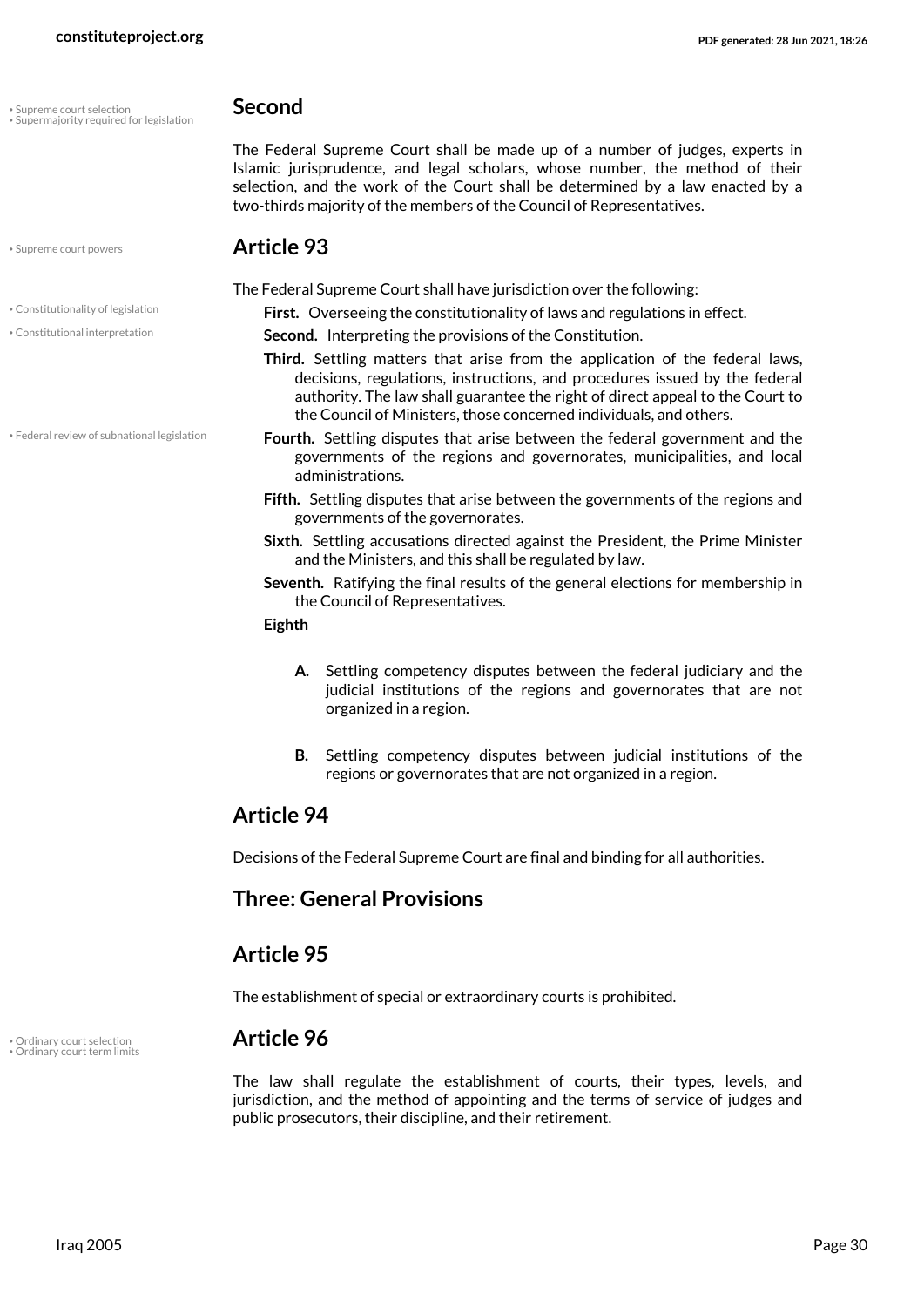• Supreme/ordinary court judge removal **Article 97** • Mandatory retirement age for judges

<span id="page-30-7"></span><span id="page-30-6"></span>Judges may not be removed except in cases specified by law. Such law will determine the particular provisions related to them and shall regulate their disciplinary measures.

# **Article 98**

A judge or public prosecutor is prohibited from the following:

- **First.** Combining a judicial position with legislative and executive positions and any other employment.
- **Second.** Joining any party or political organization or performing any political activity.

### • Establishment of military courts **Article 99**

<span id="page-30-4"></span>A law shall regulate the military judiciary and shall specify the jurisdiction of military courts, which are limited to crimes of a military nature committed by members of the armed forces and security forces, and within the limits established by law.

### • Human rights commission **Article 100**

It is prohibited to stipulate in the law the immunity from appeal for any administrative action or decision.

# **Article 101**

A State Council may be established, specialized in functions of the administrative judiciary, issuing opinions, drafting, and representing the State and various public commissions before the courts except those exempted by law.

# <span id="page-30-0"></span>**Chapter Four: The Independent Commissions**

# • Counter corruption commission **Article 102** • Electoral commission

<span id="page-30-5"></span><span id="page-30-2"></span>The High Commission for Human Rights, the Independent Electoral Commission, and the Commission on Public Integrity are considered independent commissions subject to monitoring by the Council of Representatives, and their functions shall be regulated by law.

# • Central bank **Article 103**

# **First**

The Central Bank of Iraq, the Board of Supreme Audit, the Communication and Media Commission, and the Endowment Commissions are financially and administratively independent institutions, and the work of each of these institutions shall be regulated by law.

<span id="page-30-3"></span>

• Human rights commission

<span id="page-30-1"></span>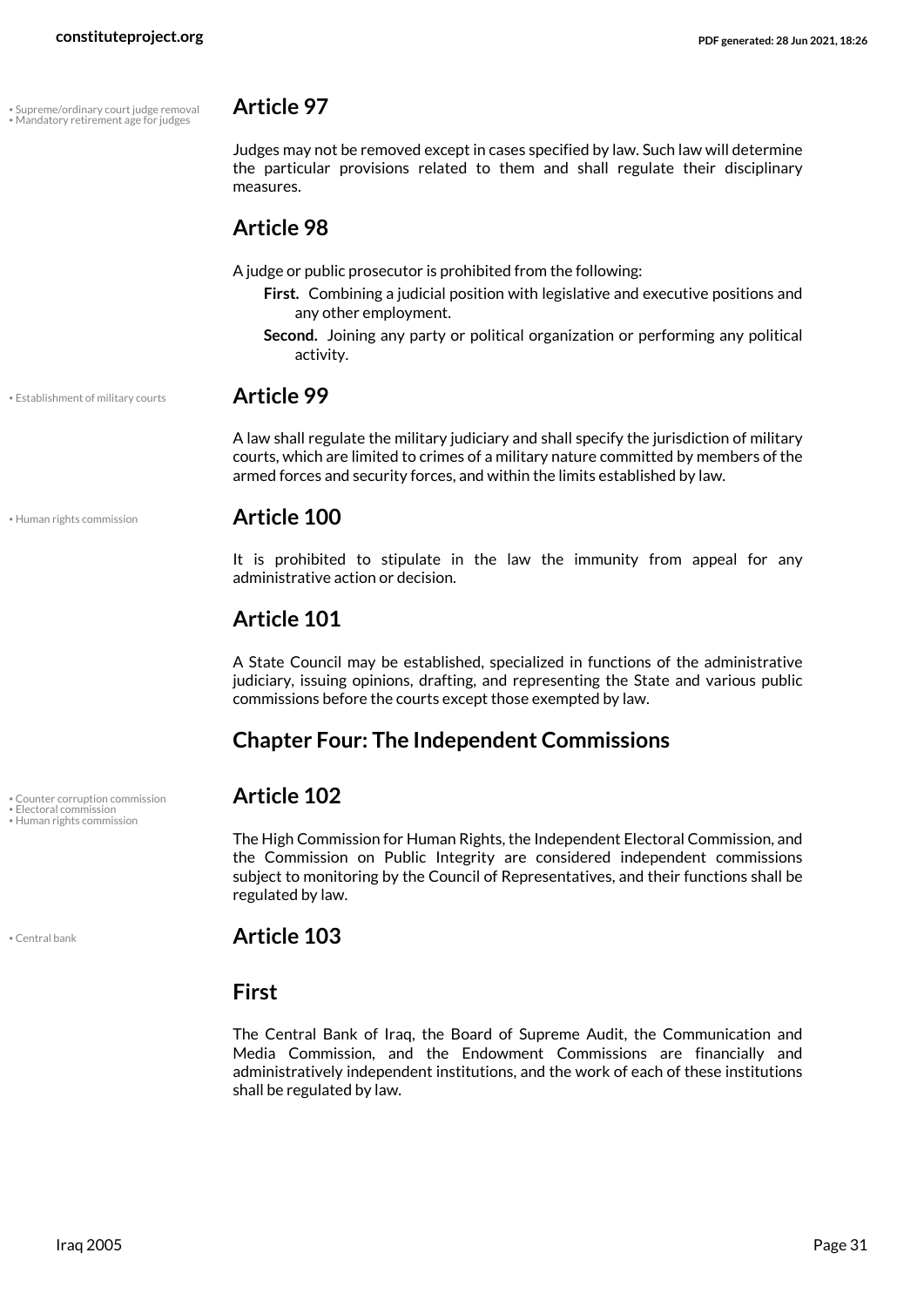## **Second**

The Central Bank of Iraq is responsible before the Council of Representatives. The Board of Supreme Audit and the Communication and Media Commission shall be attached to the Council of Representatives.

# **Third**

The Endowment Commissions shall be attached to the Council of Ministers.

# **Article 104**

A commission named The Martyrs' Foundation shall be established and attached to the Council of Ministers, and its functions and competencies shall be regulated by law.

# **Article 105**

A public commission shall be established to guarantee the rights of the regions and governorates that are not organized in a region to ensure their fair participation in managing the various state federal institutions, missions, fellowships, delegations, and regional and international conferences. The commission shall be comprised of representatives of the federal government and representatives of the regions and governorates that are not organized in a region, and shall be regulated by a law.

# **Article 106**

A public commission shall be established by a law to audit and appropriate federal revenues. The commission shall be comprised of experts from the federal government, the regions, the governorates, and its representatives, and shall assume the following responsibilities:

- **First.** To verify the fair distribution of grants, aid, and international loans pursuant to the entitlement of the regions and governorates that are not organized in a region.
- **Second.** To verify the ideal use and division of the federal financial resources.
- **Third.** To guarantee transparency and justice in appropriating funds to the governments of the regions and governorates that are not organized in a region in accordance with the established percentages.

# **Article 107**

A council named the Federal Public Service Council shall be established and shall regulate the affairs of the federal public service, including appointments and promotions, and its formation and competencies shall be regulated by law.

# **Article 108**

Other independent commissions may be established by law, according to need and necessity.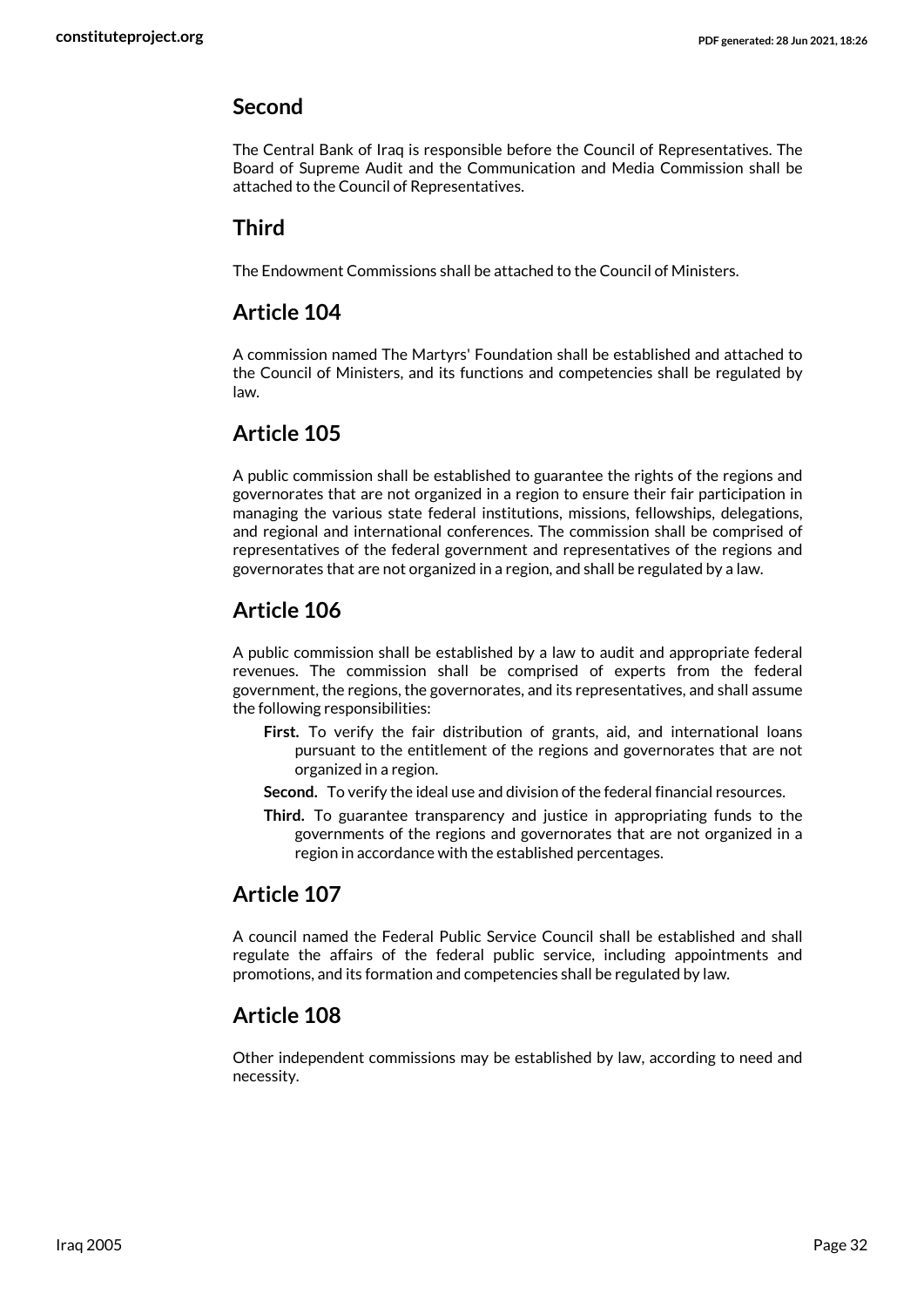# <span id="page-32-0"></span>**Section Four: Powers of the Federal Government**

# **Article 109**

The federal authorities shall preserve the unity, integrity, independence, and sovereignty of Iraq and its federal democratic system.

# <span id="page-32-1"></span>• Census **Article 110**

The federal government shall have exclusive authorities in the following matters:

- **First.** Formulating foreign policy and diplomatic representation; negotiating, signing, and ratifying international treaties and agreements; negotiating, signing, and ratifying debt policies and formulating foreign sovereign economic and trade policy.
- **Second.** Formulating and executing national security policy, including establishing and managing armed forces to secure the protection and guarantee the security of Iraq's borders and to defend Iraq.
- **Third.** Formulating fiscal and customs policy; issuing currency; regulating commercial policy across regional and governorate boundaries in Iraq; drawing up the national budget of the State; formulating monetary policy; and establishing and administering a central bank.
- **Fourth.** Regulating standards, weights, and measures.
- <span id="page-32-4"></span>**Fifth.** Regulating issues of citizenship, naturalization, residency, and the right to apply for political asylum.
- **Sixth.** Regulating the policies of broadcast frequencies and mail.
	- **Seventh.** Drawing up the general and investment budget bill.
	- **Eighth.** Planning policies relating to water sources from outside Iraq and guaranteeing the rate of water flow to Iraq and its just distribution inside Iraq in accordance with international laws and conventions.
	- **Ninth.** General population statistics and census.

# • Ownership of natural resources **Article 111**

<span id="page-32-3"></span>Oil and gas are owned by all the people of Iraq in all the regions and governorates.

• Ownership of natural resources **Article 112**

# **First**

The federal government, with the producing governorates and regional governments, shall undertake the management of oil and gas extracted from present fields, provided that it distributes its revenues in a fair manner in proportion to the population distribution in all parts of the country, specifying an allotment for a specified period for the damaged regions which were unjustly deprived of them by the former regime, and the regions that were damaged afterwards in a way that ensures balanced development in different areas of the country, and this shall be regulated by a law.

<span id="page-32-6"></span><span id="page-32-2"></span>• International law • Treaty ratification

• Requirements for birthright citizenship

<span id="page-32-5"></span>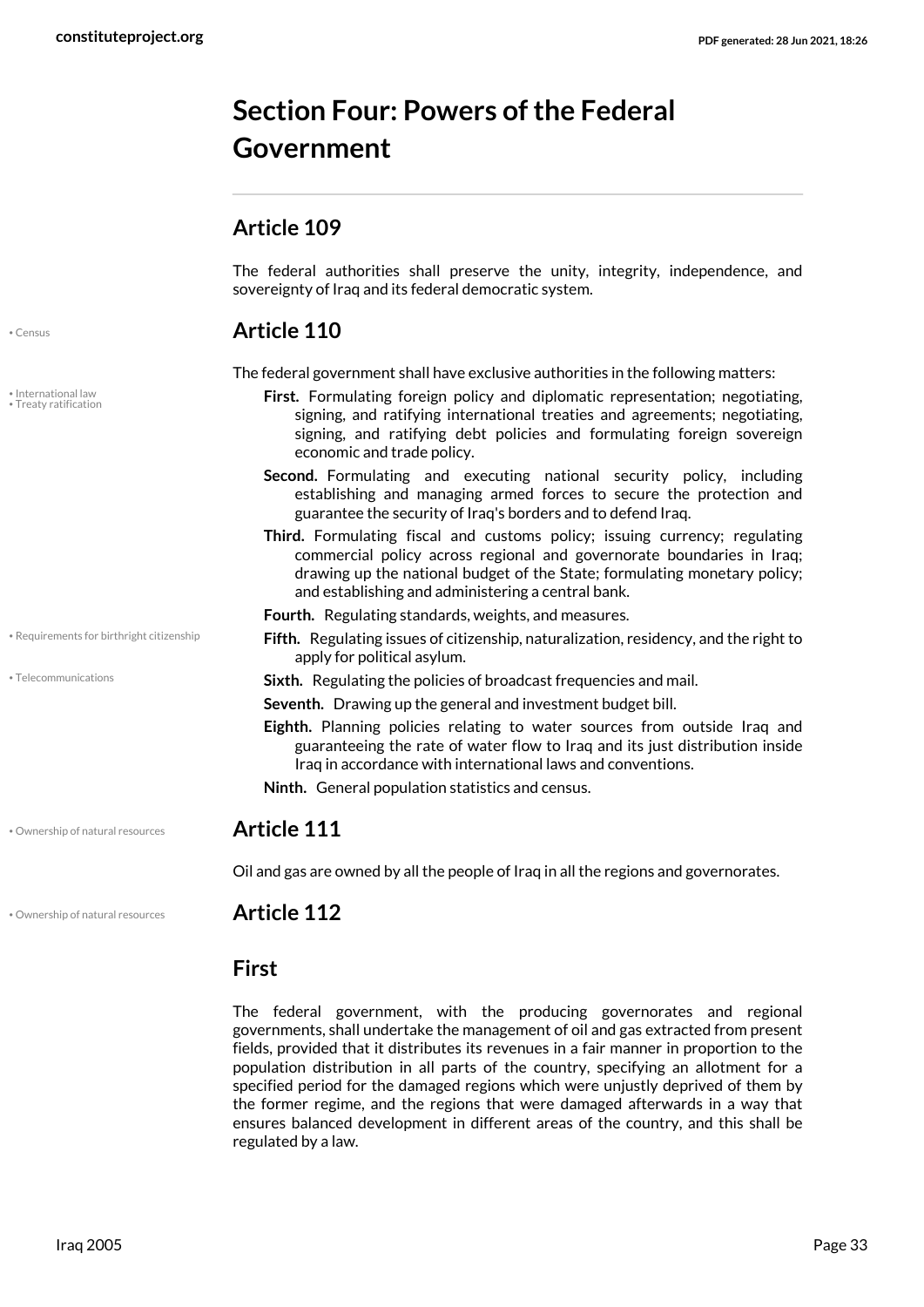#### **Second**

The federal government, with the producing regional and governorate governments, shall together formulate the necessary strategic policies to develop the oil and gas wealth in a way that achieves the highest benefit to the Iraqi people using the most advanced techniques of the market principles and encouraging investment.

# **Article 113**

Antiquities, archeological sites, cultural buildings, manuscripts, and coins shall be considered national treasures under the jurisdiction of the federal authorities, and shall be managed in cooperation with the regions and governorates, and this shall be regulated by law.

#### • National vs subnational laws **Article 114**

<span id="page-33-2"></span>The following competencies shall be shared between the federal authorities and regional authorities:

- **First.** To manage customs, in coordination with the governments of the regions and governorates that are not organized in a region, and this shall be regulated by a law.
- **Second.** To regulate the main sources of electric energy and its distribution.
- **Third.** To formulate environmental policy to ensure the protection of the environment from pollution and to preserve its cleanliness, in cooperation with the regions and governorates that are not organized in a region.
- **Fourth.** To formulate development and general planning policies.
- **Fifth.** To formulate public health policy, in cooperation with the regions and governorates that are not organized in a region.
- **Sixth.** To formulate the public educational and instructional policy, in consultation with the regions and governorates that are not organized in a region.
- **Seventh.** To formulate and regulate the internal water resources policy in a way that guarantees their just distribution, and this shall be regulated by a law.

### **Article 115**

All powers not stipulated in the exclusive powers of the federal government belong to the authorities of the regions and governorates that are not organized in a region. With regard to other powers shared between the federal government and the regional government, priority shall be given to the law of the regions and governorates not organized in a region in case of dispute.

# <span id="page-33-0"></span>**Section Five: Powers of the Regions**

#### <span id="page-33-3"></span><span id="page-33-1"></span>**Chapter One: Regions**

• Subsidiary unit government **Article 116**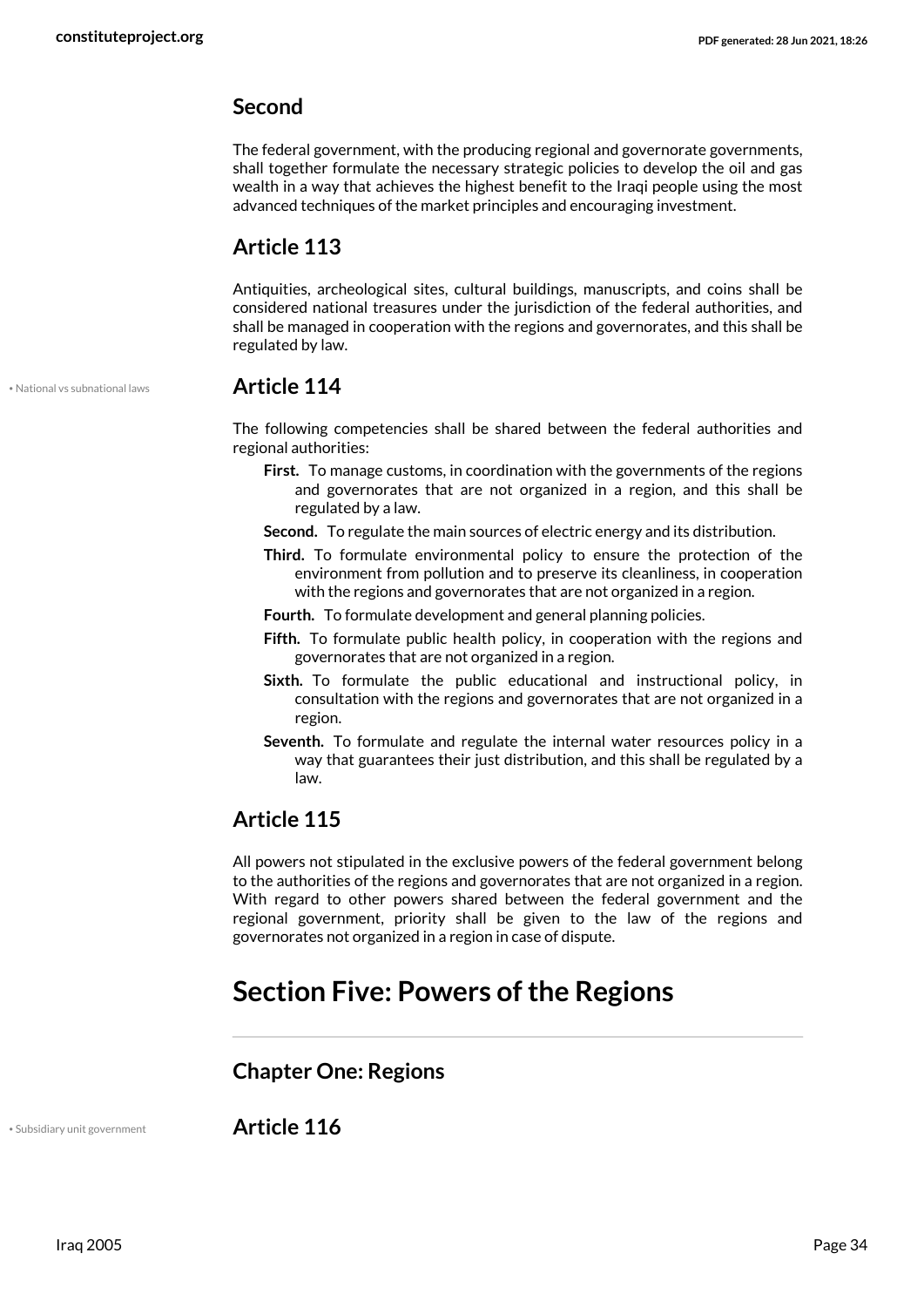The federal system in the Republic of Iraq is made up of a decentralized capital, regions, and governorates, as well as local administrations.

## **Article 117**

• Subsidiary unit government **First**

This Constitution, upon coming into force, shall recognize the region of Kurdistan, along with its existing authorities, as a federal region.

#### **Second**

This Constitution shall affirm new regions established in accordance with its provisions.

### **Article 118**

The Council of Representatives shall enact, in a period not to exceed six months from the date of its first session, a law that defines the executive procedures to form regions, by a simple majority of the members present.

# <span id="page-34-0"></span>• Referenda **Article 119**

One or more governorates shall have the right to organize into a region based on a request to be voted on in a referendum submitted in one of the following two methods:

- **First.** A request by one-third of the council members of each governorate intending to form a region.
- **Second.** A request by one-tenth of the voters in each of the governorates intending to form a region.

# **Article 120**

Each region shall adopt a constitution of its own that defines the structure of powers of the region, its authorities, and the mechanisms for exercising such authorities, provided that it does not contradict this Constitution.

#### • Subsidiary unit government **Article 121**

### <span id="page-34-1"></span>**First**

The regional powers shall have the right to exercise executive, legislative, and judicial powers in accordance with this Constitution, except for those authorities stipulated in the exclusive authorities of the federal government.

# **Second**

In case of a contradiction between regional and national legislation in respect to a matter outside the exclusive authorities of the federal government, the regional power shall have the right to amend the application of the national legislation within that region.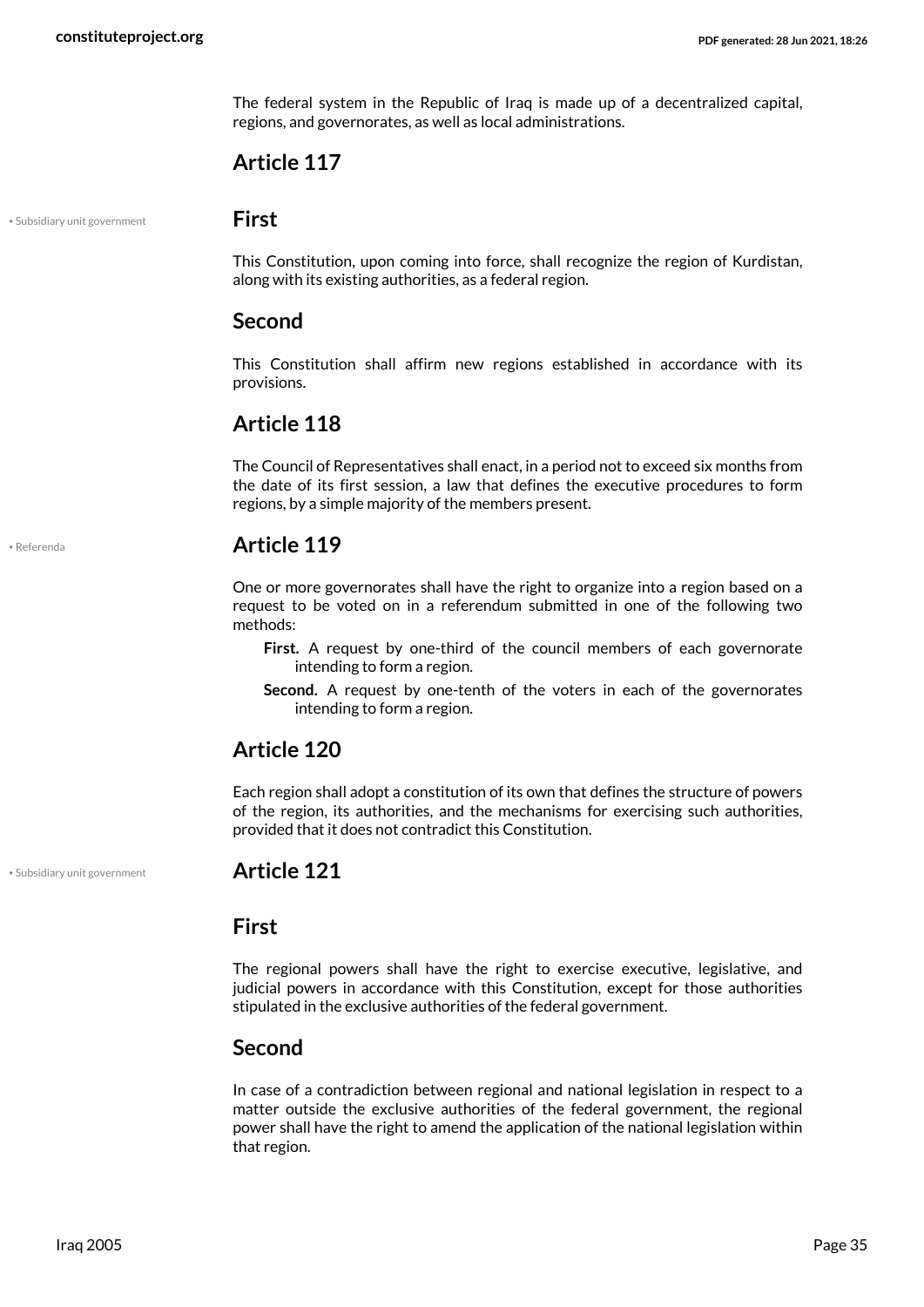## **Third**

Regions and governorates shall be allocated an equitable share of the national revenues sufficient to discharge their responsibilities and duties, but having regard to their resources, needs, and the percentage of their population.

# **Fourth**

Offices for the regions and governorates shall be established in embassies and diplomatic missions, in order to follow cultural, social, and developmental affairs.

# **Fifth**

The regional government shall be responsible for all the administrative requirements of the region, particularly the establishment and organization of the internal security forces for the region such as police, security forces, and guards of the region.

# <span id="page-35-0"></span>**Chapter Two: Governorates not incorporated in a region**

#### • Subsidiary unit government **Article 122**

# <span id="page-35-1"></span>**First**

The governorates shall be made up of a number of districts, sub-districts, and villages.

# **Second**

Governorates that are not incorporated in a region shall be granted broad administrative and financial authorities to enable them to manage their affairs in accordance with the principle of decentralized administration, and this shall be regulated by law.

# **Third**

The governor, who is elected by the Governorate Council, is deemed the highest executive official in the governorate to practice his powers authorized by the Council.

# **Fourth**

A law shall regulate the election of the Governorate Council, the governor, and their powers.

# **Fifth**

The Governorate Council shall not be subject to the control or supervision of any ministry or any institution not linked to a ministry. The Governorate Council shall have independent finances.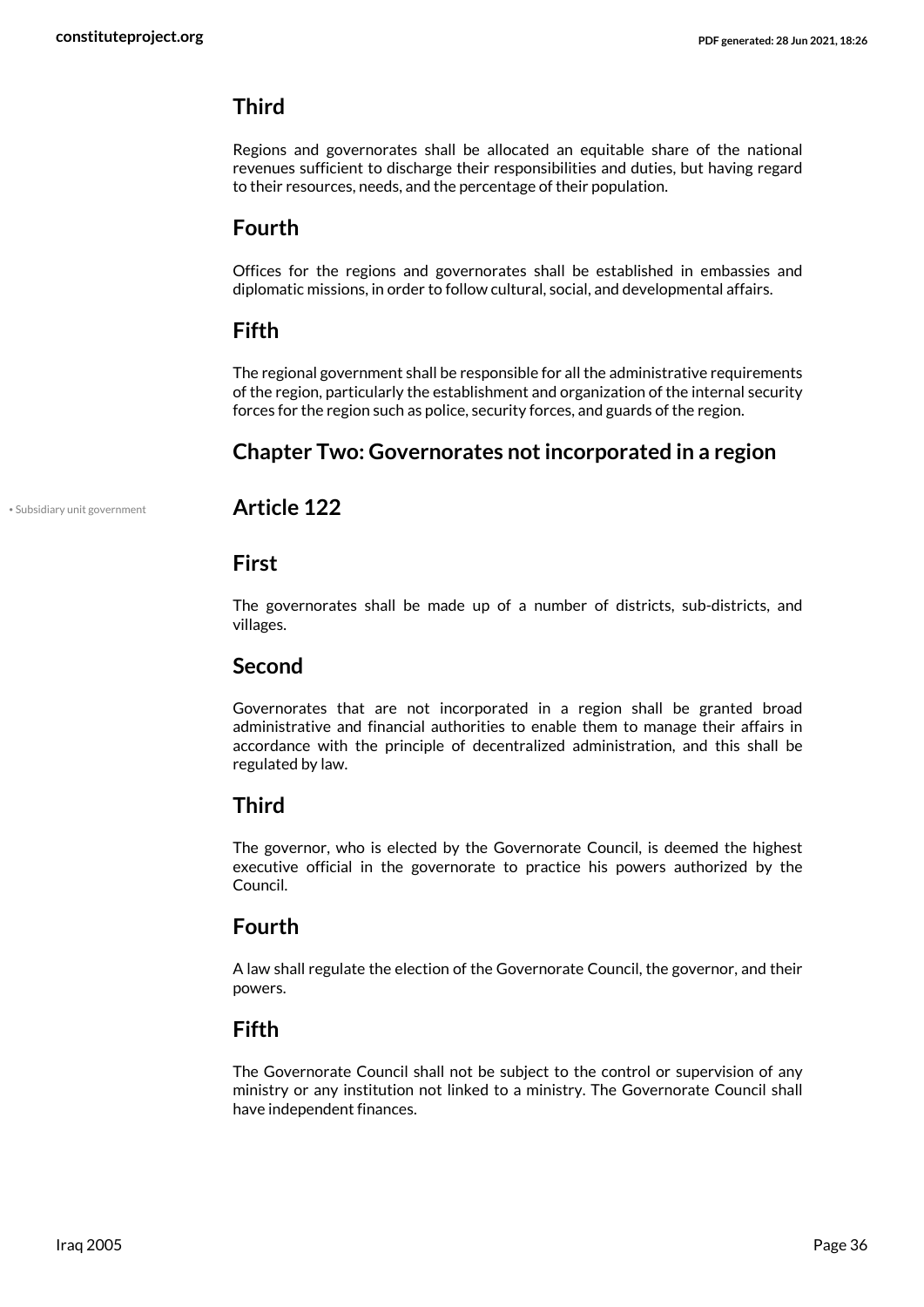# **Article 123**

Powers exercised by the federal government can be delegated to the governorates or vice versa, with the consent of both governments, and this shall be regulated by law.

# <span id="page-36-0"></span>**Chapter Three: The Capital**

<span id="page-36-5"></span>

• National capital **Article 124**

### **First**

Baghdad in its municipal borders is the capital of the Republic of Iraq and shall constitute, in its administrative borders, the governorate of Baghdad.

# **Second**

This shall be regulated by a law.

# **Third**

<span id="page-36-1"></span>The capital may not merge with a region.

# **Chapter Four: The Local Administrations**

# **Article 125**

This Constitution shall guarantee the administrative, political, cultural, and educational rights of the various nationalities, such as Turkomen, Chaldeans, Assyrians, and all other constituents, and this shall be regulated by law.

# <span id="page-36-2"></span>**Section Six: Final and Transitional Provisions**

# <span id="page-36-3"></span>**Chapter One: Final Provisions**

• Constitution amendment procedure **Article 126**

<span id="page-36-4"></span>

# **First**

The President of the Republic and the Council of the Ministers collectively, or one-fifth of the Council of Representatives members, may propose to amend the Constitution.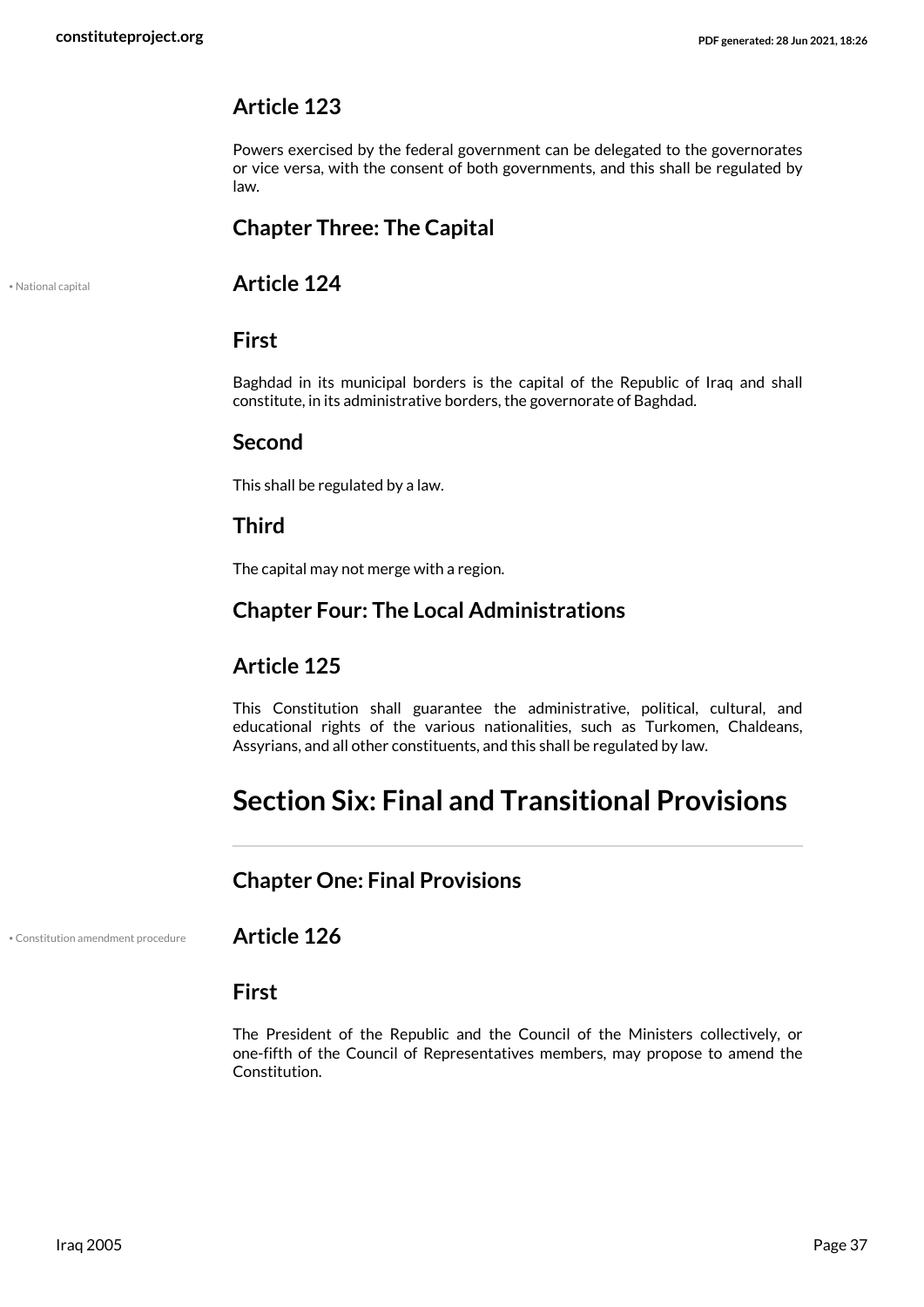## **Second**

The fundamental principles mentioned in Section One and the rights and liberties mentioned in Section Two of the Constitution may not be amended except after two successive electoral terms, with the approval of two-thirds of the members of the Council of Representatives, the approval of the people in a general referendum, and the ratification by the President of the Republic within seven days.

# **Third**

Other articles not stipulated in clause "Second" of this Article may not be amended, except with the approval of two-thirds of the members of the Council of Representatives, the approval of the people in a general referendum, and the ratification by the President of the Republic within seven days.

# **Fourth**

Articles of the Constitution may not be amended if such amendment takes away from the powers of the regions that are not within the exclusive powers of the federal authorities, except by the approval of the legislative authority of the concerned region and the approval of the majority of its citizens in a general referendum.

# **Fifth**

- **A.** An amendment is considered ratified by the President of the Republic after the expiration of the period stipulated in clauses "Second" and "Third" of this Article, in case he does not ratify it.
- **B.** An amendment shall enter into force on the date of its publication in the Official Gazette.

# **Article 127**

The President of the Republic, the Prime Minister, members of the Council of Ministers, the Speaker of the Council of Representatives, his two Deputies, members of the Council of Representatives, members of the Judicial Authority, and people of special grades may not use their influence to buy or rent any state properties, to rent or sell any of their assets to the state, to sue the state for these assets, or to conclude a contract with the state under the pretense of being building contractors, suppliers, or concessionaires.

# **Article 128**

The laws and judicial judgments shall be issued in the name of the people.

# **Article 129**

Laws shall be published in the Official Gazette and shall take effect on the date of their publication, unless stipulated otherwise.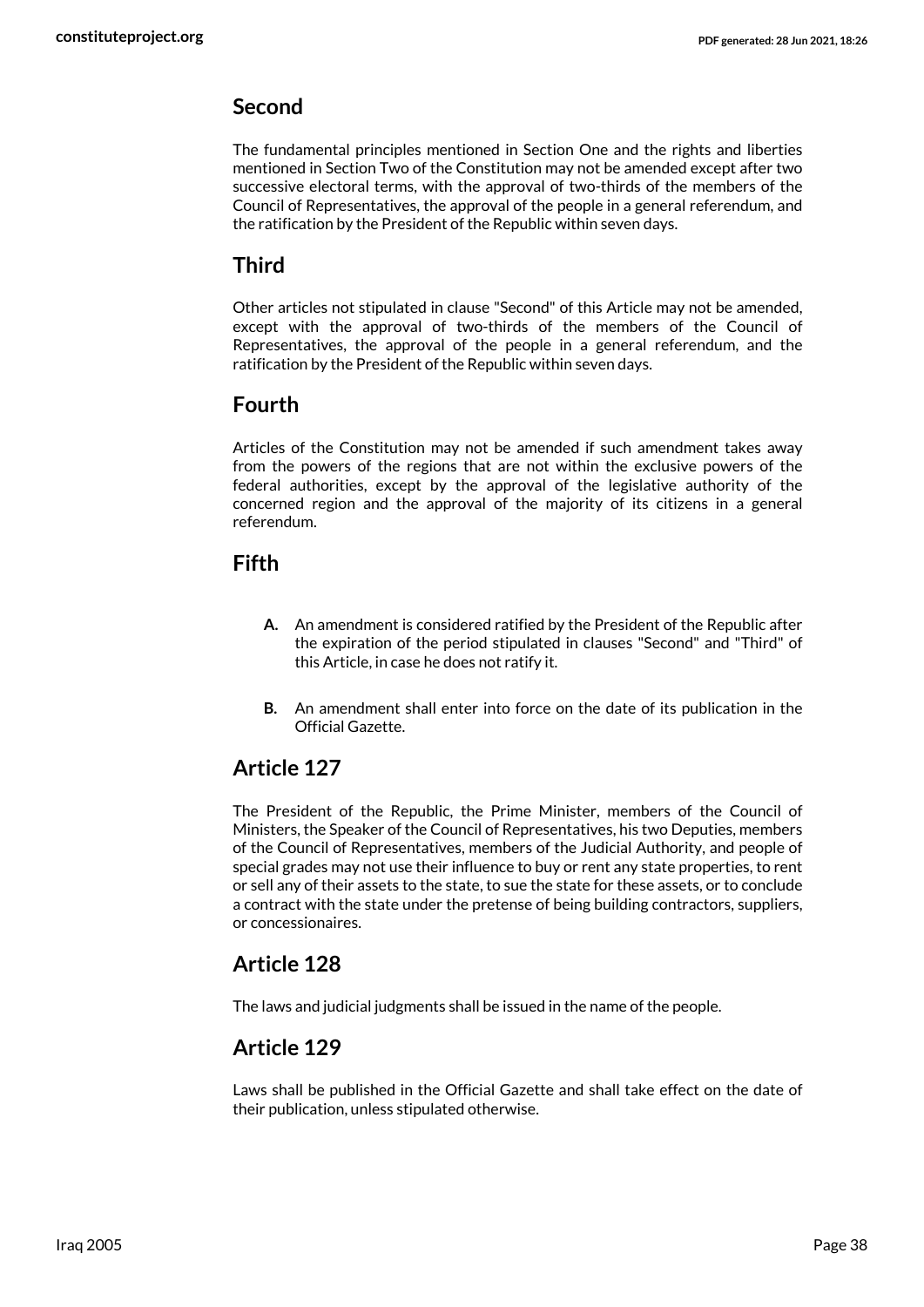# **Article 130**

Existing laws shall remain in force, unless annulled or amended in accordance with the provisions of this Constitution.

# **Article 131**

<span id="page-38-0"></span>Every referendum mentioned in this Constitution is deemed successful with the approval of the majority of the voters unless otherwise stipulated.

<span id="page-38-3"></span>• Transitional provisions **Chapter Two: Transitional Provisions**

# **Article 132**

### **First**

The State shall guarantee care for the families of the martyrs, political prisoners, and victims of the oppressive practices of the defunct dictatorial regime.

### <span id="page-38-2"></span>• Terrorism **Second**

The State shall guarantee compensation to the families of the martyrs and the injured as a result of terrorist acts.

# **Third**

A law shall regulate matters mentioned in clauses "First" and "Second" of this Article.

# **Article 133**

The Council of Representatives shall adopt in its first session the bylaws of the Transitional National Assembly until it adopts its own bylaws.

• Crimes of the previous regime **Article 134**

<span id="page-38-1"></span>The Iraqi High Tribunal shall continue its duties as an independent judicial body, in examining the crimes of the defunct dictatorial regime and its symbols. The Council of Representatives shall have the right to dissolve it by law after the completion of its work.

# **Article 135**

# **First**

The High Commission for De-Ba'athification shall continue its functions as an independent commission, in coordination with the judicial authority and the executive institutions within the framework of the laws regulating its functions. The Commission shall be attached to the Council of Representatives.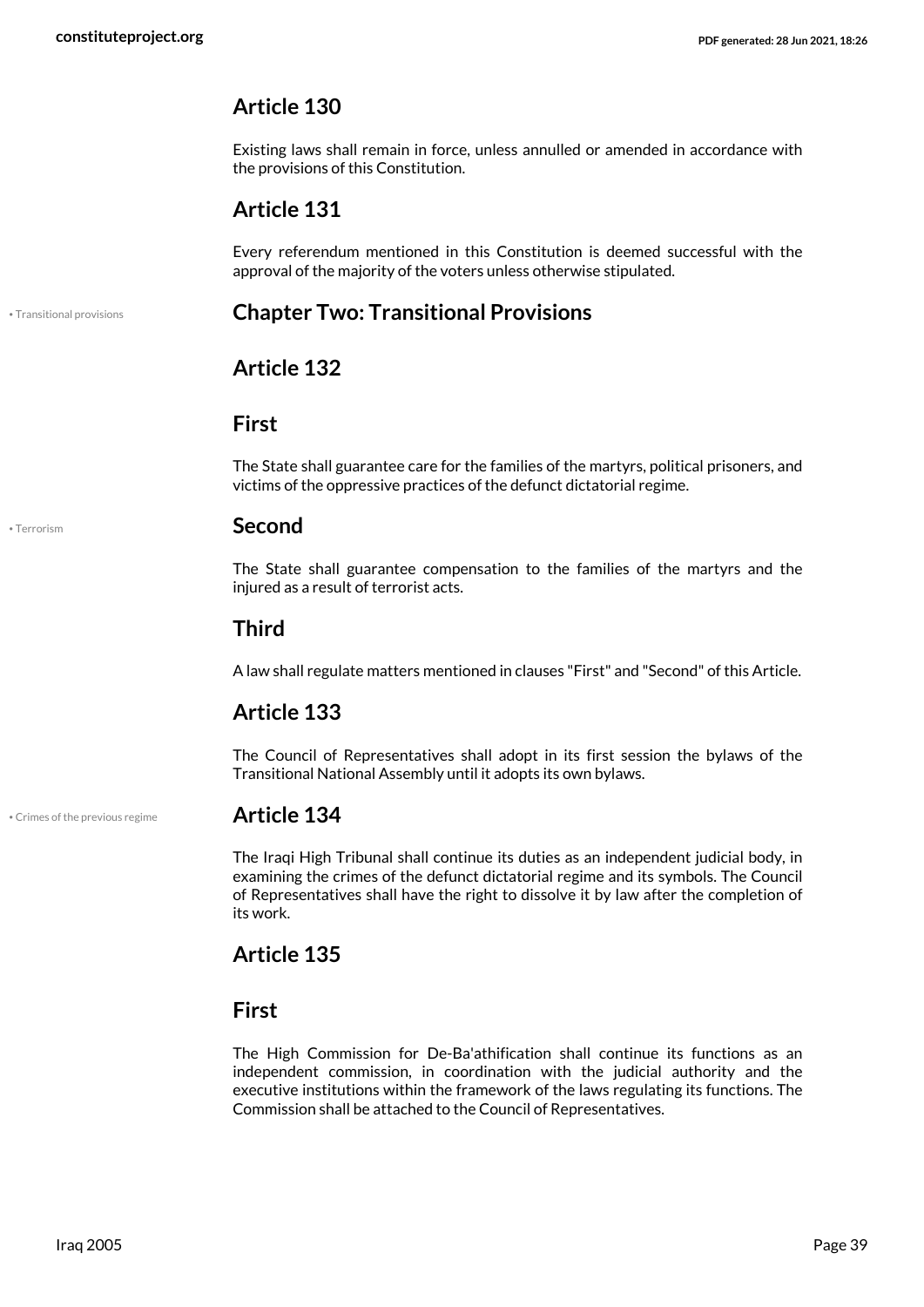## **Second**

The Council of Representatives shall have the right to dissolve this Commission by an absolute majority after the completion of its function.

# **Third**

A nominee to the positions of the President of the Republic, the Prime Minister, the members of the Council of Ministers, the Speaker, the members of the Council of Representatives, the President, members of the Federation Council, their counterparts in the regions, or members of the judicial commissions and other positions covered by de-Ba'athification statutes pursuant to the law may not be subject to the provisions of de-Ba'athification.

# **Fourth**

The conditions stated in clause "Third" of this Article shall remain in force unless the Commission stated in item "First" of this Article is dissolved.

# **Fifth**

Mere membership in the dissolved Ba'ath party shall not be considered a sufficient basis for referral to court, and a member shall enjoy equality before the law and protection unless covered by the provisions of De-Ba'athification and the directives issued according to it.

# **Sixth**

The Council of Representatives shall form a parliamentary committee from among its members to monitor and review the executive procedures of the Higher Commission for De-Ba'athification and state institutions to guarantee justice, objectivity, and transparency and to examine their consistency with the laws. The committee's decisions shall be subject to the approval of the Council of Representatives.

#### • Supermajority required for legislation **Article 136**

### <span id="page-39-0"></span>**First**

The Property Claims Commission shall continue its functions as an independent commission in coordination with the judicial authority and the executive institutions in accordance with the law. The Property Claims Commission shall be attached to the Council of Representatives.

# **Second**

The Council of Representatives shall have the right to dissolve the Commission by a two- thirds majority vote of its members.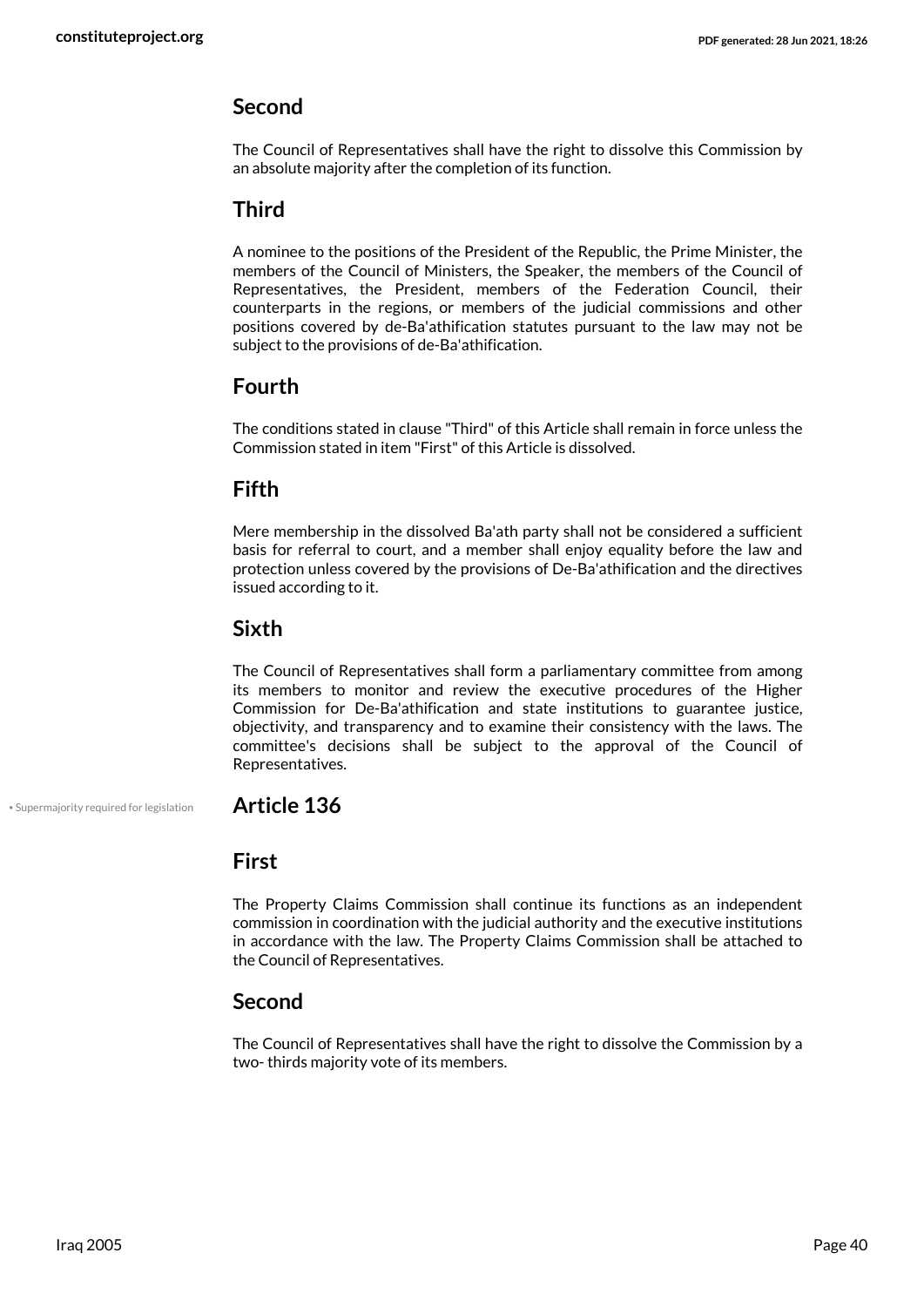# **Article 137**

Application of the provisions of the articles related to the Federation Council, wherever it may be cited in this Constitution, shall be postponed until the Council of Representatives issues a decision by a two-thirds majority vote in its second electoral term that is held after this Constitution comes into force.

<span id="page-40-0"></span>

### • Deputy executive **Article 138**

#### **First**

The expression "the Presidency Council" shall replace the expression "the President of the Republic" wherever the latter is mentioned in this Constitution. The provisions related to the President of the Republic shall be reactivated one successive term after this Constitution comes into force.

# **Second**

- **A.** The Council of Representatives shall elect the President of the State and two Vice Presidents who shall form a Council called the "Presidency Council," which shall be elected by one list and with a two-thirds majority.
- **B.** The provisions to remove the President of the Republic present in this Constitution shall apply to the President and members of the Presidency Council.
- **C.** The Council of Representatives may remove a member of the Presidency Council with a three-fourths majority of the number of its members for reasons of incompetence and dishonesty.
- **D.** In the event of a vacant seat in the Presidency Council, the Council of Representatives shall elect a replacement by a two-thirds majority vote of its members.

# **Third**

Members of the Presidency Council shall be subject to the same conditions as a member of the Council of Representatives and must:

- **A.** Be over forty years of age.
- **B.** Enjoy good reputation, integrity and uprightness.
- **C.** Have quit the dissolved (Ba'ath) Party ten years prior to its fall, in case he was a member of it.
- **D.** Have not participated in suppressing the 1991 and Al-Anfal uprisings. He must not have committed a crime against the Iraqi people.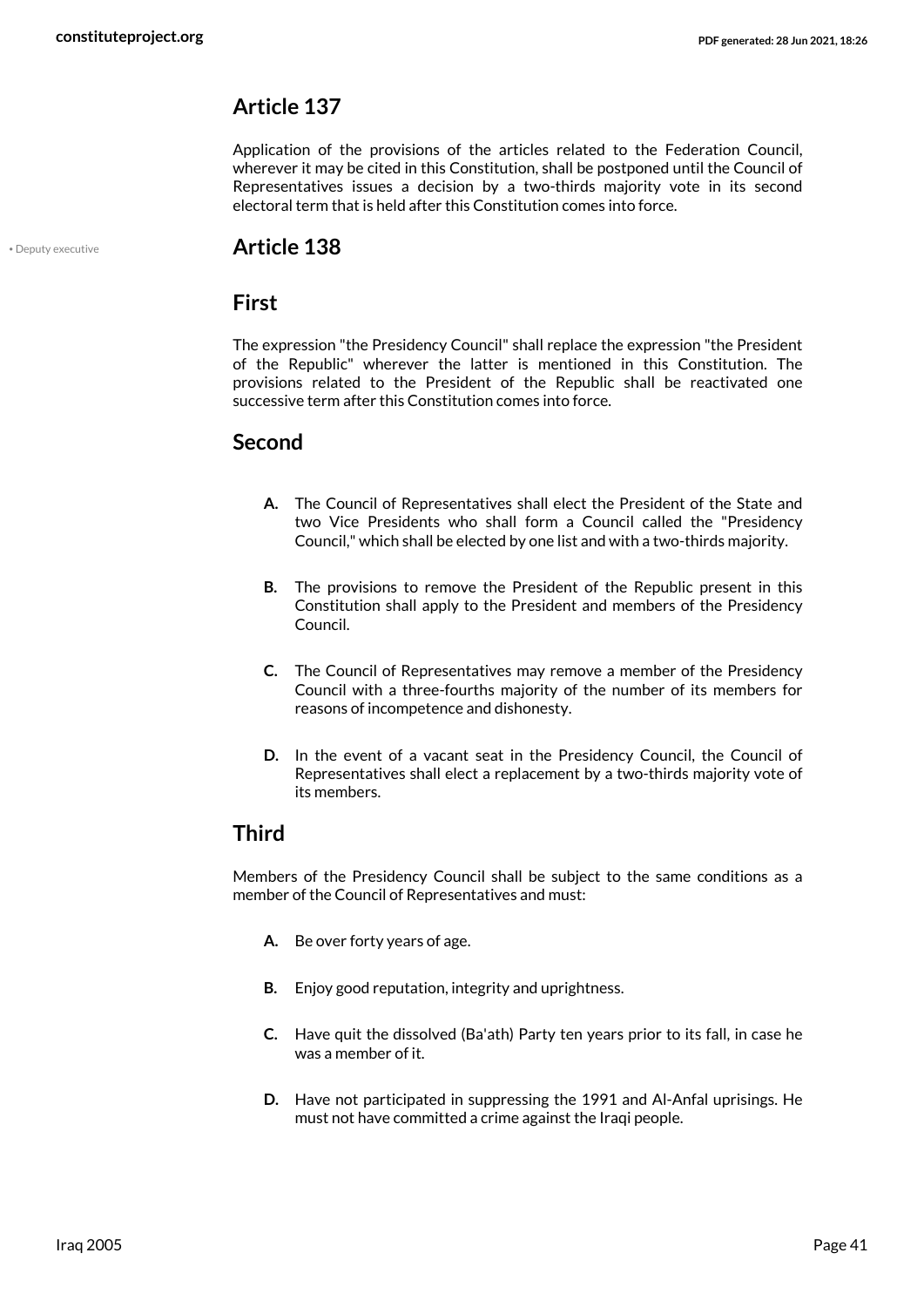# **Fourth**

The Presidency Council shall issue its decisions unanimously and any member may delegate to one of the two other members to take his place.

# **Fifth**

- **A.** Legislation and decisions enacted by the Council of Representatives shall be forwarded to the Presidency Council for their unanimous approval and for its issuance within ten days from the date of delivery to the Presidency Council, except the stipulations of Articles 118 and 119 that pertain to the formation of regions.
- **B.** In the event the Presidency Council does not approve, legislation and decisions shall be sent back to the Council of Representatives to reexamine the disputed issues and to vote on them by the majority of its members and then shall be sent for the second time to the Presidency Council for approval.
- **C.** In the event the Presidency Council does not approve the legislation and decisions for the second time within ten days of receipt, the legislation and decisions are sent back to the Council of Representatives, which has the right to adopt it by three-fifths majority of its members, which may not be challenged, and the legislation or decision shall be considered ratified.

#### **Sixth**

The Presidency Council shall exercise the powers of the President of the Republic stipulated in this Constitution.

### **Article 139**

The Prime Minister shall have two deputies in the first electoral term.

# **Article 140**

### **First**

The executive authority shall undertake the necessary steps to complete the implementation of the requirements of all subparagraphs of Article 58 of the Transitional Administrative Law.

### **Second**

The responsibility placed upon the executive branch of the Iraqi Transitional Government stipulated in Article 58 of the Transitional Administrative Law shall extend and continue to the executive authority elected in accordance with this Constitution, provided that it accomplishes completely (normalization and census and concludes with a referendum in Kirkuk and other disputed territories to determine the will of their citizens), by a date not to exceed the 31st of December 2007.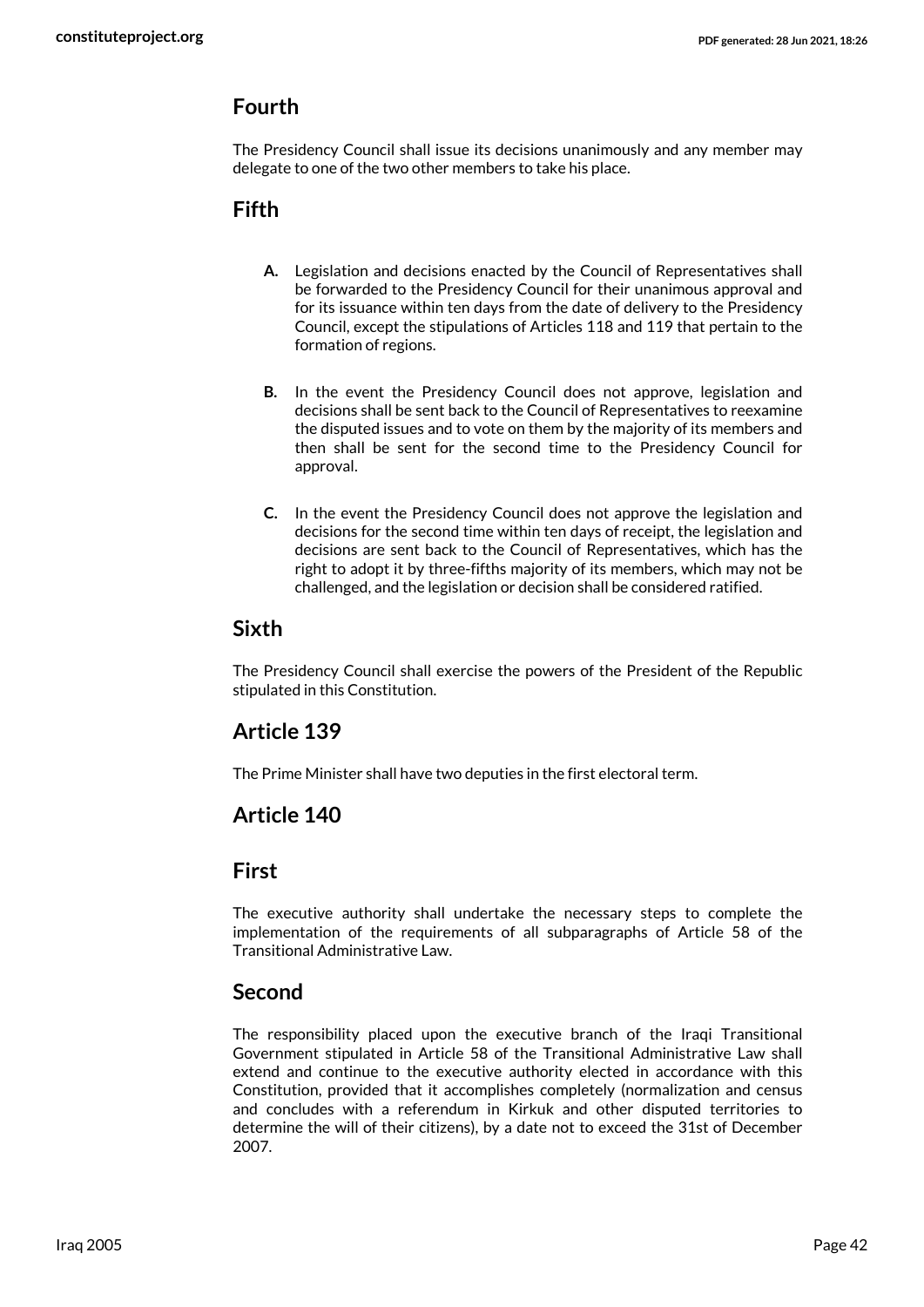# **Article 141**

Legislation enacted in the region of Kurdistan since 1992 shall remain in force, and decisions issued by the government of the region of Kurdistan, including court decisions and contracts, shall be considered valid unless they are amended or annulled pursuant to the laws of the region of Kurdistan by the competent entity in the region, provided that they do not contradict with the Constitution.

# **Article 142**

# **First**

The Council of Representatives shall form at the beginning of its work a committee from its members representing the principal components of the Iraqi society with the mission of presenting to the Council of Representatives, within a period not to exceed four months, a report that contains recommendations of the necessary amendments that could be made to the Constitution, and the committee shall be dissolved after a decision is made regarding its proposals.

# **Second**

The proposed amendments shall be presented to the Council of Representatives all at once for a vote upon them, and shall be deemed approved with the agreement of the absolute majority of the members of the Council.

# **Third**

The articles amended by the Council of Representatives pursuant to item "Second" of this Article shall be presented to the people for voting on them in a referendum within a period not exceeding two months from the date of their approval by the Council of Representatives.

# **Fourth**

The referendum on the amended Articles shall be successful if approved by the majority of the voters, and if not rejected by two-thirds of the voters in three or more governorates.

# **Fifth**

Article 126 of the Constitution (concerning amending the Constitution) shall be suspended, and shall return into force after the amendments stipulated in this Article have been decided upon.

# **Article 143**

The Transitional Administrative Law and its Annex shall be annulled on the seating of the new government, except for the stipulations of Article 53(A) and Article 58 of the Transitional Administrative Law.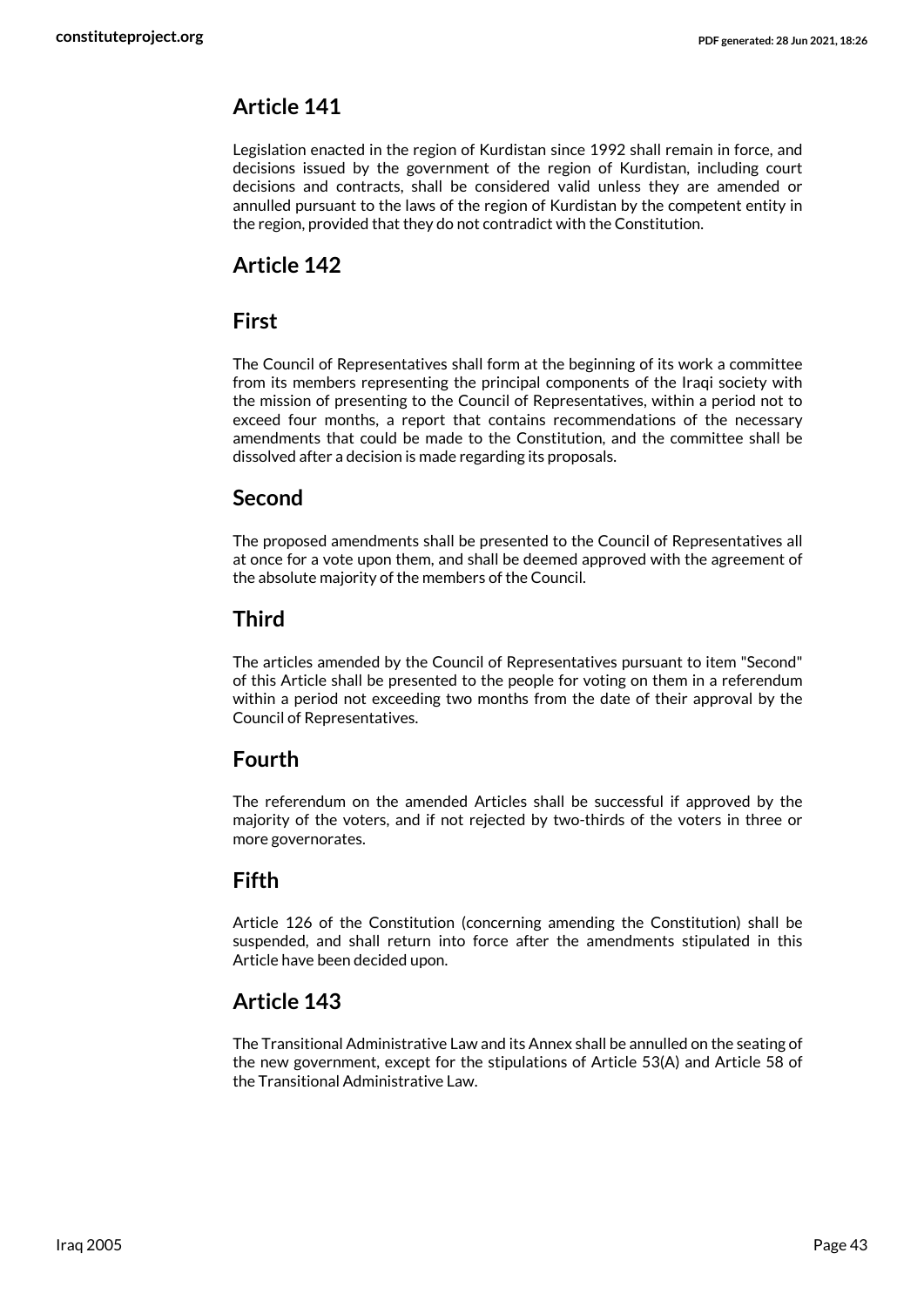# **Article 144**

This Constitution shall come into force after the approval of the people thereon in a general referendum, its publication in the Official Gazette, and the seating of the government that is formed pursuant to this Constitution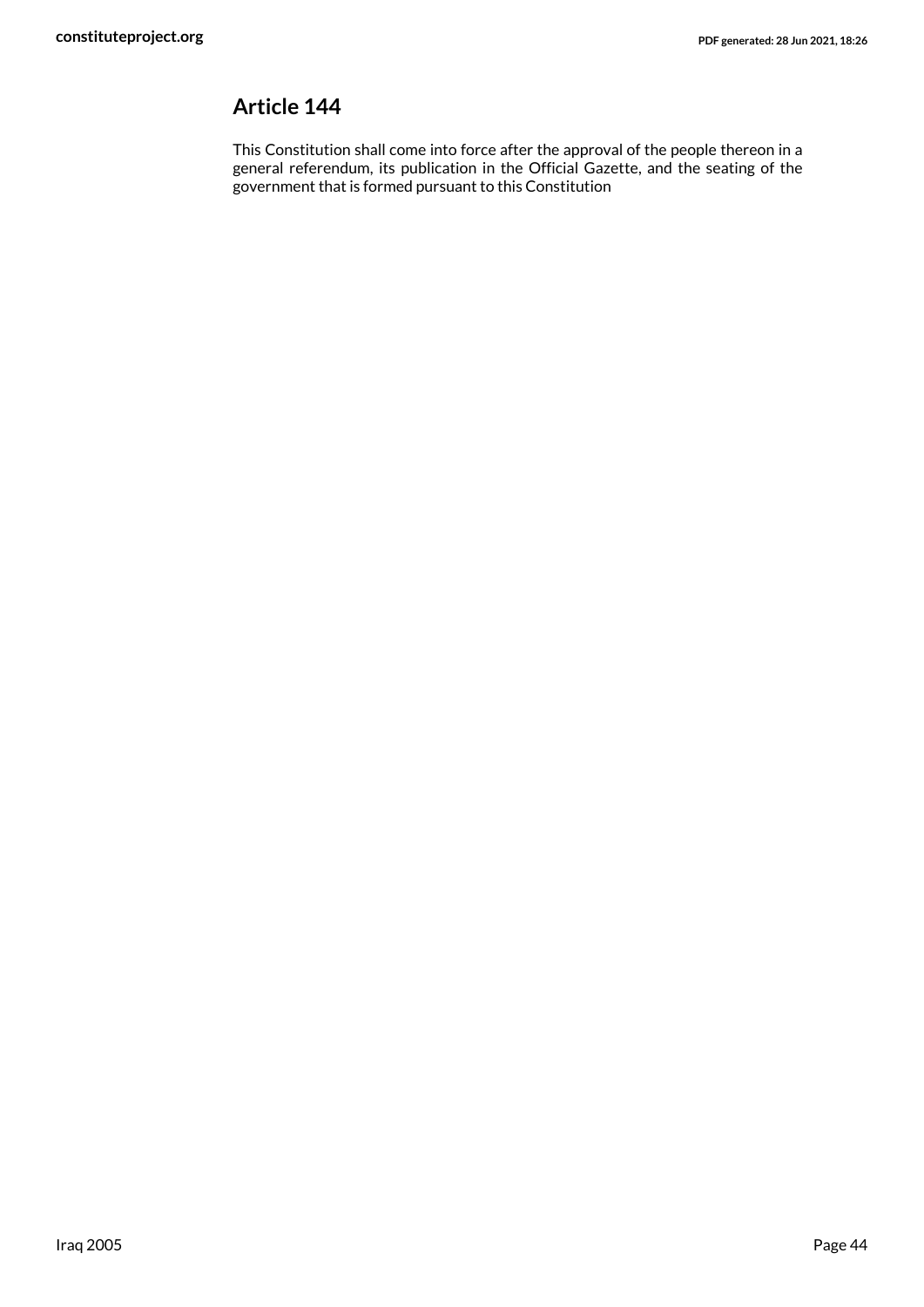# **Topic index**

| $\overline{A}$ |  |
|----------------|--|
|                |  |
|                |  |
|                |  |
| B              |  |
|                |  |
| C              |  |
|                |  |
|                |  |
|                |  |
|                |  |
|                |  |
|                |  |
|                |  |
|                |  |
|                |  |
|                |  |
|                |  |
|                |  |
|                |  |
| D              |  |
|                |  |
|                |  |
|                |  |
|                |  |
|                |  |
| F              |  |
|                |  |
|                |  |
|                |  |
|                |  |
|                |  |
|                |  |
|                |  |
|                |  |
|                |  |
|                |  |
|                |  |

Equality regardless of gender . . . . . . . . . . . . . . . . . . . . . . . . . . . . . . . . . . . . . . . . . . . . . . . . . [7](#page-6-5) Equality regardless of nationality . . . . . . . . . . . . . . . . . . . . . . . . . . . . . . . . . . . . . . . . . . . . . . [7](#page-6-6) Equality regardless of origin . . . . . . . . . . . . . . . . . . . . . . . . . . . . . . . . . . . . . . . . . . . . . . . . . . [7](#page-6-7)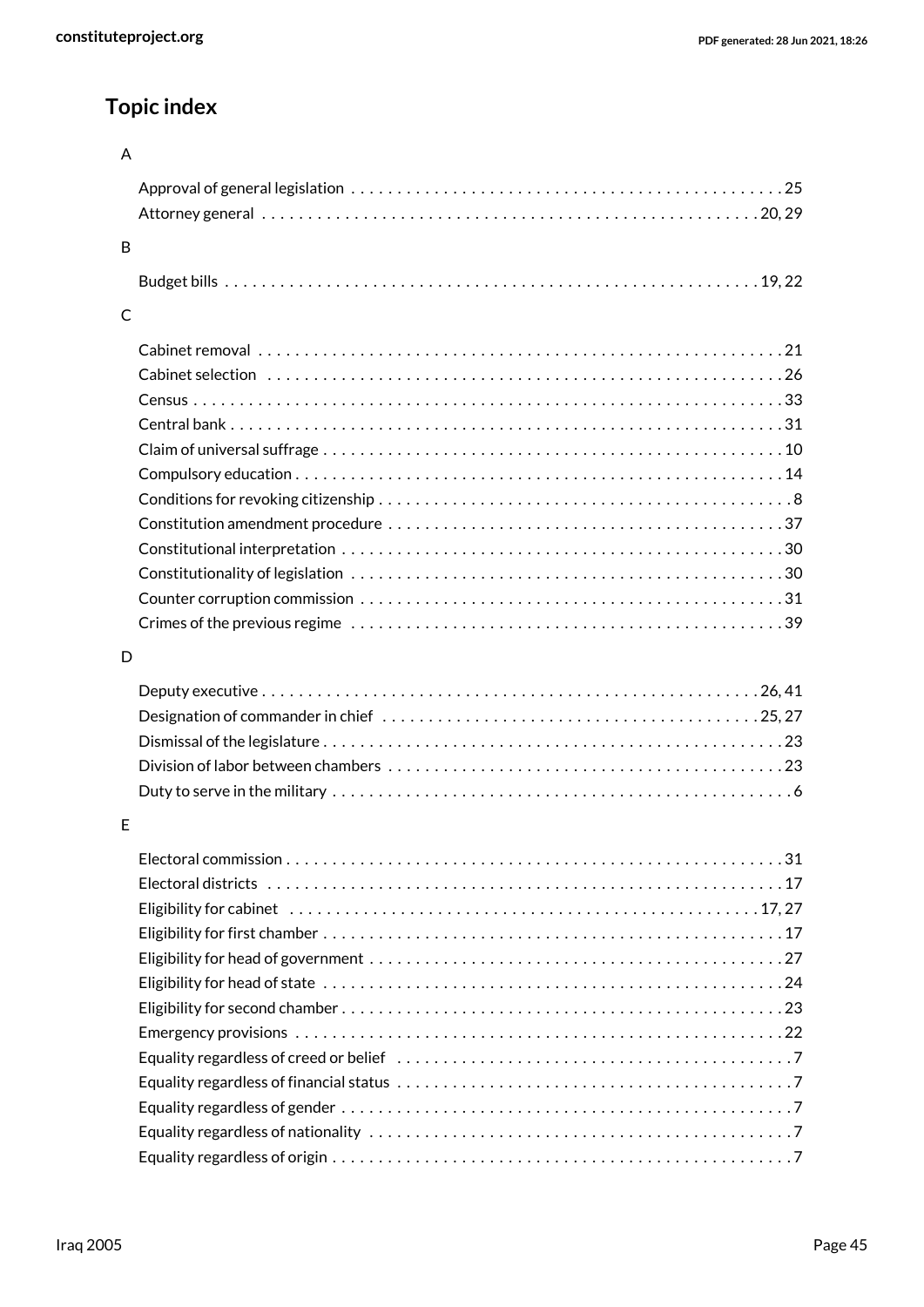| F            |                                                                                                         |
|--------------|---------------------------------------------------------------------------------------------------------|
|              |                                                                                                         |
|              |                                                                                                         |
|              |                                                                                                         |
|              |                                                                                                         |
|              |                                                                                                         |
|              |                                                                                                         |
|              |                                                                                                         |
|              |                                                                                                         |
|              |                                                                                                         |
|              | Freedom of movement $\dots\dots\dots\dots\dots\dots\dots\dots\dots\dots\dots\dots\dots\dots\dots\dots$  |
|              |                                                                                                         |
|              |                                                                                                         |
|              |                                                                                                         |
| G            |                                                                                                         |
|              |                                                                                                         |
|              | God or other deities $\dots\dots\dots\dots\dots\dots\dots\dots\dots\dots\dots\dots\dots\dots\dots\dots$ |
| H            |                                                                                                         |
|              |                                                                                                         |
|              |                                                                                                         |
|              |                                                                                                         |
|              |                                                                                                         |
|              |                                                                                                         |
|              |                                                                                                         |
|              |                                                                                                         |
|              |                                                                                                         |
|              |                                                                                                         |
|              |                                                                                                         |
|              |                                                                                                         |
|              |                                                                                                         |
|              |                                                                                                         |
| $\mathsf{I}$ |                                                                                                         |
|              |                                                                                                         |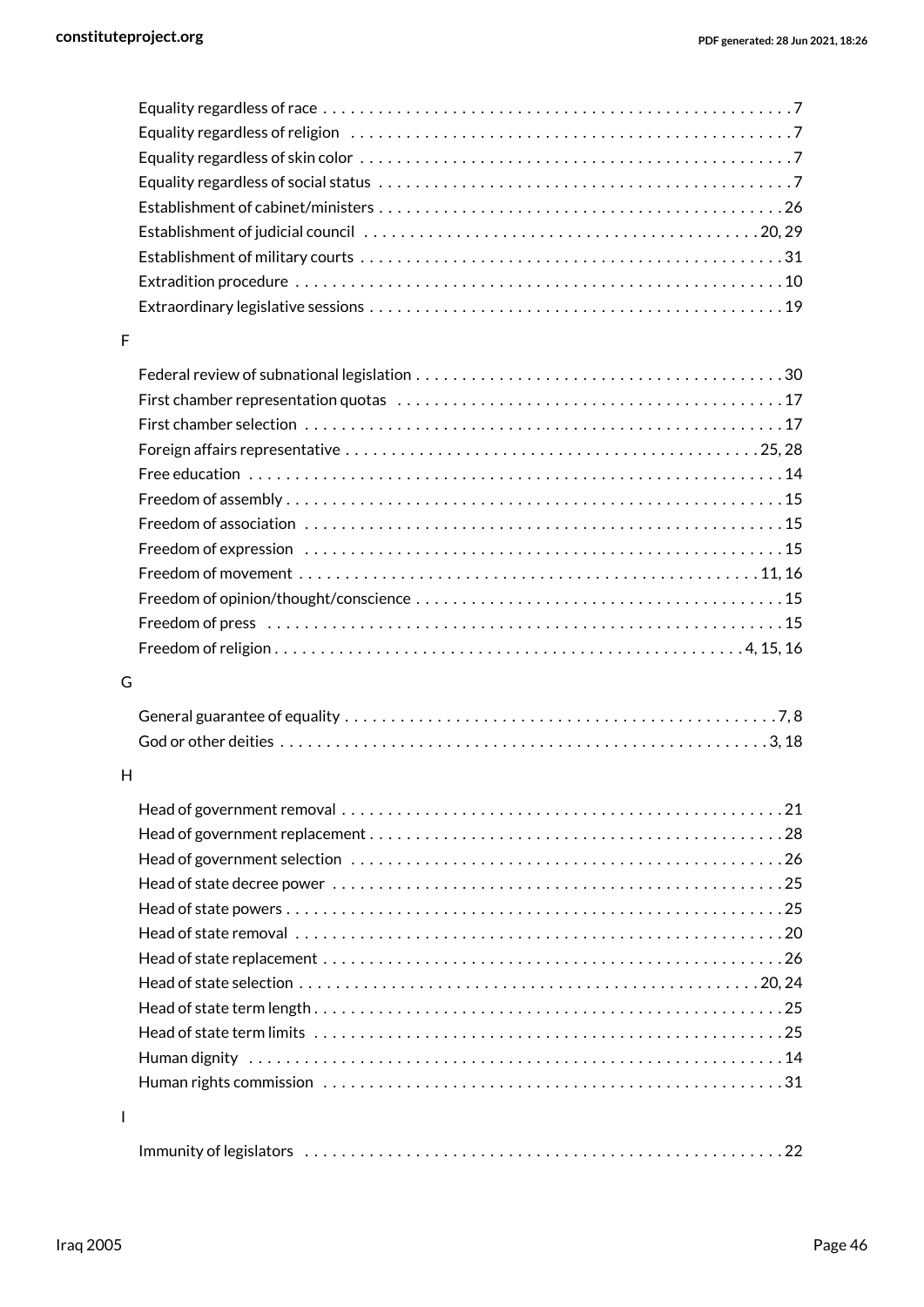| J            |                                                                                                                  |
|--------------|------------------------------------------------------------------------------------------------------------------|
|              |                                                                                                                  |
|              |                                                                                                                  |
| $\mathsf{L}$ |                                                                                                                  |
|              |                                                                                                                  |
|              |                                                                                                                  |
|              |                                                                                                                  |
|              |                                                                                                                  |
|              |                                                                                                                  |
|              |                                                                                                                  |
| M            |                                                                                                                  |
|              |                                                                                                                  |
|              |                                                                                                                  |
|              |                                                                                                                  |
|              |                                                                                                                  |
|              |                                                                                                                  |
| $\mathsf{N}$ |                                                                                                                  |
|              |                                                                                                                  |
|              |                                                                                                                  |
|              |                                                                                                                  |
|              |                                                                                                                  |
|              | National vs subnational laws enterpretational contracts of the set of the set of the set of the set of the set o |
| $\circ$      |                                                                                                                  |
|              |                                                                                                                  |
|              |                                                                                                                  |
|              |                                                                                                                  |
|              |                                                                                                                  |
|              |                                                                                                                  |
|              |                                                                                                                  |
|              |                                                                                                                  |
|              |                                                                                                                  |
| P            |                                                                                                                  |
|              |                                                                                                                  |
|              |                                                                                                                  |
|              |                                                                                                                  |
|              |                                                                                                                  |
|              |                                                                                                                  |
|              |                                                                                                                  |
|              |                                                                                                                  |
|              |                                                                                                                  |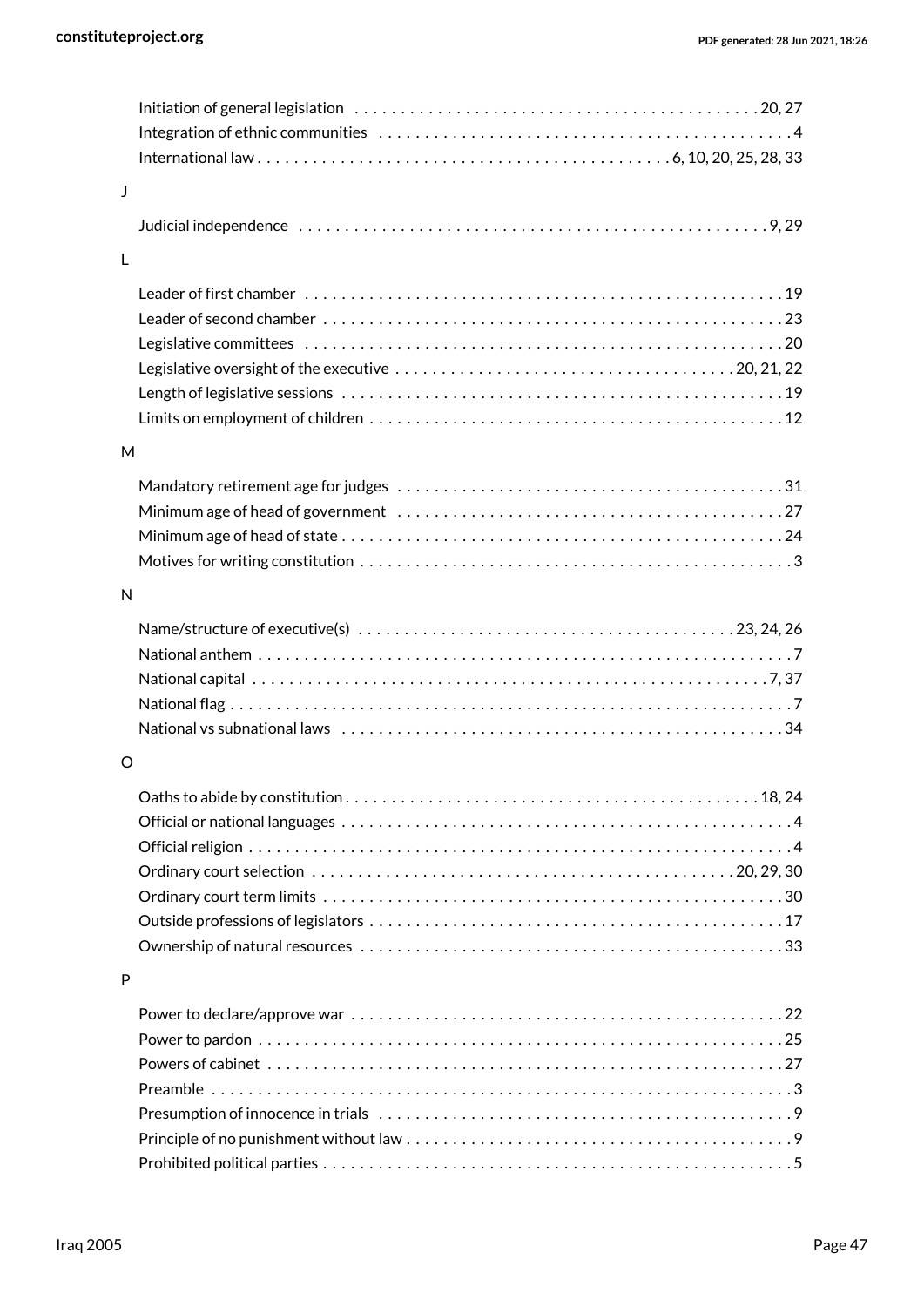| Q            |                                                                                                                   |
|--------------|-------------------------------------------------------------------------------------------------------------------|
|              |                                                                                                                   |
|              |                                                                                                                   |
| $\mathsf{R}$ |                                                                                                                   |
|              |                                                                                                                   |
|              |                                                                                                                   |
|              |                                                                                                                   |
|              |                                                                                                                   |
|              |                                                                                                                   |
|              |                                                                                                                   |
|              |                                                                                                                   |
|              |                                                                                                                   |
|              |                                                                                                                   |
|              |                                                                                                                   |
|              |                                                                                                                   |
|              | Right to academic freedom $\dots\dots\dots\dots\dots\dots\dots\dots\dots\dots\dots\dots\dots\dots\dots\dots\dots$ |
|              |                                                                                                                   |
|              | Right to culture $\dots\dots\dots\dots\dots\dots\dots\dots\dots\dots\dots\dots\dots\dots\dots\dots\dots$          |
|              |                                                                                                                   |
|              |                                                                                                                   |
|              |                                                                                                                   |
|              |                                                                                                                   |
|              |                                                                                                                   |
|              |                                                                                                                   |
|              |                                                                                                                   |
|              |                                                                                                                   |
|              |                                                                                                                   |
|              |                                                                                                                   |
|              |                                                                                                                   |
|              |                                                                                                                   |